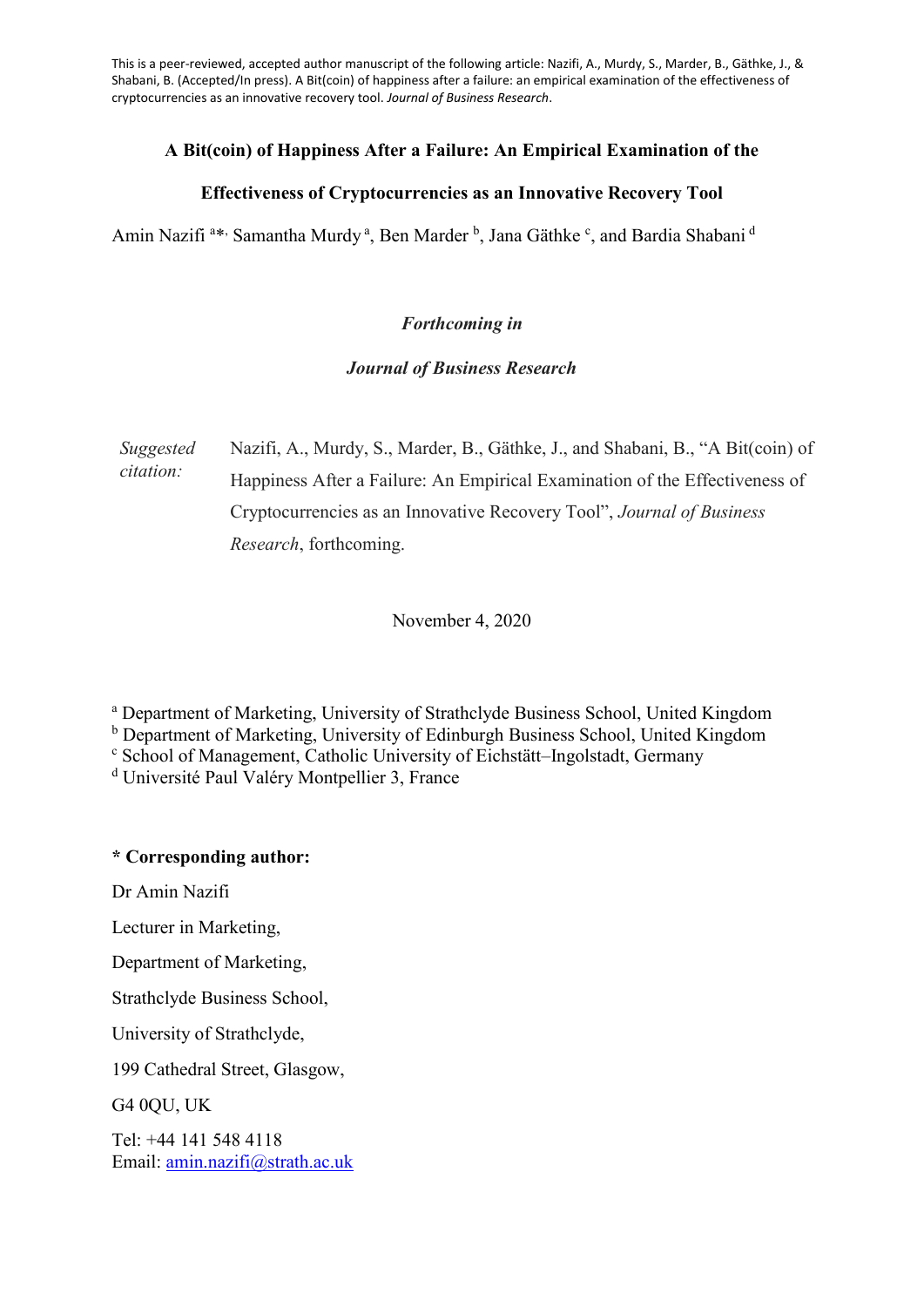# **A Bit(coin) of Happiness After a Failure: An Empirical Examination of the Effectiveness of Cryptocurrencies as an Innovative Recovery Tool**

## **Abstract**

This research provides the first examination of the effectiveness of cryptocurrencies as an innovative recovery tool. Through four experiments, we assess the effects of cryptocompensation against traditional compensation types (voucher/cash) on customer recovery satisfaction. Study 1 findings indicate that crypto-compensation is more effective than voucher and cash in improving customer recovery satisfaction. Further, it shows that consumer innovativeness moderates the effectiveness of crypto-compensation. After establishing the effectiveness of crypto-compensation, Study 2 finds a moderating effect of consumer choice in influencing crypto-compensation effectiveness. Study 3 reveals the differential effect of communicating different crypto-compensation benefits on customer recovery satisfaction. Finally, Study 4 concludes that familiar cryptocurrencies (e.g., Bitcoin vs. EOS) best restore satisfaction after a failure and that compensation message framing (i.e., cryptocurrency monetary value vs. real nominal value) moderates this relationship. Theoretical and practical implications are provided.

**Keywords:** Service recovery; Compensation 2.0; Cryptocurrency; Customer satisfaction; Prospect Theory.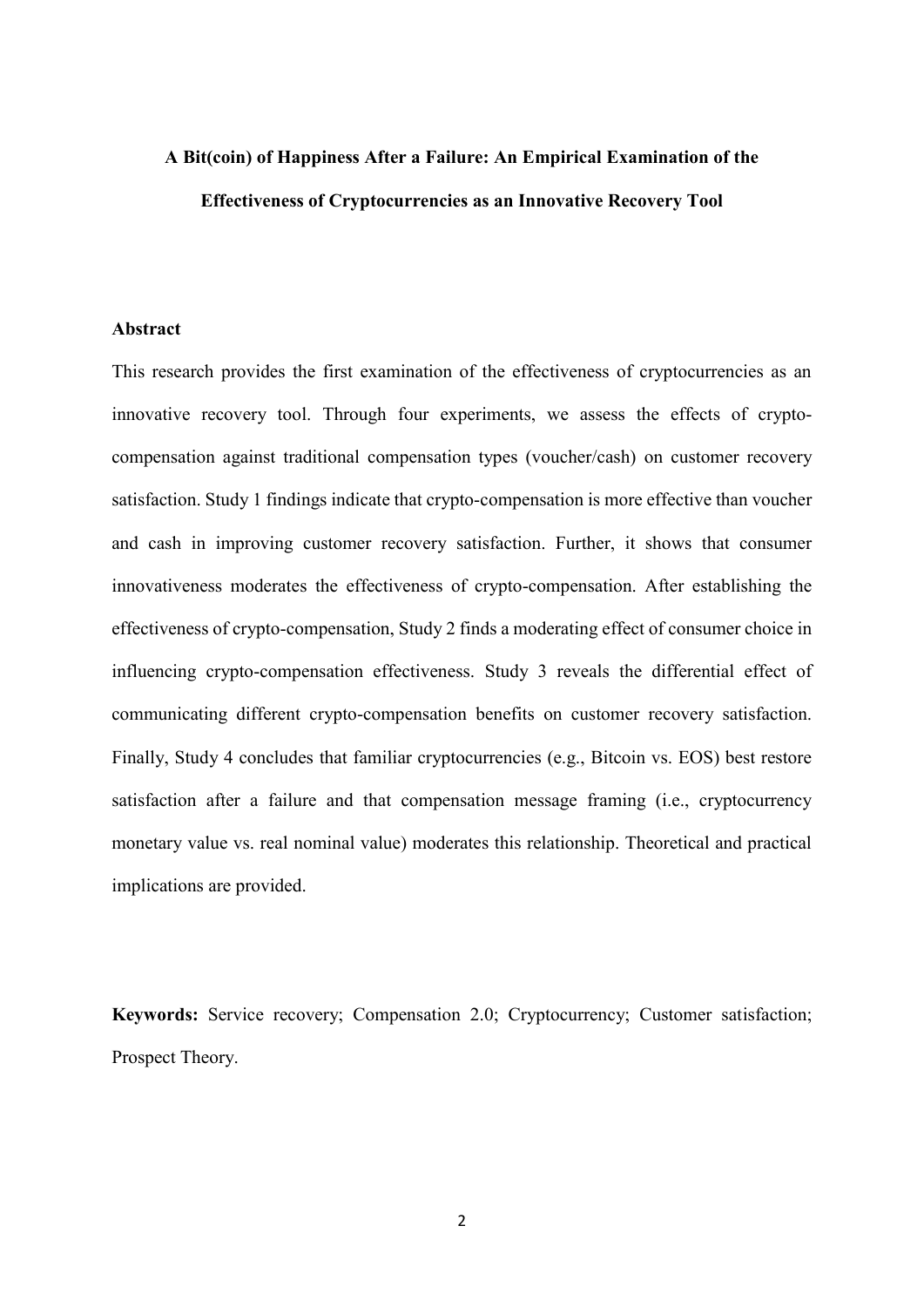#### **1. Introduction**

Over the past three decades, research on service failure and recovery has examined the effects of different types of compensation such as monetary (e.g., voucher and cash) and psychological compensation (e.g., explanation and apology) (Roschk & Gelbrich, 2014). Furthermore, the effectiveness of different levels of compensation (e.g., absent vs. present; partial vs. full; or simple vs. overcompensation) has been tested (Gelbrich, Gäthke, & Grégoire, 2015; Noone & Lee, 2011). However, technological advances are changing the game for customers and firms (Grewal, Roggeveen, & Nordfält, 2017) presenting a novel and potentially positive type of compensation using cryptocurrencies. With the inception of Bitcoin in 2009 (Böhme, Christin, Edelman, & Moore, 2015), soon followed by other forms (e.g., Ethereum, Ripple, and EOS), cryptocurrencies, as quasi versions of cash, have become an innovative disruption to standard payment methods (Kbilashvili, 2018). Broadly defined, cryptocurrencies are a form of peer-to-peer digital and decentralized assets not backed or controlled by government agencies. They are developed using blockchain technology which can "capture a shared, digital ledger in which all parties agree to transactions before they are stored, and all parties own a full copy of the ledger" (Button, 2018, p. 39).

Cryptocurrencies are becoming increasingly popular as a means of tender used to purchase goods and services. For instance, in 2018, Brisbane's International Airport became the world's first crypto-friendly airport (Redman, 2018). That same year, 59% of airlines were undertaking pilot projects and research with the intent to explore the use of blockchain in the next three years (Sita, 2020). Similar approaches have been evident in the hotel industry as organizations strive to increase direct relationships with consumers.

Cryptocurrencies might represent a somewhat promising recovery tool as they can offer three added benefits to customers compared to existing compensation forms, which may in turn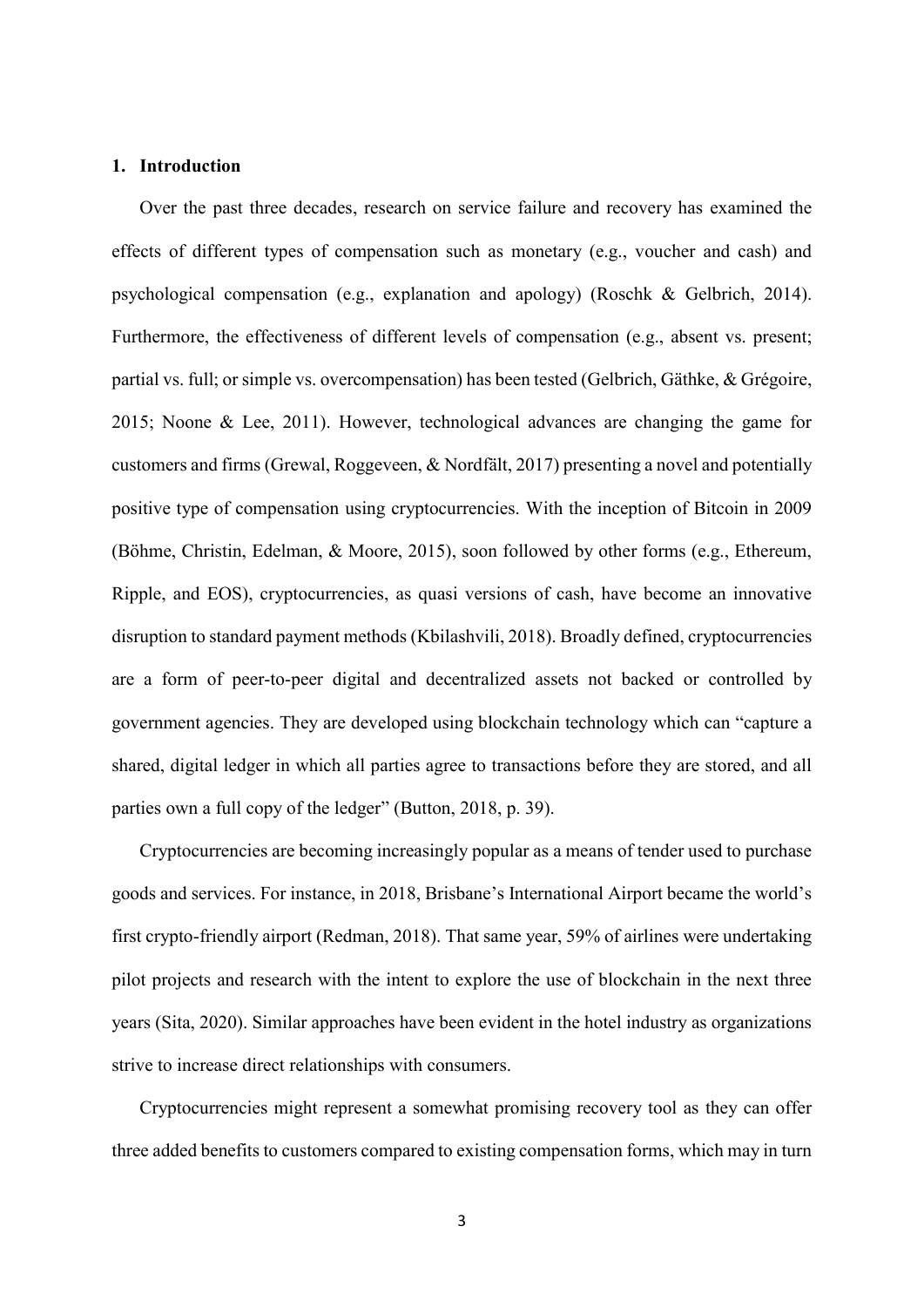benefit the firm by raising customer satisfaction. First, compared to vouchers, cryptocurrencies are convertible to cash. Second, cryptocurrencies offer greater flexibility in spending, as they can be spent in a wide range of outlets either directly or indirectly through third-party mobile apps (Torpey, 2019; Cuthbertson, 2019), as opposed to vouchers which are generally limited to a particular provider (Gelbrich & Roschk, 2011). Third, in comparison with both voucher and cash, cryptocurrencies may raise satisfaction due to their potential to increase in value and may therefore be considered an investment opportunity (Becker, 2018). Based on these benefits to customers, cryptocurrency has the potential to raise recovery satisfaction or allow for similar satisfaction at a lower cost, giving adopters an edge in the area of service recovery.

However, there have been limited empirical studies examining cryptocurrencies in academic marketing and related literature (see Table 1). Some of these studies explain the mechanism and benefits of blockchain and cryptocurrencies (Giudici, Milne, & Vinogradov, 2020; DeVries, 2016) while others specifically discuss the role of cryptocurrencies in a range of topics such as experiential loyalty intentions (Wu & Chang, 2019) or outline the benefits of adopting cryptocurrencies to both customers and retailers (Chakrabarti & Chaudhuri, 2017; Low & Marsh, 2019). However, there are no existing studies focusing on the application of cryptocurrencies in the field of service recovery. The importance of this gap is hailed by scholars who have recently called for insight on different applications of blockchain technology such as cryptocurrencies (Chalmers, Matthews, & Hyslop, 2019). Further, prior service recovery literature also suggests the need for examination of other types of compensation (Grewal, Roggeveen, & Tsiros, 2008; Noone & Lee, 2011). Specifically, Nazifi et al. (2020) suggest that cryptocurrencies should be considered as a recovery tool due to their potential benefits over traditional compensation types (e.g., cash conversion, wider spending opportunities, and also potential rise in value).

## [Insert Table 1 Here]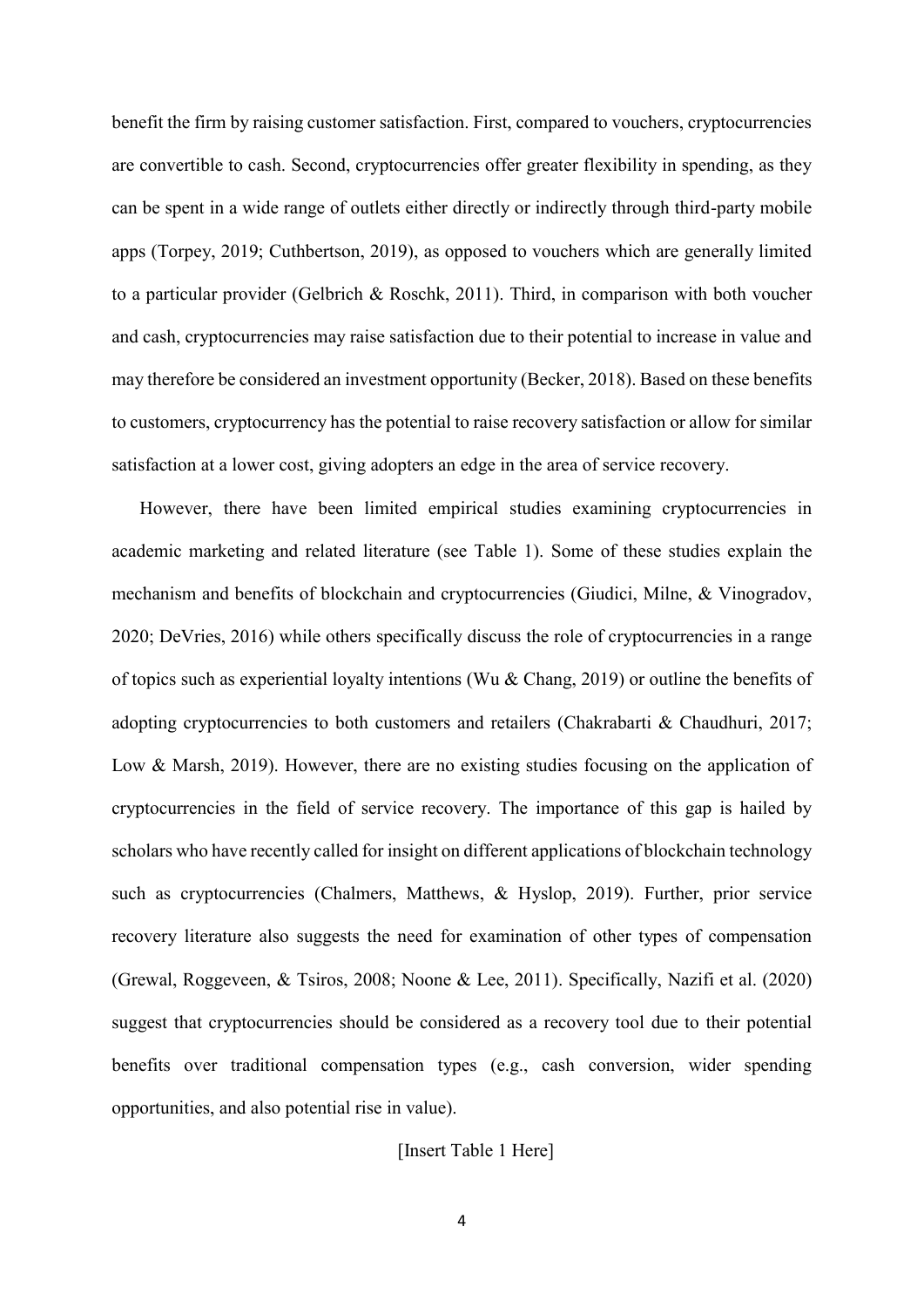Responding to these calls, we provide the first examination of whether firms should use cryptocurrency as a form of compensation to restore satisfaction after a failure and, if so, how should crypto-compensation (i.e., compensation 2.0) be operationalized? Specifically, this paper aims to address the following research questions: Is crypto-compensation an effective recovery tool compared with voucher and cash? Do consumer innovativeness and choice with recovery moderate the effectiveness of crypto-compensation? Which benefits of cryptocurrencies are most appealing and should be communicated to customers at times of recovery? Lastly, do customers differentiate between different types of cryptocurrencies (e.g., a well-known cryptocurrency such as Bitcoin vs. a less known alternative such as EOS), and does compensation message framing moderate this effect? This paper addresses these questions, giving rise to three novel contributions:

First, we respond directly to the call for research by Nazifi et al. (2020) on the efficacy of cryptocurrency in a recovery context. We provide the first examination of the effectiveness of crypto-compensation as an alternative to traditional recovery options such as voucher and cash. We extend previous studies on service recovery and specifically different compensation types (Grewal et al., 2008; Roschk & Gelbrich, 2014; Noone & Lee, 2011) by shedding initial light on the question of *should* service firms offer crypto-compensation to customers. Further, this research examines an important customer-related boundary condition to the efficacy of crypto-compensation versus traditional compensation. Specifically, we examine how consumer innovativeness may amplify or mitigate the effectiveness of cryptocurrencies. Here, we build on prior research considering the link between innovativeness and the adoption of new technologies (Im, Bayus, & Mason, 2003).

Second, we contribute to the service recovery literature and specifically extend prior research on customer choice (Mattila & Cranage, 2005) and customer participation in a service recovery situation (Dong & Sivakumar, 2017; Van Vaerenbergh, Hazée, & Costers, 2018).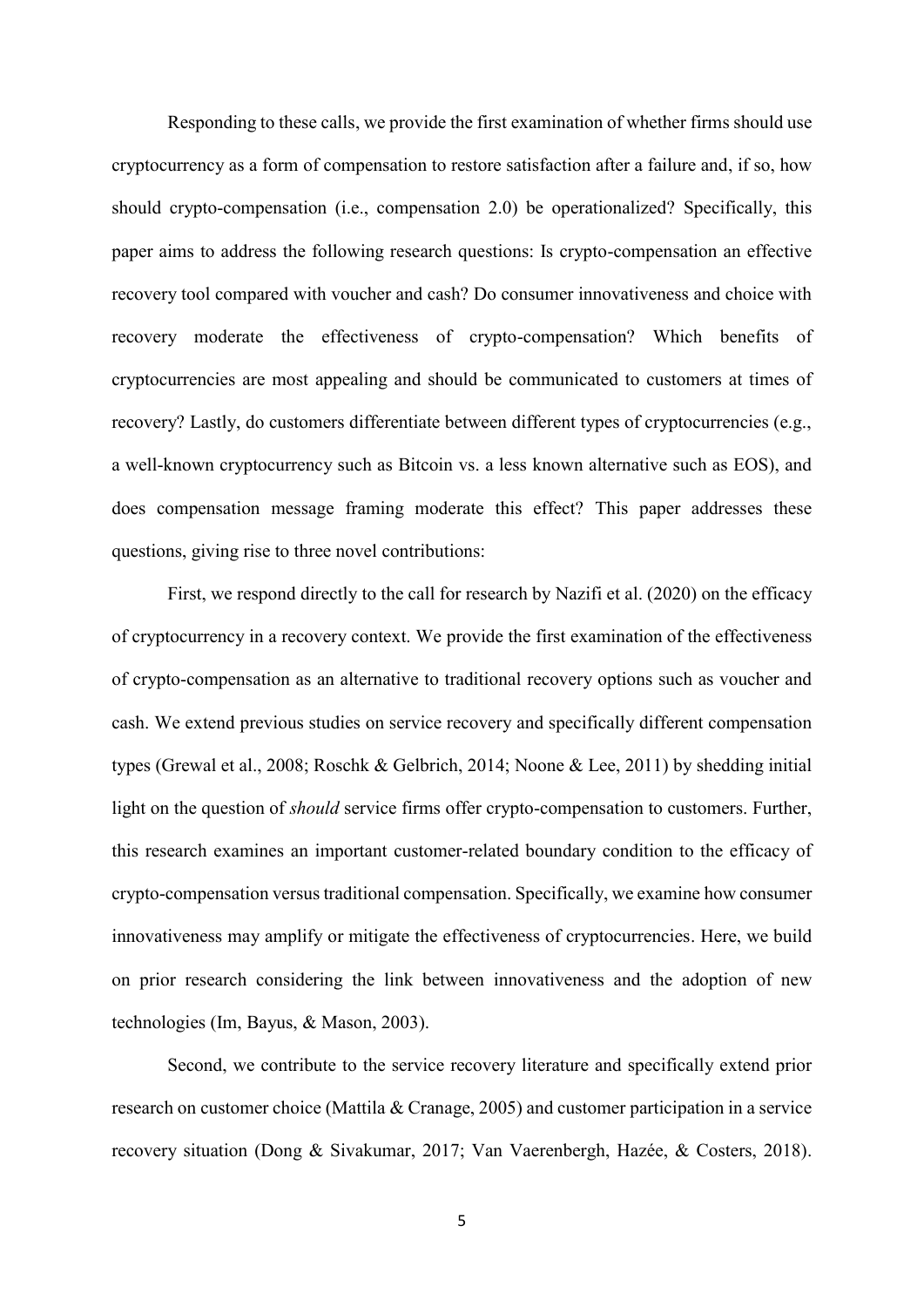Prior research has established the effectiveness of customer choice in the provision of service recovery options (Dong, Sivakumar, Evans, & Zou, 2015). Yet, prior studies are limited by the focus on choice with service recovery outcomes which customers have good knowledge and experience of (e.g., refund, voucher, discount, and re-performed service) (Roschk & Gelbrich, 2014) and thus, the weighing up of options is rather well informed. However, not all consumers may have a good understanding of cryptocurrencies (Henry, Huynh, & Nicholls, 2018). Therefore, offering this choice in this context may be particularly more important. We extend knowledge on customer participation in the service recovery outcome by examining the moderating effects of choice in crypto-compensation effectiveness (vs. traditional compensation) and finding that choice is indeed beneficial in enhancing recovery satisfaction.

Third, having established crypto-compensation has some promise, we turn our attention to *how* firms can best implement this offering by investigating the impact of different firm-related factors. Specifically, building on Söderlund (2002), we explore whether familiarity with cryptocurrency type affects customer satisfaction. Additionally, we build on Kim and Kramer (2006) and Raghubir and Srivastava (2002) to examine whether crypto-compensation message framing (in terms of nominal cryptocurrency value vs. Dollar value equivalent) moderates this relationship. Further, we provide a first empirical examination of the perceived appeal of different crypto-compensation benefits and their differential impact on recovery satisfaction.

### **2. Theoretical background and hypotheses development**

## *2.1. Compensation type and level*

The use of compensation as an organizational response to service failure has been shown to improve customer satisfaction (Gelbrich, Gäthke, & Grégoire, 2016) and repurchase intention (Grewal et al., 2008), as well as to reduce negative emotions (Chebat, Davidow, & Codjovi, 2005). When seeking to recover from a service failure, organizations may offer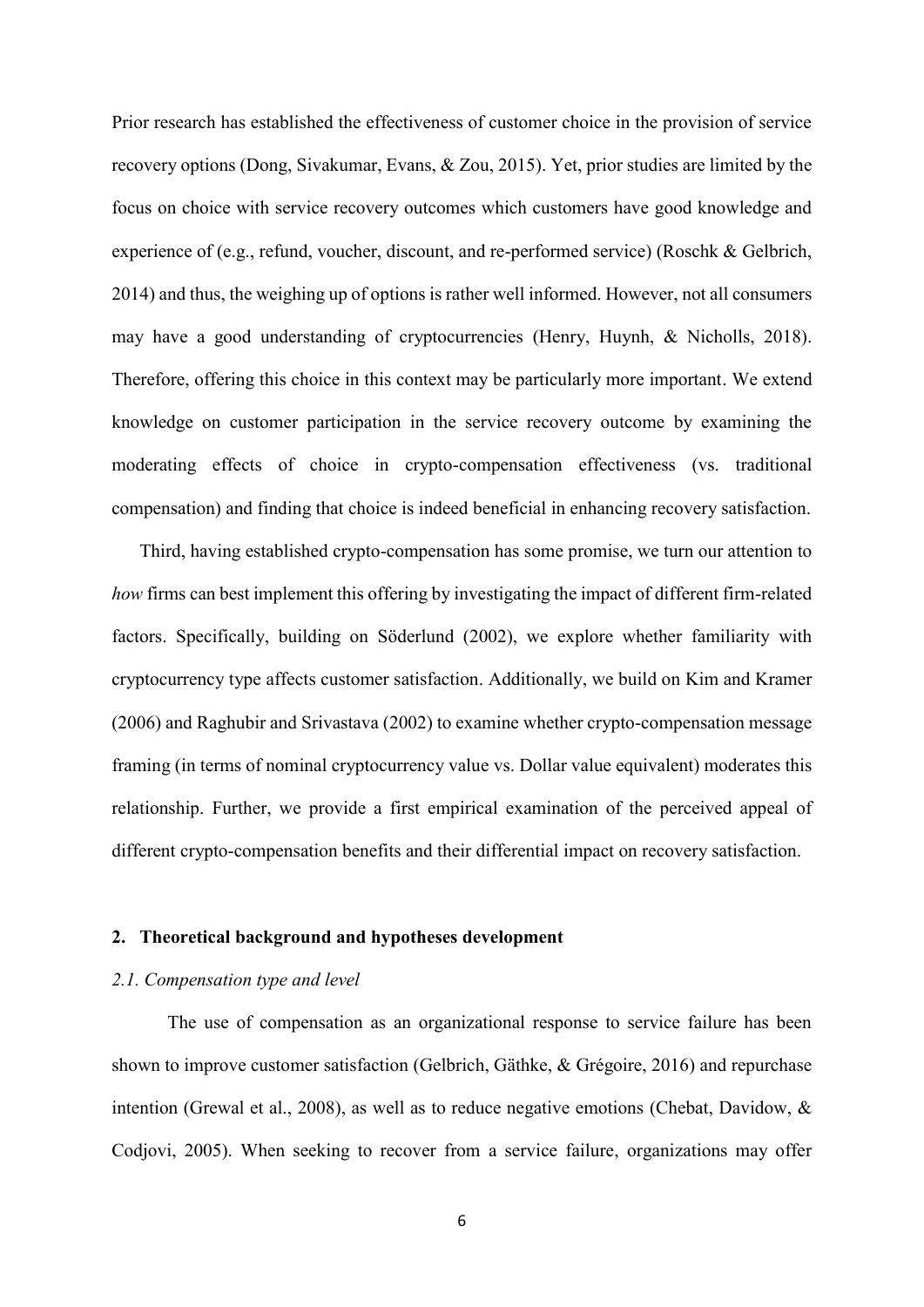different *compensation types* like monetary compensation in the form of refunds and discounts or non-monetary compensation in the form of an explanation and apology (Roschk & Gelbrich, 2014). However, a meta-analysis by Orsingher, Valentini, and de Angelis (2010) shows that monetary compensation is best for restoring satisfaction after a failure. Moreover, cash compensation is found to be more effective than voucher compensation (Noone & Lee, 2011), as vouchers have an expiry date and also limit spending to the service provider with whom the failure occurred.

In terms of the *level of compensation*, partial compensation has a greater incremental effect than full or excessive compensation on customer recovery satisfaction (Estelami & De Maeyer, 2002; Gelbrich et al., 2016). Service recovery research (Gelbrich et al., 2015) suggests that this decreasing incremental effect occurs due to the law of diminishing marginal utility. That is, when encountering a service failure, customers experience a negative episode with the provider and might be unsure whether they will receive any compensation at all. Thus, offering small compensation amounts (i.e., partial compensation) might be perceived as an acknowledgment of customers' inconvenience, which results in strong satisfaction effects. However, with increasing compensation amounts, saturation effects may occur. Importantly, redress beyond full compensation (i.e., complete reparation of service failure) may still increase satisfaction but it elicits only small marginal increments (Gelbrich et al., 2016). Given the decreasing effectiveness of high compensation amounts, and given that high compensation is costly and potentially unnecessary (Gelbrich et al., 2016), the current research focuses on partial compensation for studying the effect of crypto-compensation. Specifically, it examines whether the strong effect of a fractional remuneration can be further boosted by using cryptocurrency as an alternative compensation type. In the next section, we draw on prospect theory to explain the potential benefits of crypto-compensation.

## *2.2. Prospect theory*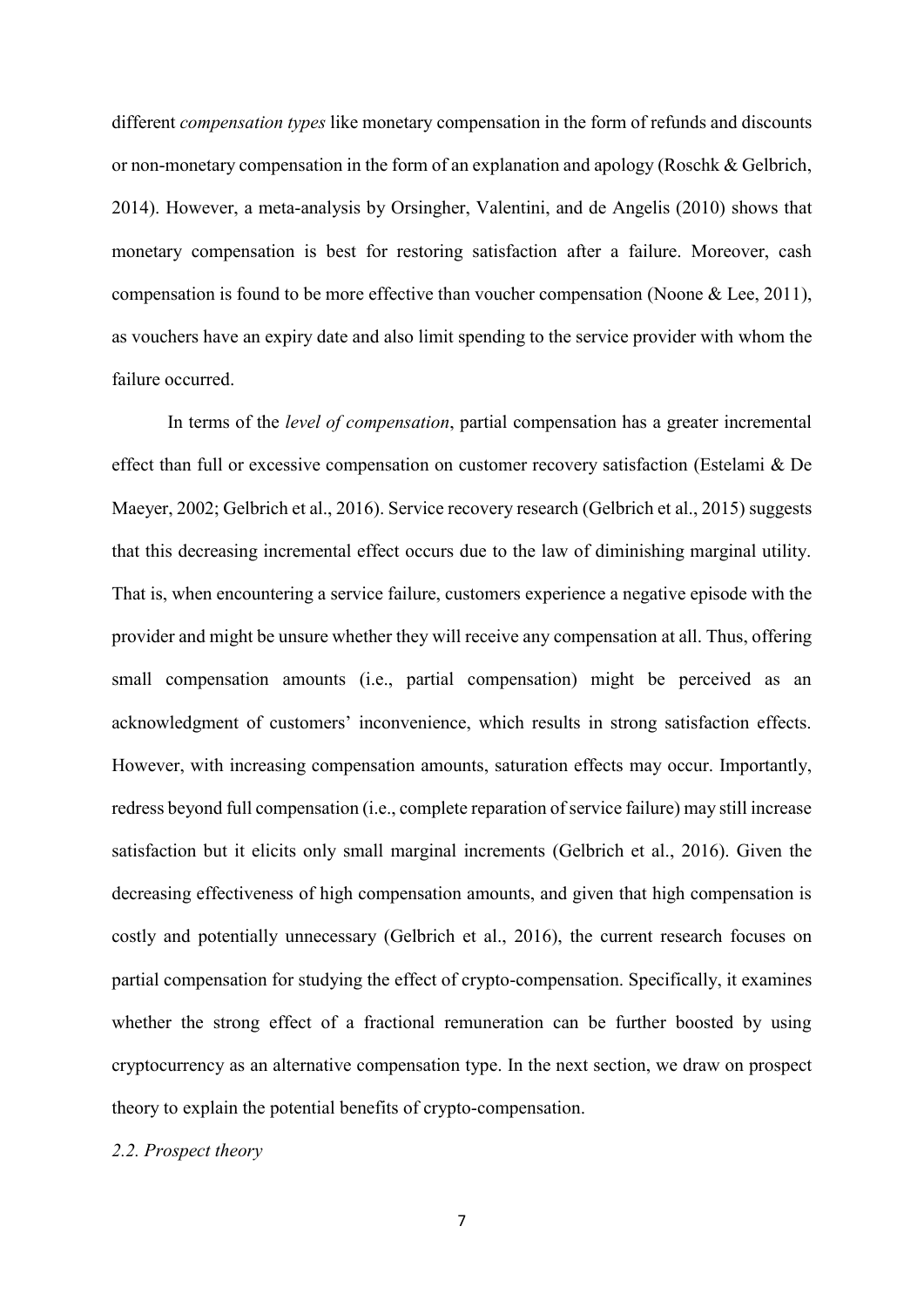Prospect theory has been used to explain the effect of compensation on recovery satisfaction (e.g., Gelbrich et al., 2015). Prospect theory states that individuals perceive outcomes of economic decisions as gains or losses depending on a reference point, typically represented by a certain asset position. The individual interpretation of outcomes as gains or losses may depend on how the offered prospects are formulated and what decision-makers expect (Kahneman & Tversky, 1979).

In the context of service recovery, the reference point might represent a flawless service (Gelbrich et al. 2015). A service failure is then perceived as a negative deviation from this reference point, resulting in a loss that can involve cognitive and emotional evaluations (Chebat et al., 2005; Gelbrich et al., 2015). Specifically, from a cognitive point of view, a service failure might be seen as an economic loss since customers pay for a flawed service (Gelbrich & Roschk, 2011). From an emotional point of view, a service failure might result in a psychological loss, since it elicits negative feelings such as anger (Nazifi, El-Manstrly, & Gelbrich, 2019). To mitigate economic as well as psychological losses, customers seek compensation (Chebat et al., 2005) that can be seen as gain. Different compensation types (e.g., cash, voucher, crypto-compensation) may lead to different gain perceptions depending on their communicated benefits (i.e., prospects) as well as customers' expectations about the compensation.

# *2.3. Crypto-compensation effectiveness*

*2.3.1 Voucher versus Cryptocurrency as Compensation.* Our first step is to compare crypto-compensation to voucher as one of the most common forms of compensation due to its customer lock-in effect (Gelbrich & Roschk, 2011). Given that cash compensation is associated with greater satisfaction than voucher following a service failure (Noone & Lee, 2011) and cryptocurrencies resemble a digital form of cash (Kbilashvili, 2018) - that is they can be converted to cash, have no expiry date, and can also be spent in a plethora of places - we expect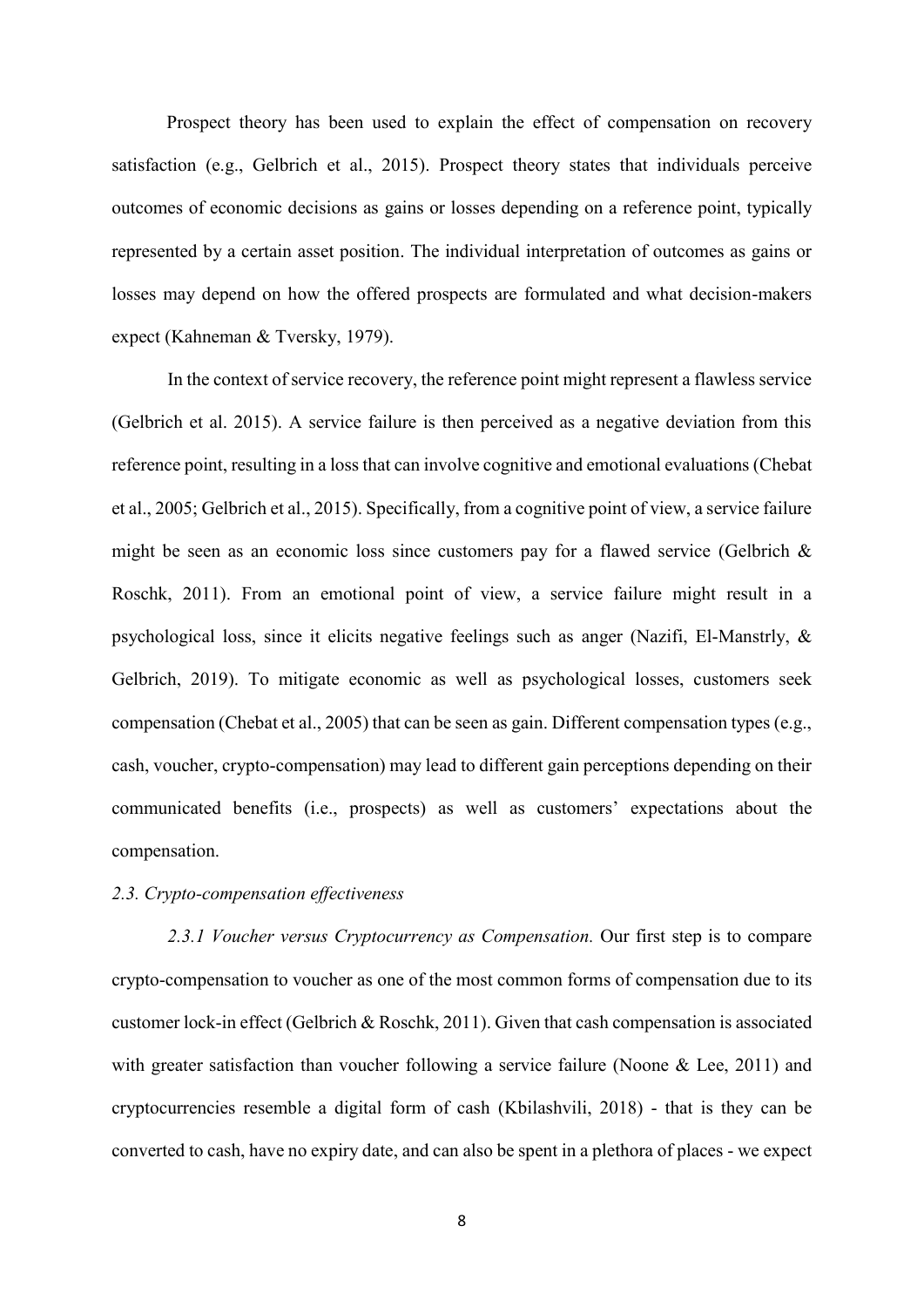crypto-compensation to be perceived similarly to cash. Thus, crypto-compensation has the potential to increase satisfaction beyond voucher, which will not only have an expiry date but will have a set value for use with a particular service provider. Therefore, we propose the following hypothesis that tests crypto-compensation vs. voucher:

**H1a.** Crypto-compensation leads to higher recovery satisfaction compared with voucher.

*2.3.2. Cash versus Cryptocurrency as Compensation.* We propose that cryptocompensation may offer an additional benefit over cash, which makes it a superior compensation type. Specifically, it has a high investment potential due to major volatility. Though at the time of offering compensation, a \$100 worth of cash and a cryptocurrency will be equivalent, in the future, they may not be as cryptocurrencies are volatile (Barker, 2019). Since its inception, Bitcoin has appreciated extraordinarily, from \$.008 in 2010 to more than \$10,000 per coin in 2020. Though cryptocurrencies have taken quick dives at times, the general trajectory has been positive (Barker, 2019).

Based on prospect theory, we propose that customers perceive higher gains when receiving crypto-compensation compared to cash. That is, the formulation of prospects typically determines the perceived gain of an outcome (Kahneman & Tversky, 1979). The cumulative benefit of cryptocurrency (e.g., a potential increase in value in the future) might be more favorable than cash as they represent attractive prospects to customers. Thus, we propose crypto-compensation engenders greater satisfaction than an equivalent cash amount based on the potential gains that may ensue. Hence, we propose the following hypothesis that tests crypto-compensation vs. cash:

**H1b.** Crypto-compensation leads to higher recovery satisfaction compared with cash.

#### *2.4. Consumer innovativeness*

9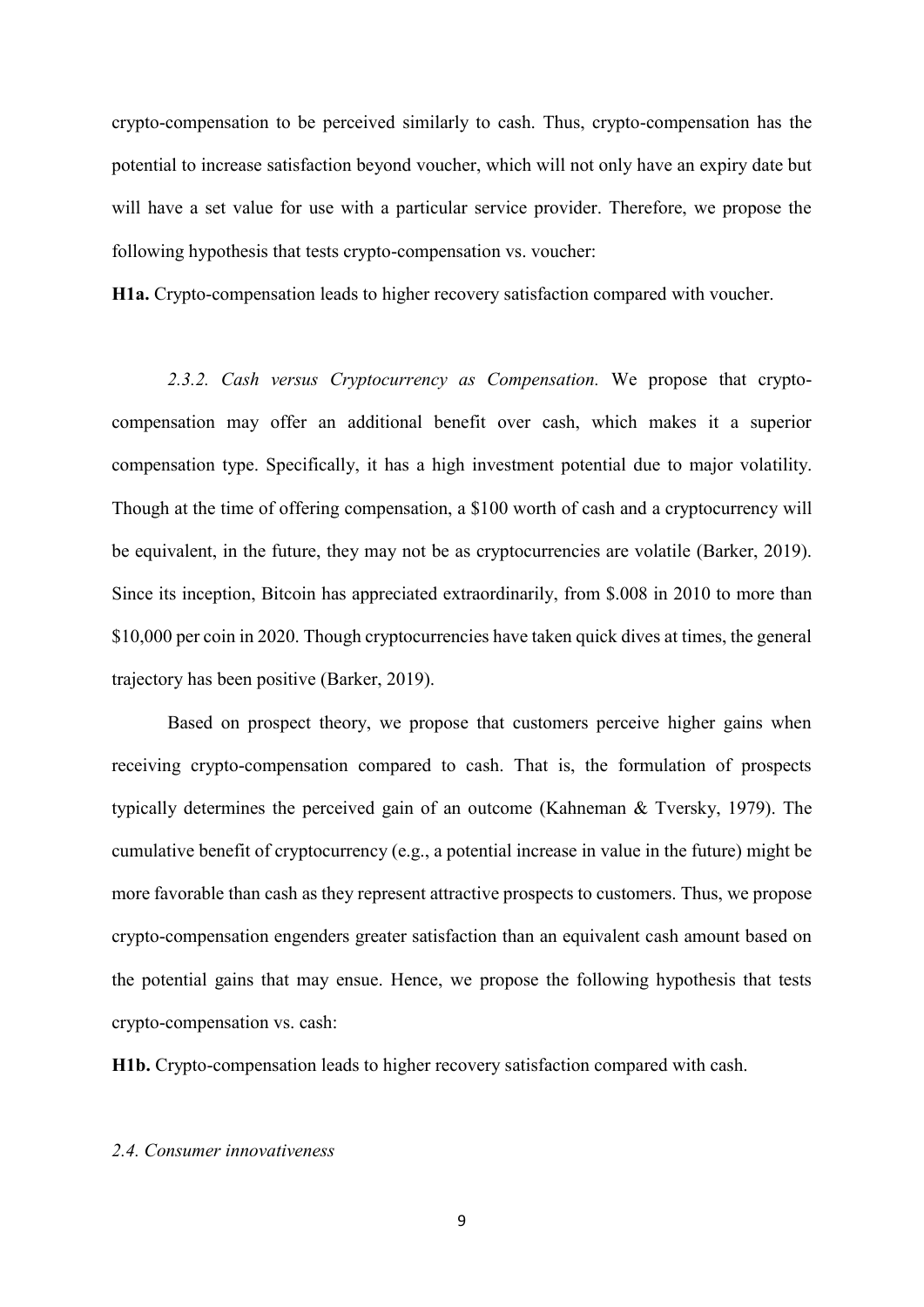We propose that consumer innovativeness influences the positive link between cryptocompensation compared to traditional compensation (i.e., voucher or cash) and satisfaction. Consumer innovativeness can be conceptualized as a personality trait that refers to the probability that one tries new product/service offerings (Steenkamp & Gielens, 2003). Individuals tend to deal with innovations differently. Accordingly, innovative (vs. noninnovative) consumers are more open to trying new things and are keen to acquire innovative products (Steenkamp & Gielens, 2003). Moreover, it has been demonstrated that this consumer group is more involved with new offerings (Bartels & Reinders, 2011). Likewise, the psychological profile of innovative consumers has been characterized as being venturesome, tolerant toward ambiguity, and well-versed with new technologies (Bartels & Reinders, 2011).

Given the characteristics of innovative consumers, we hypothesize that for this group, the positive effect of crypto-compensation compared to traditional compensation (i.e., voucher or cash) on satisfaction will be stronger than for non-innovative consumers. Specifically, crypto-compensation represents an innovative service recovery tool that is new to the service market, making it especially appealing to innovative consumers. Moreover, consumers' knowledge – which is closely related to involvement – is crucial for the adoption of cryptocurrencies (Al-Amri, Zakaria, Habbal, & Hassan, 2019). Thus, the high involvement level of innovative consumers is likely to make them more open to crypto-compensation. In addition, crypto-compensation is based on digital currency, which comes along with a certain degree of ambiguity because of its volatility, and the use of complex computer algorithms (Kbilashvili, 2018). As such, it requires consumers to show a certain degree of risk-taking as well as technology-savvy characteristics inherent to innovative consumers. Indeed, innovativeness has been shown to increase the adoption of technological solutions such as online payments or shopping (Im et al., 2003; Thakur & Srivastava, 2014). Given the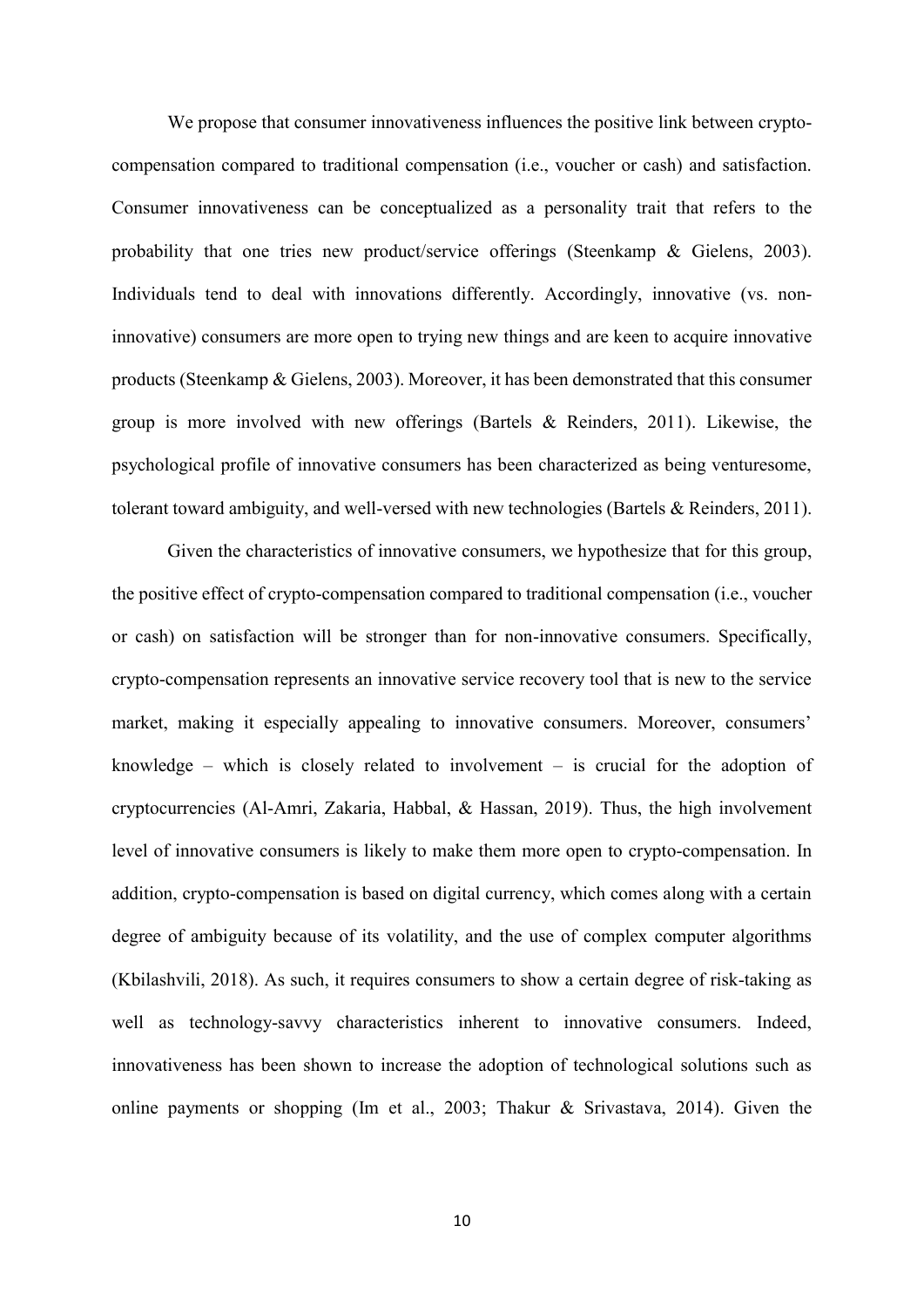aforementioned argumentation, innovative consumers should be more responsive to cryptocompensation. Formally:

**H1c.** Consumer innovativeness moderates the effectiveness of crypto-compensation such that the positive impact of crypto-compensation (vs. voucher) on recovery satisfaction is stronger (weaker) among consumers with a higher (lower) level of innovativeness.

#### *2.5. Consumer choice*

Within the academic literature, there have been calls to explore the impact of customer participation in service recovery (Dong & Sivakumar, 2017; Van Vaerenbergh et al., 2018). Essentially, a critical question for managers is: should customers be given the choice between compensation types? Bitner, Booms, and Tetreault (1990) suggest that providing customers with choice can lead to more favorable service encounters. Moreover, previous studies show that generally when customers participate in the service recovery process, they report higher satisfaction (Dong et al., 2015). Similarly, customer empowerment and perceived control in determining the recovery outcome after a service failure are suggested to further enhance customers' procedural justice and satisfaction (Mattila & Cranage, 2005; Hazée, Van Vaerenbergh, & Armirotto, 2017). However, differences in satisfaction have been identified when selecting from less preferred alternatives, with non-choosers being more satisfied than those who had the choice (Botti & Iyengar, 2004). Consequently, different people can perceive both traditional and crypto-compensation either positively or negatively depending on their preference for the two options. Specifically, with regard to crypto-compensation, those who display preference and choose cryptocurrency over voucher due to its perceived benefits should report a higher level of satisfaction.

We substantiate this claim by referring to the *certainty effect* found in prospect theory. According to this effect, individuals overvalue outcomes that are obtained with certainty

11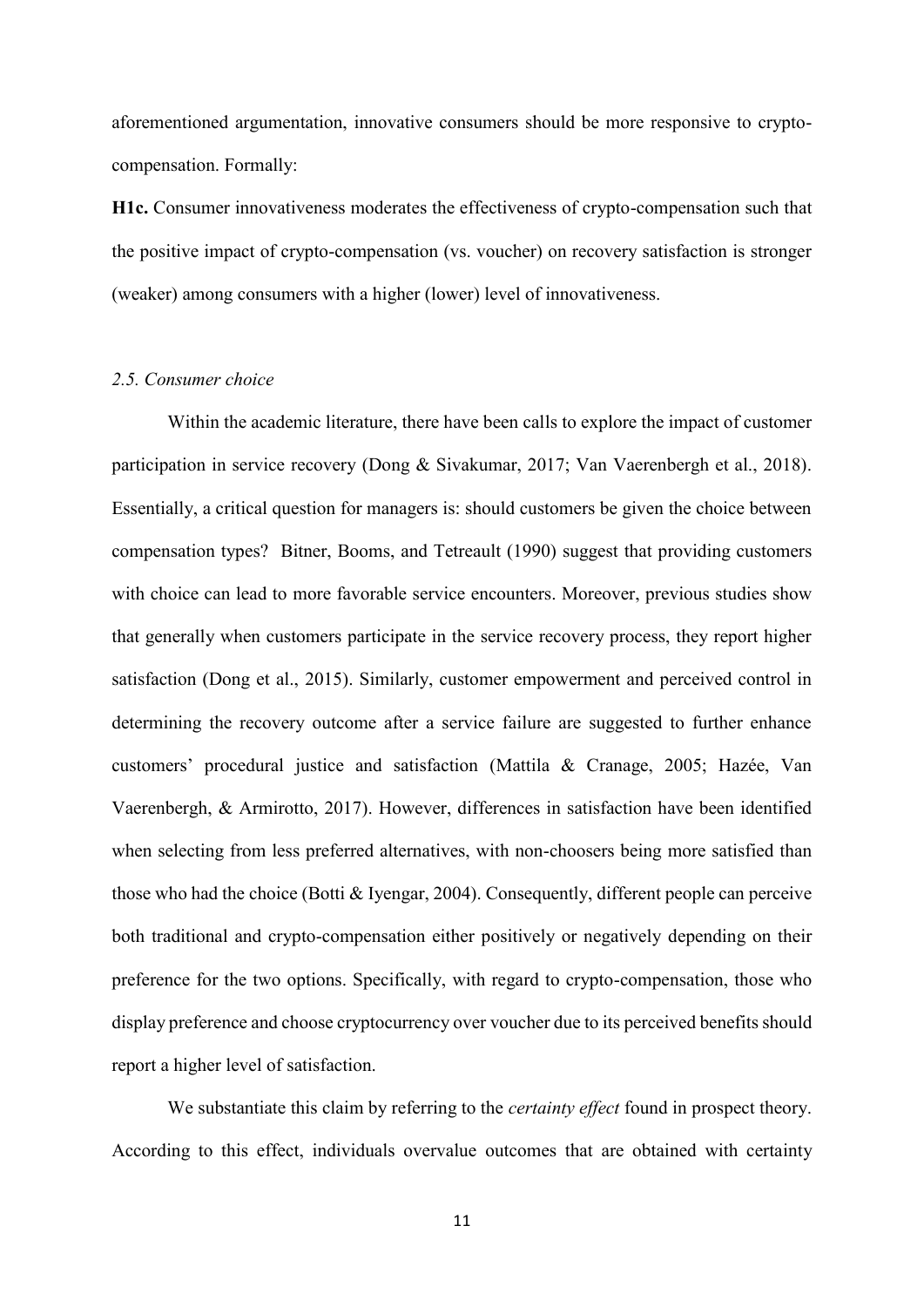compared to outcomes that are only probable (Kahneman & Tversky, 1979). Applied to the context at hand, the compensation type represents the outcome of the recovery process (Gelbrich et al., 2015). Consumers that opt for crypto-compensation rather than voucher might perceive the benefits of cryptocurrency with certainty. Specifically, they might perceive it as easy to convert into cash and can think of different locations to spend it (though, this certainty may only exist in the very short term given the potential fluctuations in value). As such, they perceive crypto-compensation as a certain gain, which should lead to higher satisfaction than for non-choosers. Regarding the latter group: offering no choice over compensation type implies that some consumers offered crypto-compensation might perceive its benefits as uncertain (i.e., they would never convert it, would not spend it anywhere, and might fear a value decrease). As such, crypto-compensation might be less effective when customers have no choice about the compensation type. Formally:

**H2.** Consumer choice moderates the effectiveness of crypto-compensation such that the positive impact of crypto-compensation (vs. voucher) on recovery satisfaction is stronger among choosers (vs. non-choosers).

# *2.6. The appeal of crypto-compensation benefits*

As already introduced, the efficacy of crypto-compensation to raise satisfaction above that of alternatives may be located in a number of their benefits such as the convertibility of cryptocurrencies to cash, the ability to spend them widely, and their investment potential (Becker, 2018; Nazifi et al., 2020). It is critical for marketers to gain insight into which benefit is dominant in driving increased satisfaction in order to guide optimal communication of the benefit of crypto-compensation in a service setting, for example through a verbal description by an employee or through an information leaflet or webpage. A recent study suggests that while Bitcoin has both similarities to a fiat currency, people often use Bitcoin for investment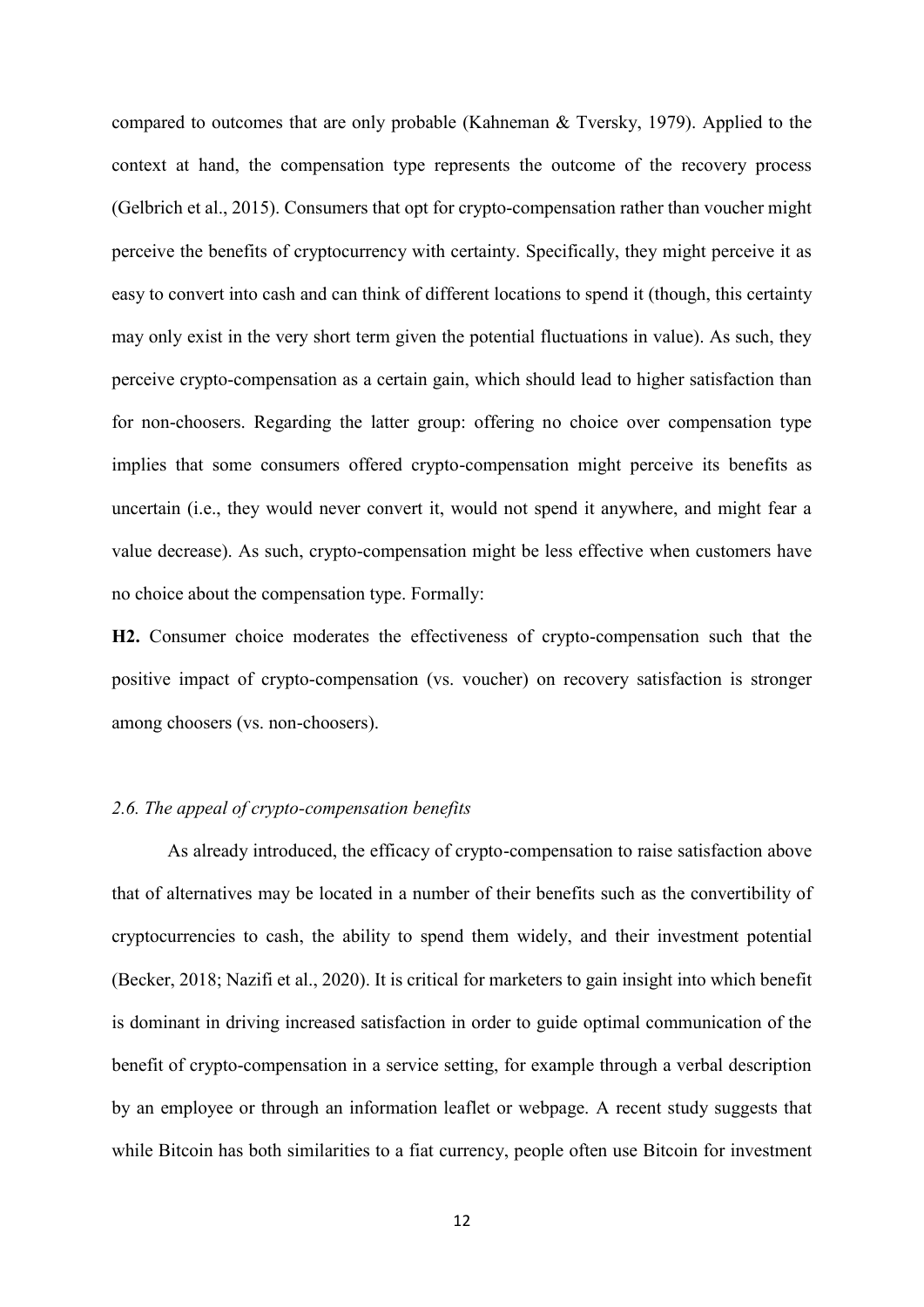purposes rather than as an alternative medium of exchange (Baur, Hong, & Lee, 2018). Building on this, and drawing on prospect theory which states that the formulation of prospects determines the favorability of an outcome (Kahneman & Tversky, 1979), framing the offering of crypto-compensation as a vehicle for potential future gains will be most appealing for customers. This is in comparison to framing the compensation in line with other benefits (e.g., ability to spend widely and convertibility to cash), implied to be less appealing benefits of crypto-compensation (Baur et al., 2018). Consequently, customer satisfaction is likely to be greater if communicating crypto-compensation as an investment opportunity. Thus:

**H3.** Framing crypto-compensation as an investment opportunity leads to higher recovery satisfaction compared with framing on other benefits (i.e., ability to spend widely and convertibility to cash).

# *2.7. Familiarity with cryptocurrency type*

In implementing a crypto-compensation strategy, managers can choose from a wide range of cryptocurrency types. In 2018, more than 1,600 different cryptocurrencies were available (Bajpai, 2019), ranging from well-known types such as Bitcoin to less known types such as EOS. Thus, cryptocurrencies differ to the extent they are familiar to consumers. In the following, we argue that the level of familiarity with cryptocurrency type influences recovery satisfaction with crypto-compensation. Previous research stresses that familiarity with objects affects consumers' cognitive processes. Specifically, the reference frame for evaluations varies depending on how familiar an object is (Söderlund, 2002). Prior research suggests that the more often an individual is exposed to a stimulus, the more favorable his or her attitude becomes towards this very stimulus (Zajonc, 1968). Consequently, it has been argued that individuals have a stronger preference for the known and familiar than for the unknown and unfamiliar (Söderlund, 2002).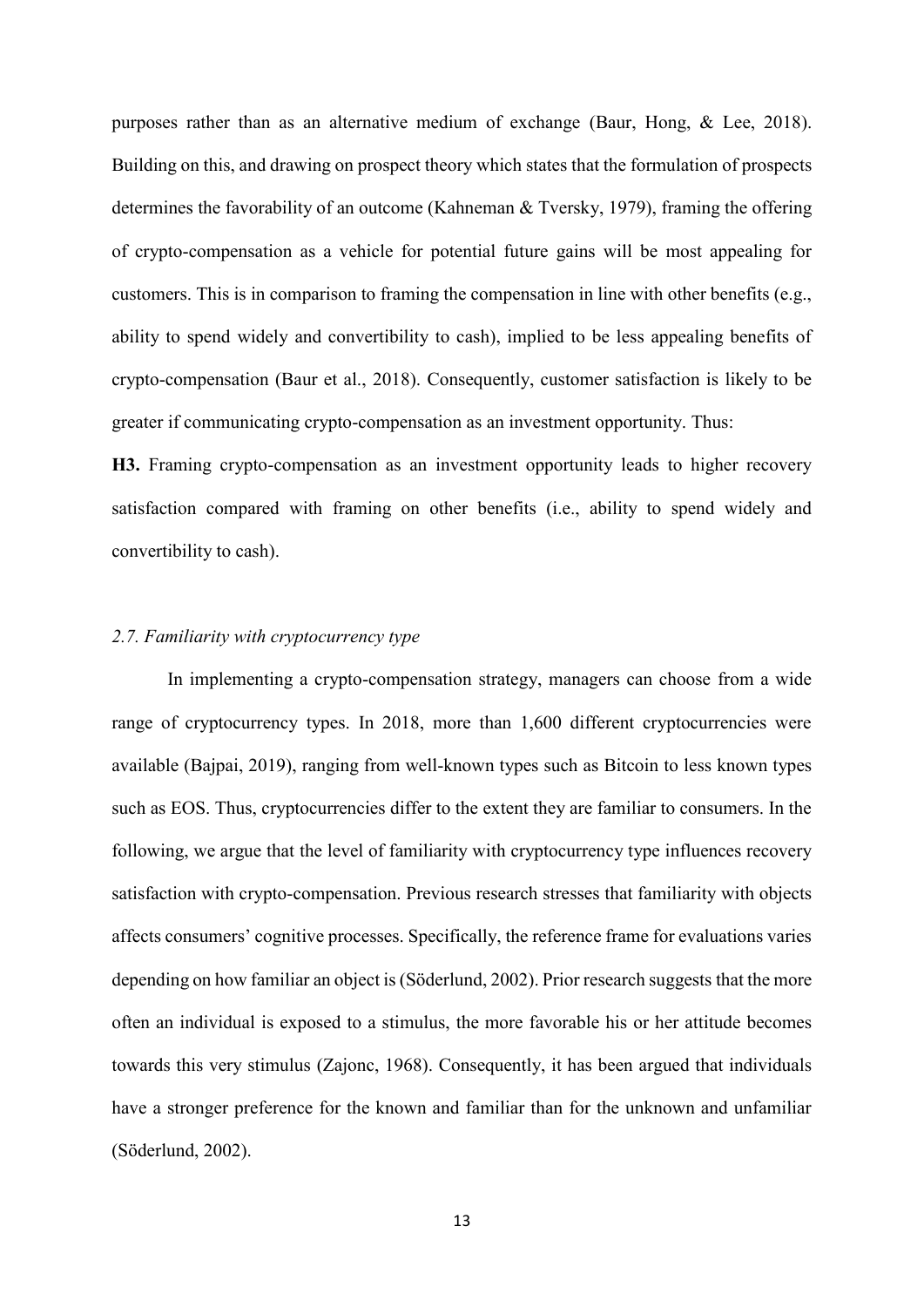Familiarity is a well-studied phenomenon in consumer research. With increasing product familiarity consumers are supposed to have superior product knowledge, a higher ability to deal with new product information, and are better at paying attention to relevant information (Johnson & Russo, 1984). Research shows that consumer choice behavior is more favorable for familiar brands than for unfamiliar brands (Hoyer & Brown, 1990).

Adapted from brand familiarity research (Bruner, 2017), we refer to familiarity with cryptocurrency type as the degree to which a customer is aware of and knowledgeable about a cryptocurrency. Given the findings on familiarity from previous consumer research, we assume that for familiar cryptocurrencies, consumers have more knowledge of and can better deal with relevant information (e.g., how valuable it is or where to spend). Moreover, familiar cryptocurrencies might appear as more trustworthy than unfamiliar ones. Transferred to the service recovery context, since there is a positive link between familiarity level and satisfaction evaluations (Ha & Perks, 2005), it is proposed that using a more familiar cryptocurrency as compensation leads to higher satisfaction than using an unfamiliar cryptocurrency. Formally: **H4a.** Familiar cryptocurrency types lead to higher recovery satisfaction compared with unfamiliar cryptocurrency types.

# *2.8. Crypto-compensation framing*

When offering crypto-compensation, two different numeric message frames can be used: 1. the real nominal value in the base currency (e.g., 0.01 Bitcoin); and 2. the monetary (or face) value of the cryptocurrency at the time it is offered (e.g., \$100 worth of Bitcoin). The difference in the numeric value of these two frames and consumers' perceptions of this is similar to foreign currency exchange as two numeric values (e.g. \$ vs. £) can be presented to denote a purchase. The money illusion effect, which is most commonly understood in the context of money exchange (Wertenbroch, Soman, & Chattopadhyay, 2007), occurs when a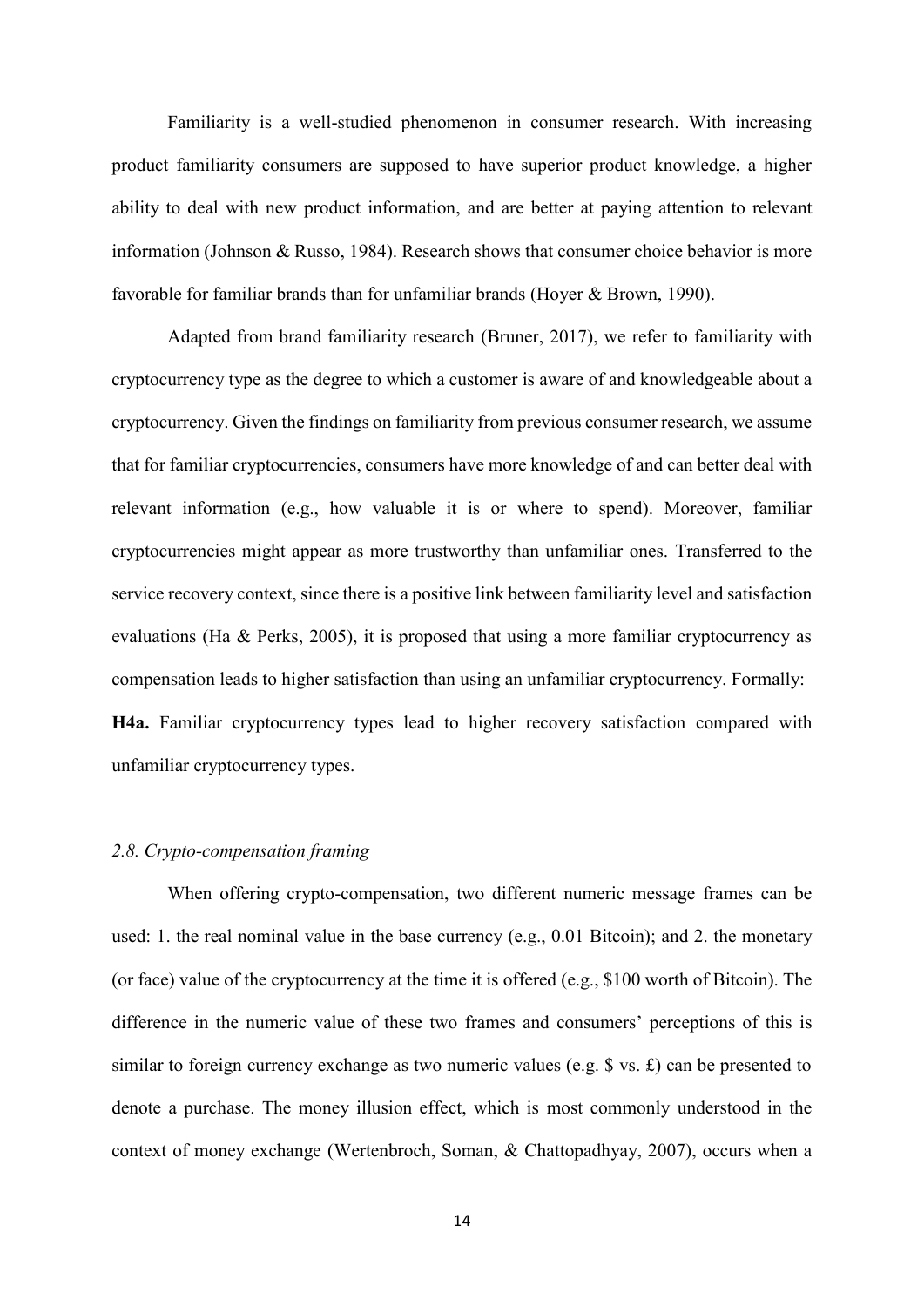person is faced with a purchase in a currency where the nominal cost is greater than it is in the currency they are familiar with (e.g., French fries, \$1 vs. 30 Thai Baht). There is a belief that the higher nominal value is perceived as more expensive even though the exchange rate deems them equivalent (Raghubir & Srivastava, 2002).

The money illusion effect can be explained by the fact that face values can influence intuitive judgments which are made based on easily accessible information such as the nominal representation of a currency (Svedsäter, Gamble, & Gärling, 2007). Accordingly, Shafir, Diamond, and Tversky (1997) suggest that it is generally easier for people to think in presented face value rather than the real value. Similarly, Raghubir and Srivastava (2002) indicate that exchange rate conversion can be cognitively taxing and, as such, individuals tend to prefer the presented face value rather than the real nominal value in their evaluation. Furthermore, if the face value is greater than the real nominal value, this can lead to a more positive evaluation. Transferred to our context, if the presented Dollar value (i.e., face value) is greater than the real nominal value of a cryptocurrency (e.g.,  $$100 > 0.01$  Bitcoin), framing crypto-compensation as the former (\$100 worth of Bitcoin) should garner greater satisfaction. Formally:

**H4b.** Message framing moderates the effectiveness of crypto-compensation such that the positive impact of familiar (vs. unfamiliar) cryptocurrencies on recovery satisfaction is stronger (weaker) for the Dollar (nominal cryptocurrency) value framing.

### **3. Overview of studies**

Before carrying out the experiments, a pilot study explores consumers' familiarity with cryptocurrency. Next, four experimental studies examine the effects of cryptocurrency as a compensation type on customer satisfaction, by comparing it with existing forms (cash/voucher) and establishing boundary conditions for its effect. Study 1 tests the effects of crypto-compensation versus voucher (H1a) and cash (H1b) on customer satisfaction and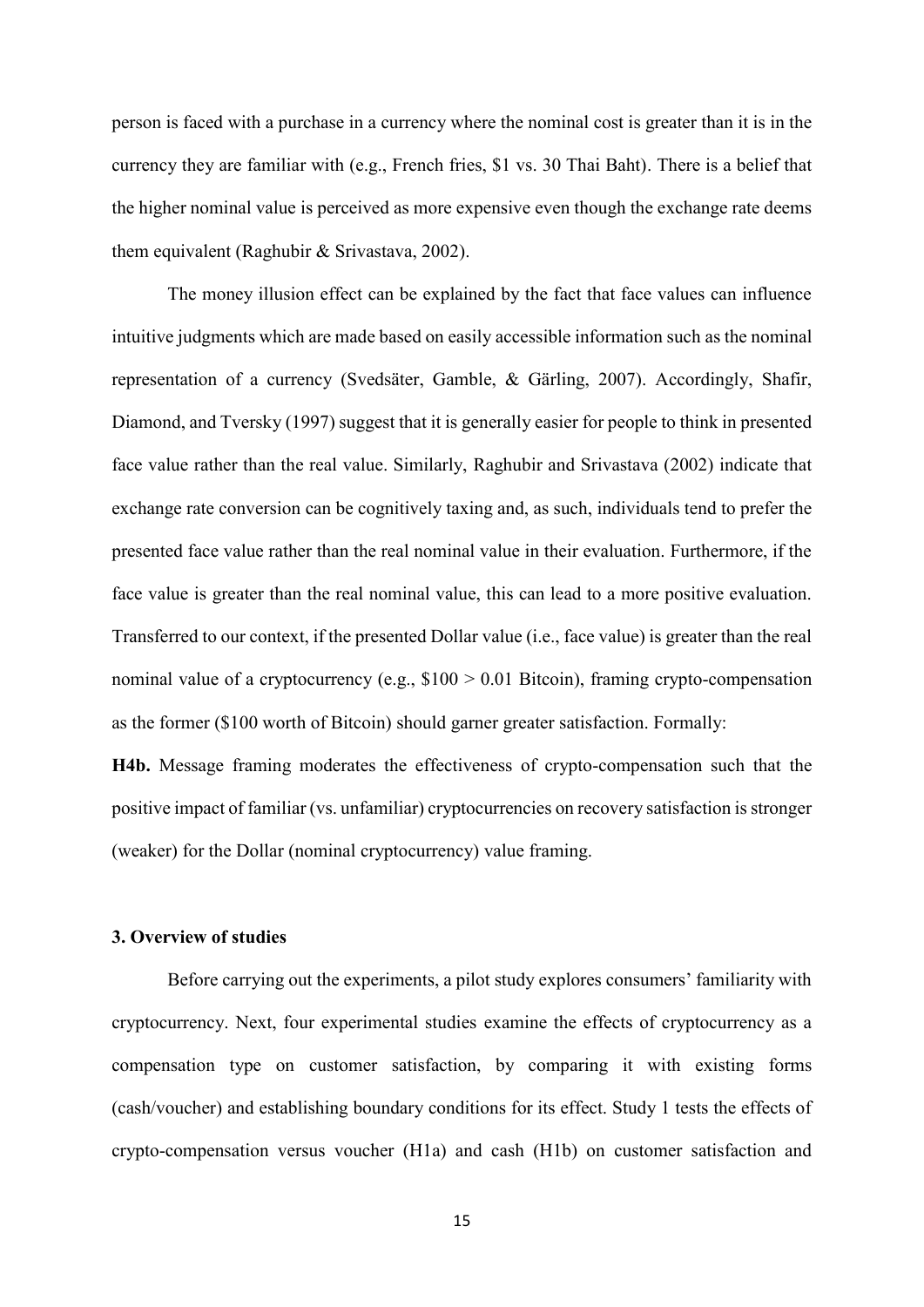examines the moderating effect of consumer innovativeness (H1c) as a customer-related boundary condition. Study 2 examines the moderating effects of choice on the effectiveness of crypto-compensation (H2). Study 3 examines which benefits of crypto-compensation have the greatest effect on satisfaction (H3). Finally, Study 4 examines the effect of cryptocurrency type familiarity (H4a) (Bitcoin as a more familiar cryptocurrency vs. EOS as a less familiar alternative) as well as compensation message framing (H4b) on satisfaction (i.e., nominal cryptocurrency value vs. Dollar value).

#### *3.1. Pilot Study*

Data was collected using Clickworker, an online market research company used in prior research (Diamantopoulos, Davydova, & Arslanagic-Kalajdzic, 2019). A total of 142 US participants completed the survey ( $M_{\text{Age}} = 35.44$ , SD = 11.5; Female = 66%). Overall, 86.6% of respondents stated that they knew of cryptocurrency, and those who were aware of cryptocurrency have a moderate level of familiarity (based on a 7-point Likert-type item;  $M_{Familiarity} = 3.15$ ,  $SD = 1.54$ ). There were no significant differences in terms of familiarity and awareness based on basic demographics such as gender and age (all *p's* > .05). An open-ended question asked respondents what forms of cryptocurrency they had heard of before, with 82.4% stating Bitcoin. Additional open-ended questions explored consumer perceptions of cryptocurrency. Overall, advantages for cryptocurrency included security (44%), convenient wide spending and cash convertibility (16%), as well as investment (14%). Further, participants stated cash conversion and use beyond an organization (19%) as the key benefits of cryptocurrency over voucher while some had concerns about how many organizations would offer the ability to use cryptocurrency (17%).

#### **4. Study 1: The effectiveness of crypto-compensation vs. voucher and cash**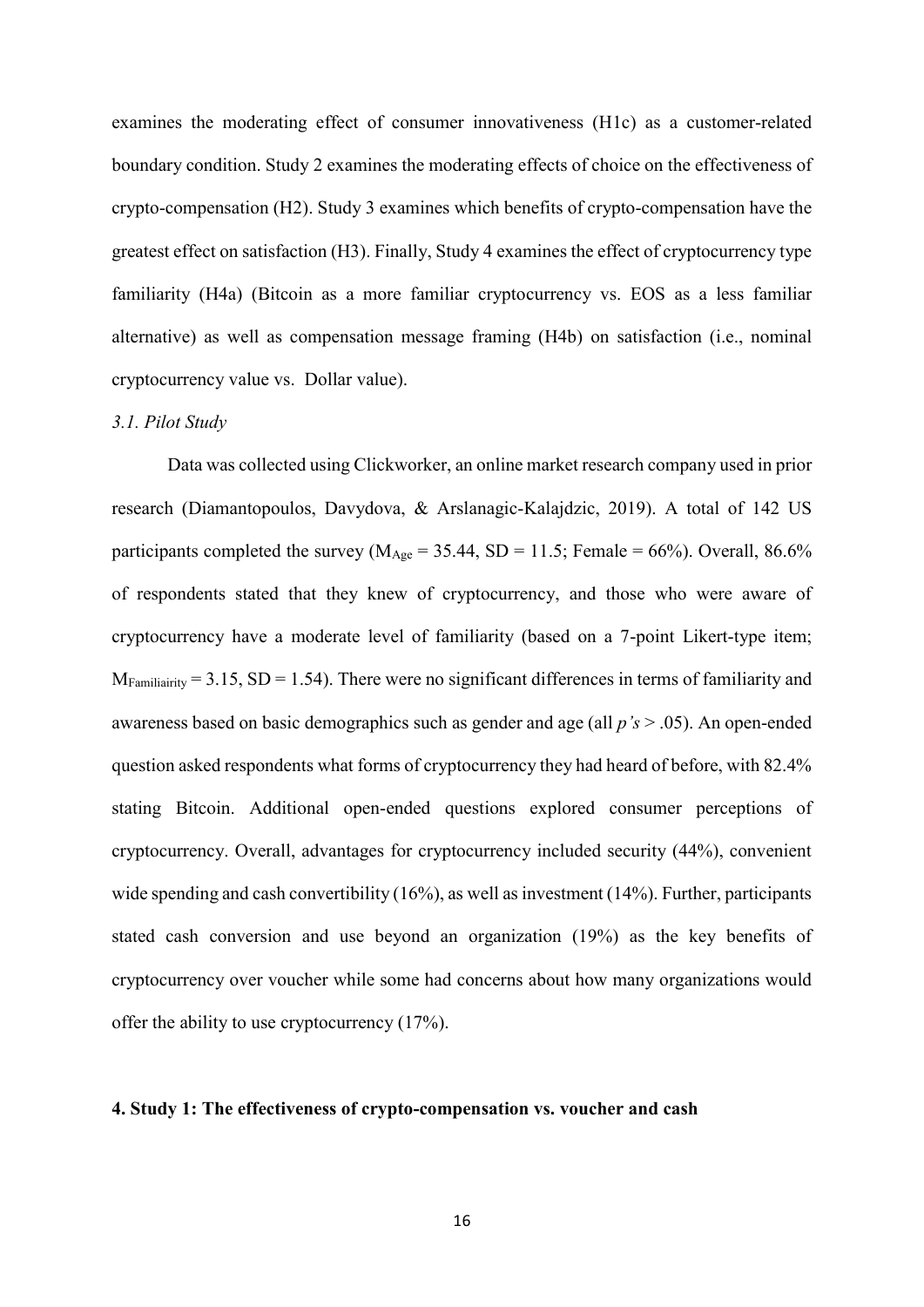The purpose of this study is to examine the effectiveness of cryptocurrency as a recovery tool in comparison with traditional compensation types (i.e., voucher and cash).

### *4.1. Design and procedure*

We conducted a scenario-based experiment with a single factor between-subject design with three conditions manipulating compensation type (voucher, cryptocurrency, and a cash group). To enhance ecological validity, audio-visual stimuli in the form of video clips were used (Gelbrich et al., 2015). We used Videoscribe software to create animated video clips for each of our scenarios, showing elements of the hotel with each of the scenarios narrated by a voice artist. A sample of 110 US participants ( $M_{\text{age}} = 35.76$ , SD = 9.32; Female = 59%) were recruited from Clickworker and randomly assigned to one of three conditions. Closely adapted from Gelbrich et al. (2016), the scenario described a service failure (faulty air-conditioning) for a guest who paid \$150 for a one night stay at a hotel on a hot summer day. When the customer complained the next day, the employee apologized and offered compensation. The compensation was provided as a voucher for a future stay, cash, or as Bitcoin, at the value of \$100 (see Web Appendix A for vignettes). Following the scenario, the participants reported manipulation and realism checks, then dependent, control, and demographic variables. Akin with Oppenheimer, Meyvis, and Davidenko (2009), one scenario-based attention check and one instruction check were included to increase data validity.

#### *4.2. Measures*

The manipulation check for the compensation type was nominal with participants having to select the compensation they received (voucher/cash/Bitcoin). The dependent variable, satisfaction with recovery, was measured through a three-item scale from Maxham III and Netemeyer (2002), ( $\alpha$  = .98; e.g., "In my opinion, the hotel provided a satisfactory resolution to the problem on this particular occasion"). In addition, consumer innovativeness was assessed with 4 items ( $\alpha$  = .94; e.g., "In general, I am among the first to buy new products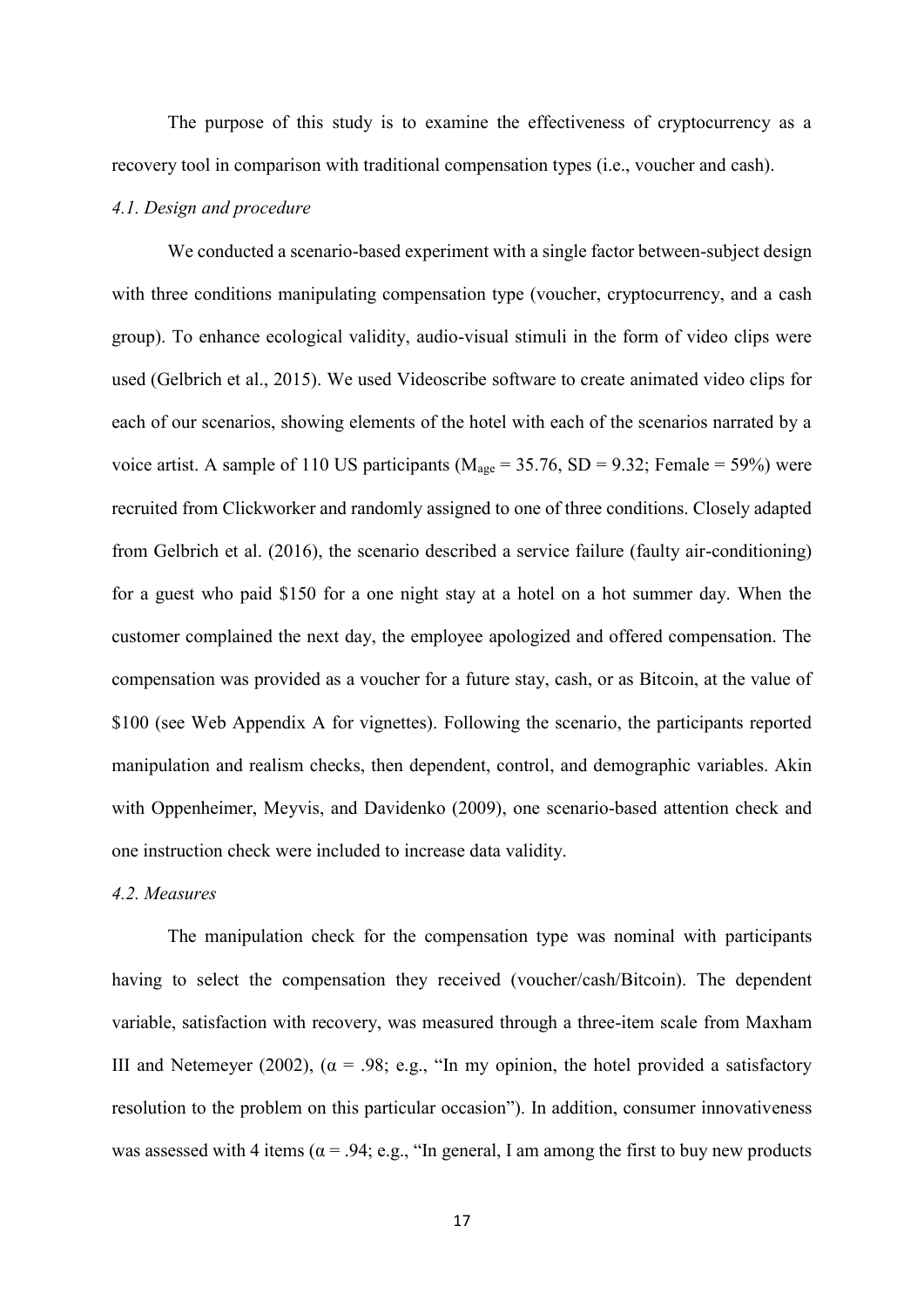when they appear on the market") adapted from Steenkamp and Gielens (2003). Blame attribution and perceived severity were included as controls and were assessed with one-item from Grewal et al. (2008) and Hess, Ganesan, and Klein (2003), respectively. Further, two controls related to cryptocurrencies were measured: prior knowledge of cryptocurrency (yes/no) and attitude towards cryptocurrencies (ATC) using three-items ( $\alpha$  = .95; e.g., "What are your views on cryptocurrencies?"; anchored at 1: Negative to 7: Positive). Seven-point Likert scales (1: Strongly disagree to 7: Strongly agree) were used throughout, except for perceived severity and ATC which adopted seven-point semantic differential scales (see Web Appendices B and C for measures and factor correlations, respectively).

# *4.3. Realism and manipulation checks*

The scenarios were perceived as realistic as they were significantly higher than the scale midpoint ( $M_{\text{Realism}} = 5.58 > 4.00$ ,  $p < .01$ ). A minimum of 90% correctly recognized the compensation type in each condition, leading to the exclusion of three participants akin to Oppenheimer et al. (2009).

# *4.4. Hypothesis testing*

To test H1a and H1b, an ANCOVA found a significant effect of compensation type on satisfaction, including the four control variables (F = 6.93,  $p < .01$ ,  $\eta^2 = .12$ ). Pairwise comparisons indicate that satisfaction in the Bitcoin compensation group ( $M<sub>Bitcoin$100</sub> = 4.70$ ) is significantly higher than the cash ( $M_{Cash$100} = 3.77$ ,  $p < .05$ ) and voucher ( $M_{Voucher$100} = 3.21$ , *p*  $\leq$  .01) groups.

H1c proposes consumer innovativeness to moderate the remedial effect of cryptocompensation on satisfaction. A moderation analysis of a multi-categorical independent variable (i.e., compensation type) is conducted, with the referent group of voucher on satisfaction, including the four control variables as covariates (Hayes & Preacher, 2014). A significant interaction was found for crypto-compensation ( $b = .93$ ,  $p < .01$ ), but not for the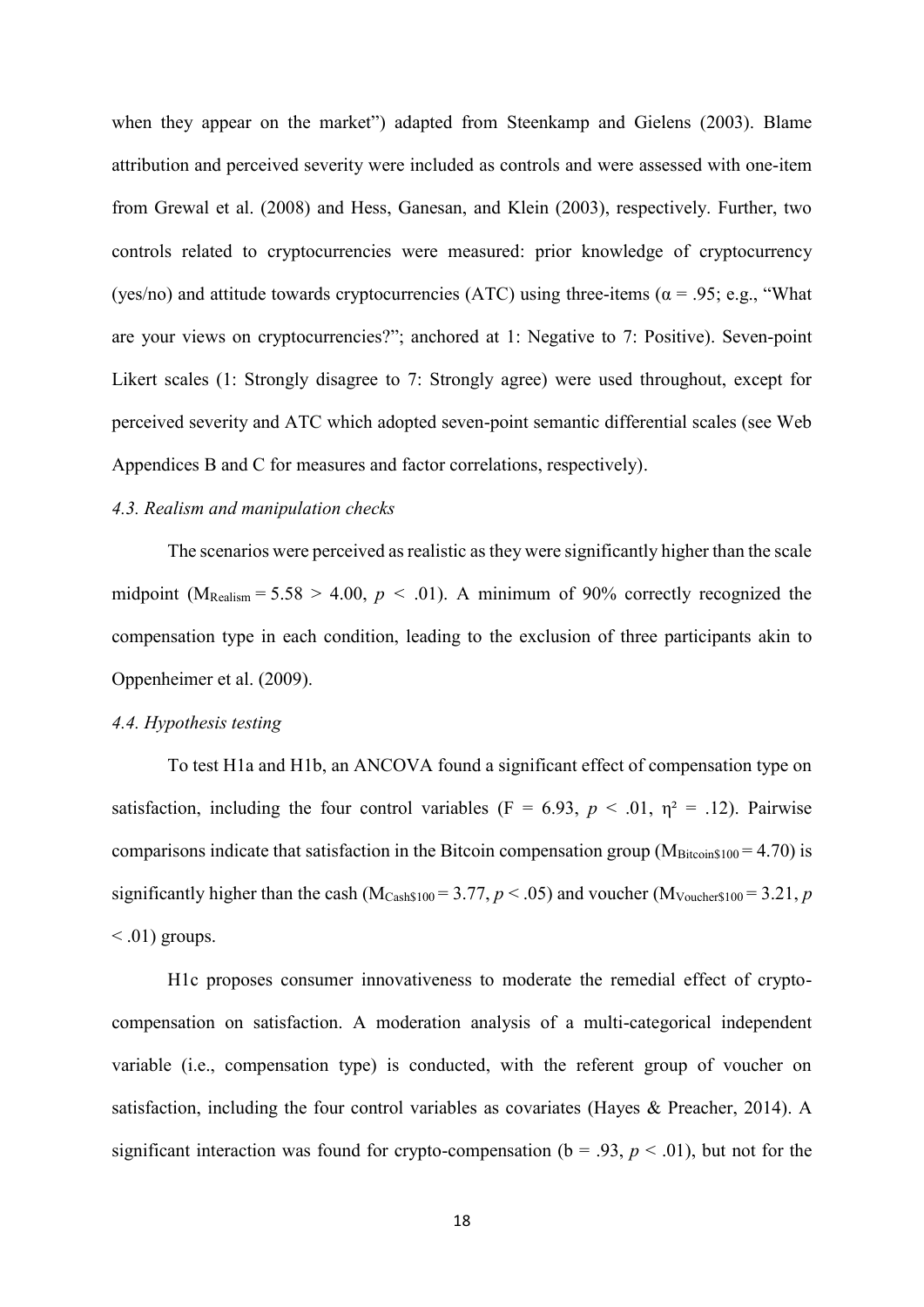cash group ( $p = 0.22$ ). Again, compared with the voucher group, there is a significant negative effect of crypto-compensation ( $b = -1.96$ ,  $p < .05$ ), but not for cash compensation ( $b = -0.88$ ,  $p$ ) = .50). Furthermore, the effect of consumer innovativeness on satisfaction was not significant ( $b = -17$ ,  $p = 0.30$ ). Figure 1 depicts the moderation result: The positive effect of cryptocompensation on satisfaction increases with higher innovativeness levels, supporting H1c.

## [Insert Figure 1 here]

#### *4.5. Discussion of Study 1*

Study 1 supports H1a, which proposes that crypto-compensation is more effective than voucher in increasing customer satisfaction following a service failure in a hotel context. Further, cryptocurrency also outperformed cash in improving customer satisfaction. This is in line with the general proposition of prospect theory. Here, partial crypto-compensation represents a more favorable outcome than voucher and cash due to its cumulative benefits (wide spending opportunities and cash convertibility along with the potential increase in value) representing a more attractive prospect to customers (Kahneman & Tversky, 1979), supporting H1a and H1b. Lastly, we observe for more innovative consumers a significantly higher increase in satisfaction with cryptocurrency compared to the traditional compensation types than those less innovative, supporting H1c.

While our results suggest that crypto-compensation outperforms traditional compensation forms including cash, it should be noted that cash is an expensive compensation type and thus, rather unusual. Firms often prefer vouchers to also increase future purchases (Gelbrich & Roschk, 2011). Thus, in all subsequent studies, we exclusively concentrate on voucher. Further, to add some generalizability to our findings, we (partially) replicated the study in an airline context and the results were consistent with our hotel study findings (see Web Appendix E). We also measured purchase intention in line with Grewal et al. (2008) as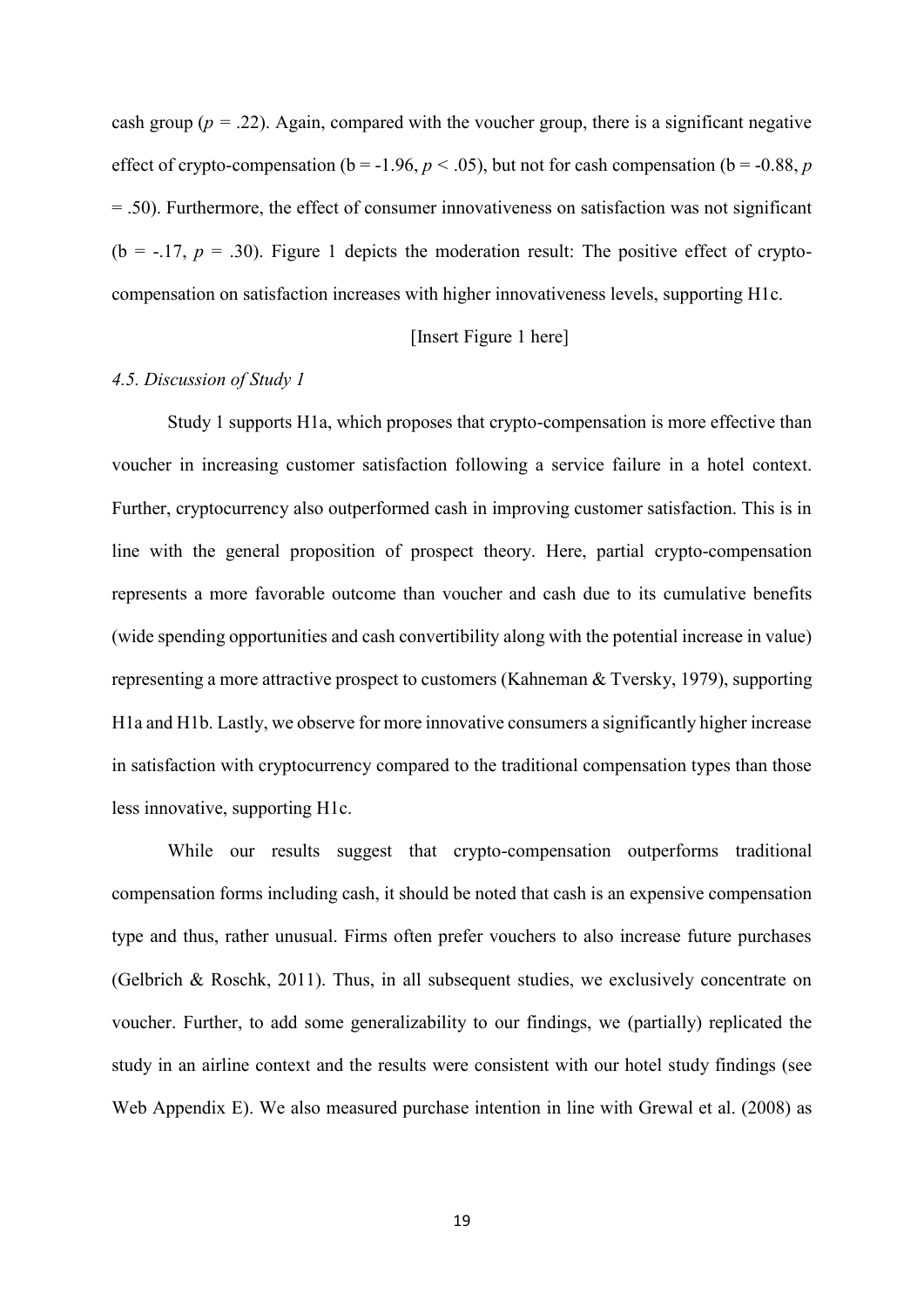an additional DV across all studies and the results generally followed the same pattern as satisfaction. For the sake of brevity, Web Appendices D to H) outline these results.

#### **5. Study 2: Consumer choice**

Study 1 provided initial but promising support for crypto-compensation as a potential recovery tool and identified an important customer-related boundary condition. The purpose of this study is to examine the moderating effect of choice (between cryptocurrency and voucher) on satisfaction.

### *5.1. Design and procedure*

We conducted a scenario-based experiment with a 2 (choice: yes vs. no)  $*$  2 (compensation type: voucher vs. cryptocurrency) between subjects, yoked design with four conditions. A sample of 156 US participants, recruited through Clickworker, completed the questionnaire ( $M<sub>age</sub> = 33.36$ , SD = 10.61; Female = 60.9%). The scenario involved imagining they had stayed a night at a hotel while on vacation in a room costing \$150. That night there was a leak, which they reported at 2 a.m. and it took one hour to fix. This caused a poor night's sleep, which they complained about to the receptionist when checking out.

The core scenario described that the company typically offers one of the following two compensation types: Voucher [valid at this hotel for six months] or Bitcoin [the world's largest digital currency]. In the choice conditions, the employee offers them a choice and they choose the most preferred compensation type. For the no-choice conditions, the employee does not offer them a choice and provides them with voucher/Bitcoin. In all conditions, the value of the compensation was \$100. After the scenario, participants were presented with the measures as before.

#### *5.2. Measures*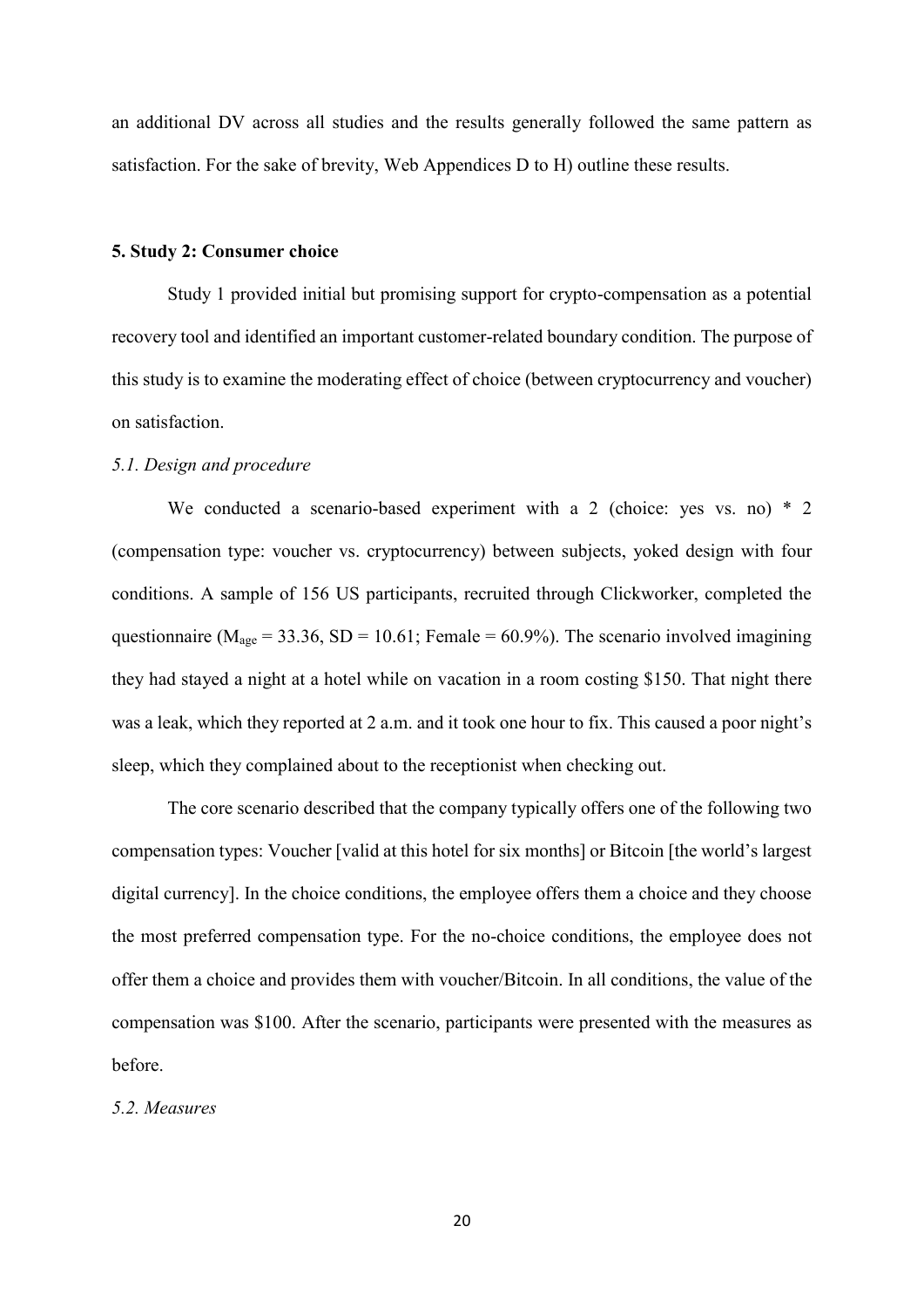The choice manipulation was checked using a single item semantic differential scale ("To what extent would you feel you had freedom over the compensation type you received"?; anchored at 1: N*ot at all* to 7: *Very much*) from Botti and Iyengar (2004). A nominal check confirmed the manipulation of the compensation type. Participants were first asked what type of compensation they were offered (voucher vs. cryptocurrency). The measure for dependent variables and controls mirror Study 1.

#### *5.3. Manipulation checks*

Half of the participants had a choice between the two types of compensation (voucher/Bitcoin). Among the choosers, 41 participants chose Bitcoin, and 37 chose voucher. Therefore, 41 and 37 respondents were randomly assigned to the non-choice conditions for Bitcoin and voucher, respectively. Choosers considered themselves as having greater freedom than non-choosers ( $M_{\text{chooses}} = 5.51 > M_{\text{non-chooses}} = 2.27, p < 0.01$ ). Therefore, the manipulation of choice was successful. In addition, a minimum of 84% correctly recognized the compensation type in each condition, resulting in the exclusion of 18 participants in line with Oppenheimer et al., (2009). The scenarios were perceived as realistic ( $M_{\text{Realism}} = 5.35 > 4.00$ ,  $p < .01$ ).

# *5.4. Hypothesis testing*

An ANCOVA with choice and compensation type as the independent variables, satisfaction as the dependent variable, and all four controls demonstrated a significant effect of choice (F<sub>Choice</sub> = 8.61,  $p < .01$ ,  $\eta^2 = .06$ ) and compensation type (F<sub>Comp-Type</sub> = 4.94,  $p < .05$ ,  $\eta^2$ )  $= .04$ ), as well as their interaction (F<sub>Choice\*Comp-type</sub>  $= 4.97$ ,  $p < .05$ ,  $\eta^2 = .04$ ). Figure 2 depicts the mean satisfaction values for the different conditions. Pairwise comparisons indicate that satisfaction in the Bitcoin compensation group is significantly higher than the voucher group when people are offered choice (M<sub>Bitcoin</sub> =  $5.23 > M_{Voucher} = 4.00, p < .01$ ), but there is no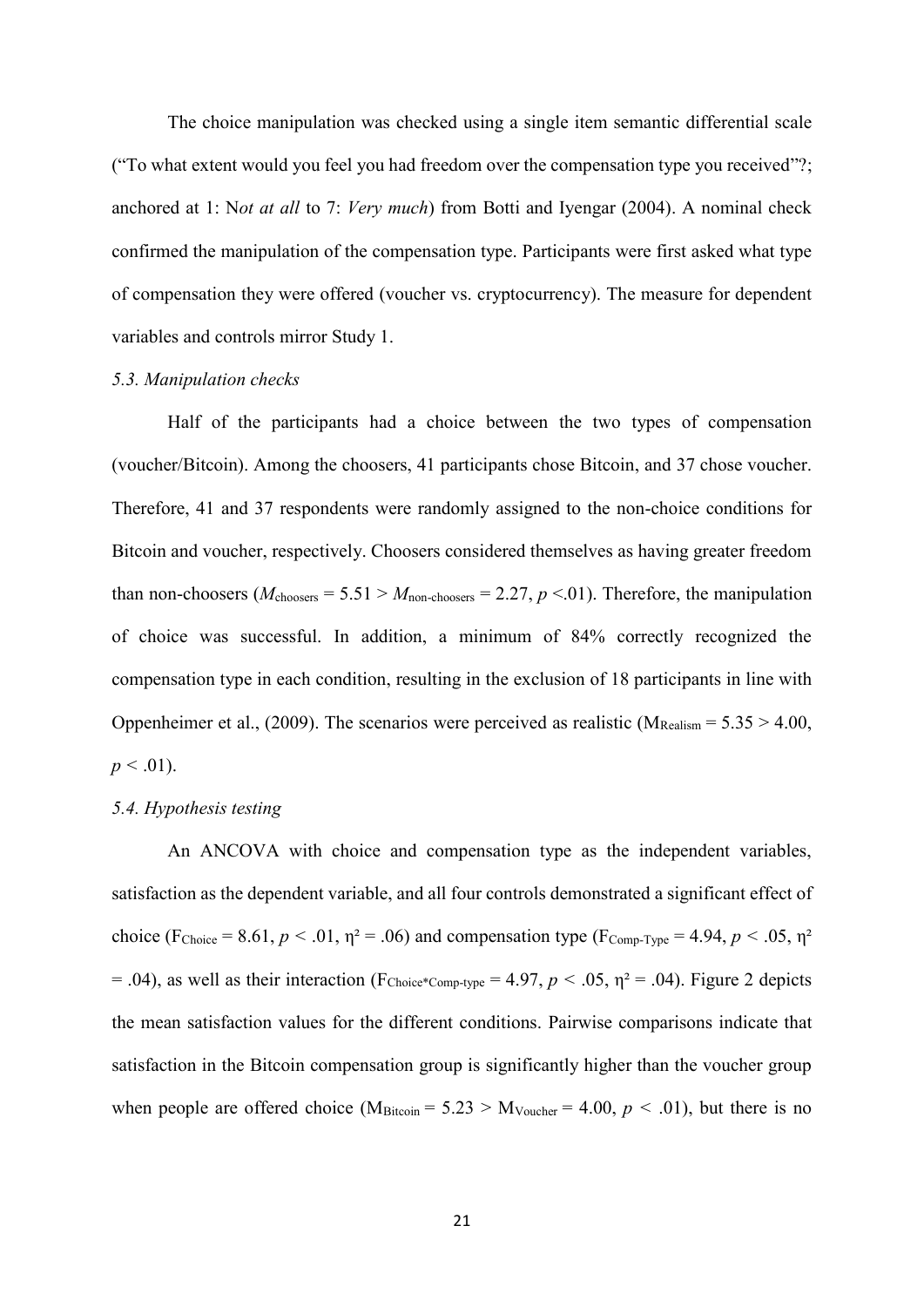significant difference between the two compensation types among non-choosers ( $M<sub>Bitcoin</sub> = 4.16$ )  $\approx$  M<sub>Voucher</sub> = 3.99, *p* = .97). These results support H2.

# [Insert Figure 2 here]

# *5.5. Discussion of Study 2*

Study 2 builds on the first study by exploring the moderating effects of choice on the effectiveness of crypto-compensation. The findings confirm that people derive the most satisfaction when offered a choice in the recovery outcome. Interestingly, when it comes to vouchers, there are no differences between choosers and non-choosers, but for Bitcoin, choosers report a significantly higher level of satisfaction. Perhaps these results are because those who choose Bitcoin over voucher are aware of its lower restrictions (in terms of spending or conversion to cash) and higher benefit (in terms of the potential rise in value). It should be noted that the roughly equal split between Bitcoin and voucher among choosers might be ascribed to the lack of communicating the various cryptocurrency benefits (in this study) coupled with moderate familiarity of people with cryptocurrencies in general.

# **6. Study 3: Crypto-compensation benefits**

The prior studies tested the efficacy of crypto-compensation based in large through communicating the breadth of potential benefits of this compensation (e.g., convertibility to cash). This study extends our knowledge by examining directly the benefits of cryptocompensation that have the greatest effect on satisfaction.

#### *6.1. Design and procedure*

We conducted a scenario-text-based experiment with a single factor (*communicated crypto-compensation benefits*) between-subject design focused on four conditions. These include three crypto-*compensation* benefits suggested by Nazifi et al. (2020) (*Spend widely* vs. *convertibility* vs. *investment opportunity*) and a control crypto-compensation where no benefit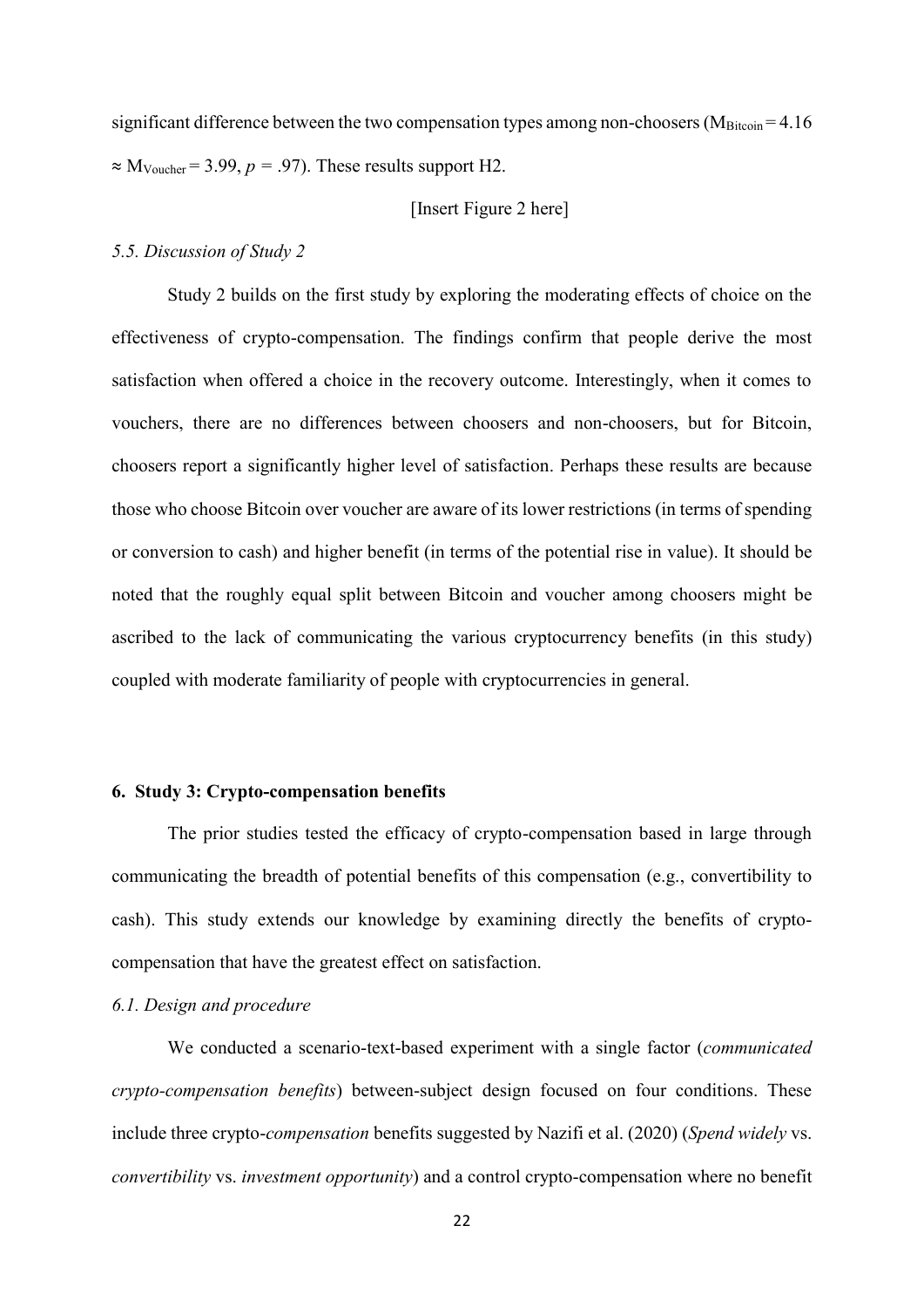was communicated (*no-benefit*). In addition, for robustness, a further comparison condition was included, which offered voucher compensation of the same value.

A sample of 284 US participants completed the questionnaire ( $M_{\text{age}} = 38.82$ , SD = 11.86; Female = 51%), who were recruited through Mechanical Turk, widely used in business research (Gonzalez-Jimenez, Fastoso, & Fukukawa, 2019). Here, the core scenario from Study 2 was used. The participants were randomly assigned to one of the conditions, however, in all conditions, the value of the compensation was \$100. In the *no-benefit* crypto-compensation condition, participants were told: "as compensation, we would like to offer you Bitcoin worth \$100". The other three crypto-compensation conditions extended the former with the communication of a particular benefit. The *Spend widely* condition stated that "you can easily spend in a wide range of online and offline retailers such as Amazon, Uber, Walmart, Netflix if you like". The *Convertibility* condition expressed "which after you take away you can convert to cash through an exchanger". Whereas the *investment* condition conferred that cryptocurrency is "a form of investment which has been shown year on year to generally rise in value based on the past decade. This is much like gold as there is a limited supply". After the scenario, participants were presented with the measures as before

# *6.2. Measures*

Nominal checks confirmed the manipulations; participants were first asked what type of compensation they were offered (voucher vs. cryptocurrency) and in the case of the cryptocurrency conditions, they were asked if the respective condition benefit was communicated answering yes or no. The measure for dependents variables and controls mirror Study 2.

## *6.3. Realism and manipulation checks*

The scenarios were perceived as realistic  $(M_{\text{Realism}} = 4.40 > 4.00, p < .01)$ . All participants answered the compensation type correctly. A minimum of 81% correctly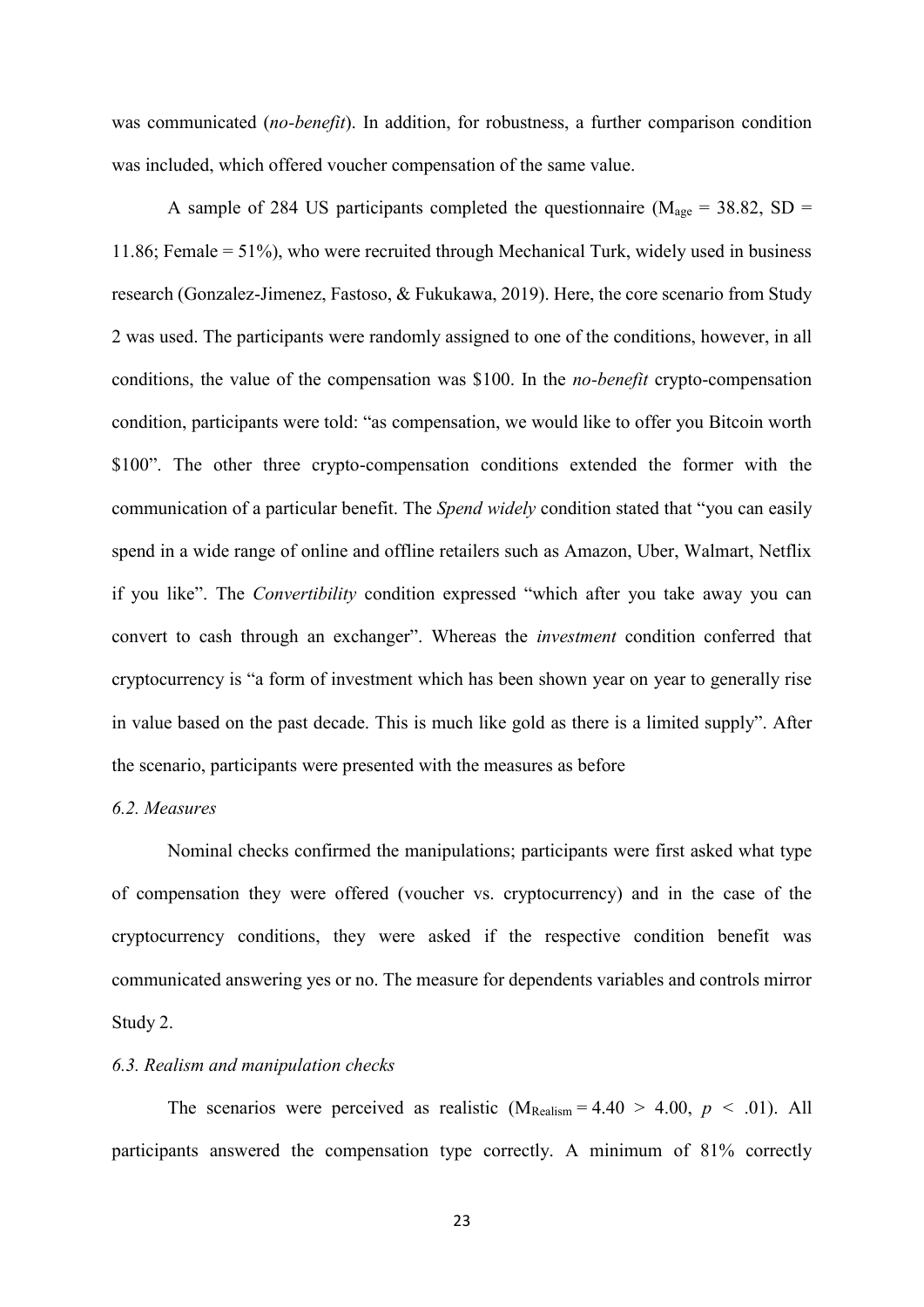recognized the compensation benefit communicated in each condition, this led to the exclusion of 21 participants akin to Oppenheimer et al. (2009).

### *6.4. Hypothesis testing*

An ANCOVA found a significant effect of communicated cryptocurrency benefits on satisfaction, including the four control variables used in all other studies ( $F = 13.30, p < .01$ ,  $\eta$ <sup>2</sup> = .27). Pairwise comparisons reveal that satisfaction is significantly higher when it was communicated that cryptocurrency could be widely spent, compared to all other cryptocurrency conditions (M<sub>Spendwidely</sub> = 4.60 >, M<sub>NoBenefit</sub> = 3.62, M<sub>Convertability</sub> = 3.89, M<sub>Investment</sub> = 4.00, *p* < .05). Furthermore, spend widely condition outperformed the voucher condition  $(M_{Spendwidelv}$ =  $4.60$  >,  $M_{\text{Voucher}}$  = 3.63,  $p < .01$ ). However, no statistical differences were found for the other three cryptocurrency conditions with the voucher comparison  $(p > .05)$ .

#### *6.5. Discussion of Study 3*

This study provides the first insights into the communication of different benefits of cryptocurrencies as a compensation tool. It found that people derive the most satisfaction from the ability to spend it widely at online and offline retailers, compared to the other potential benefits and voucher. Given this aforementioned benefit outperformed voucher, our finding that communicating no benefits of crypto-compensation performed comparably with voucher suggests consumers may lack awareness of the benefits of cryptocurrency. Convertibility was perhaps less satisfying due to the hassle required going to an exchanger. Cryptocurrency as an investment opportunity was arguably less appealing given the perception of potential risk within a period of economic instability creating general pessimism towards investments at the time of the survey (Adrian & Natalucci, 2020). In essence, the current results broaden prior studies (e.g., Becker, 2018) that support cryptocurrency can be a useful tool in everyday business because of its wide spending opportunities.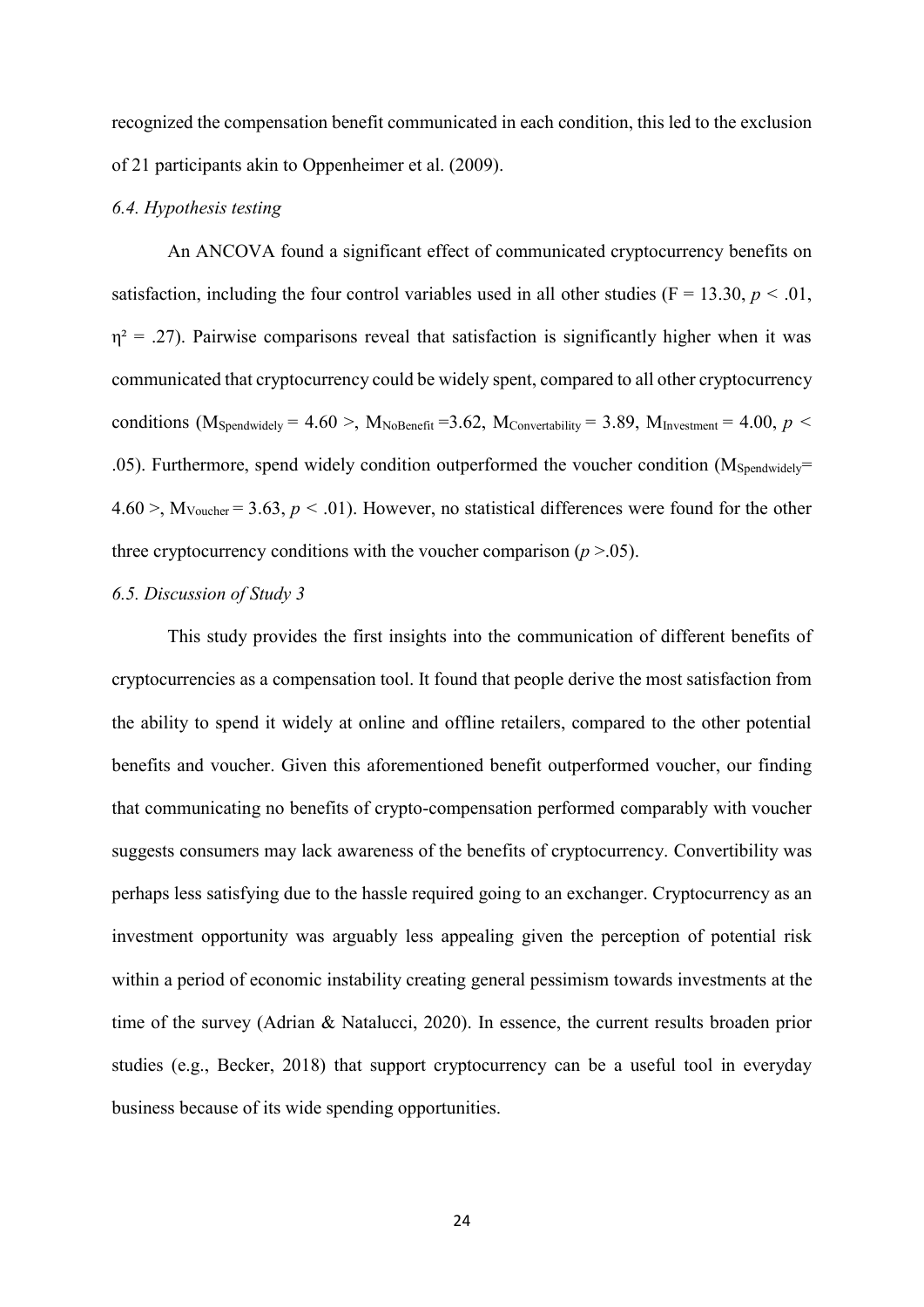# **7. Study 4: cryptocurrency type familiarity and message framing**

This study examines two firm-related factors: the cryptocurrency type familiarity (Bitcoin as a more familiar cryptocurrency vs. EOS as a less familiar alternative) as well as compensation message framing (i.e. nominal cryptocurrency value vs. Dollar value).

### *7.1. Design and procedure*

An experiment with a 2 (Cryptocurrency type familiarity: Bitcoin vs. EOS) \* 2 (compensation message framing: nominal cryptocurrency vs. Dollar values) between-subject design was conducted with a similar core scenario as in study 1. In total, 135 US participants  $(M<sub>age</sub> = 36.32, SD = 11.04; Female = 56%)$  were recruited and randomly assigned to conditions. Compensation type familiarity (high vs. low) was manipulated by presenting compensation as a highly familiar cryptocurrency, Bitcoin (Ren, Hu, Zhu, Ren, & Choo, 2020), or a much less familiar cryptocurrency, EOS, in the US. In all conditions, the customer received an equal level of partial compensation in terms of Dollar value (\$100 worth of compensation in either Bitcoin or EOS, which is also equivalent to .01 Bitcoin, or 35 EOS at the time of data collection). Message framing was manipulated by presenting the compensation as either only the nominal cryptocurrency value or Dollar value equivalence or (e.g., 0.01 Bitcoin vs. \$100 worth of Bitcoin). Following the scenario, participants were presented with the measures as before.

#### *7.2. Measures*

A nominal manipulation check for the compensation type tested which cryptocurrency was offered. In addition, participant's level of familiarity with each of the two types of cryptocurrencies was checked using a semantic differential item (anchored at 1: I have not heard about it at all to 7: I have heard about it a lot). The message framing manipulation was checked using an open-ended question asking people to type the compensation amount. Realism, satisfaction, and controls were measured as before.

# *7.3. Realism and manipulation checks*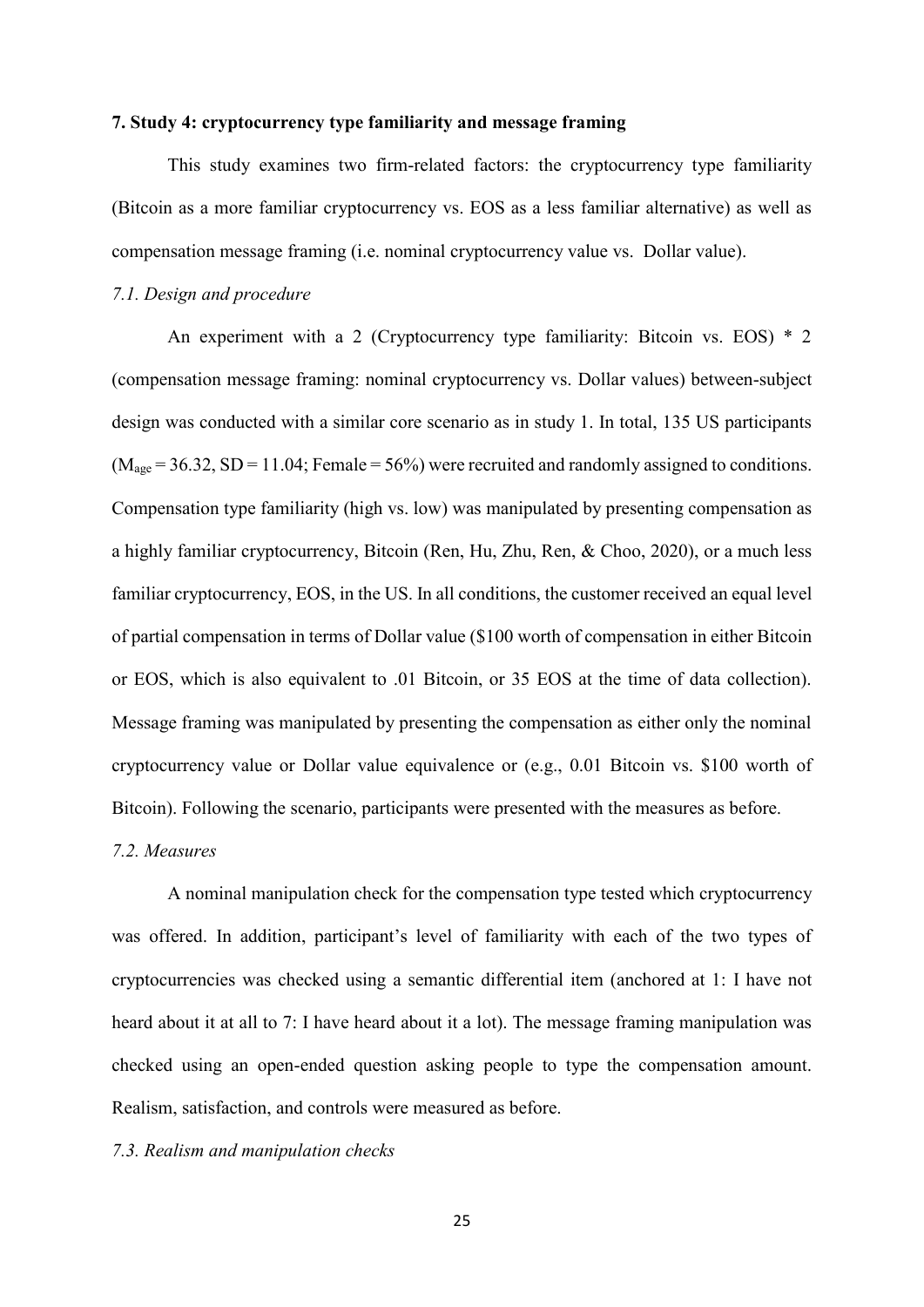The scenario was perceived as realistic ( $M_{\text{Realism}} = 5.39 > 4.00, p < .01$ ). Supporting the compensation type manipulation, a minimum of 97% correctly identified the type offered across conditions. Furthermore, mean values for familiarity differed as expected ( $M<sub>Bitcoin</sub>$ ) =  $5.21 > M_{EOS} = 2.06$ ,  $p < 01$ ). The framing manipulation was reassured, with a minimum of 88% correctly reporting the monetary/real nominal values across conditions. As in previous studies, those who failed the nominal checks were excluded  $(n=13)$ .

#### *7.4. Hypothesis testing*

An ANCOVA revealed cryptocurrency type familiarity predicted satisfaction, with the inclusion of the controls (F = 5.41,  $p < .05$ ,  $\eta^2 = .08$ ). Post-hoc tests indicate that satisfaction in the \$100 Bitcoin group is significantly higher than the \$100 EOS group ( $M<sub>Bitcoin$100</sub> = 4.89$ )  $M_{EOS$100} = 3.91, p < .05$ ). Therefore, H4a is supported. Further, the results show the significant effect of the compensation message framing ( $F = 21.70$ ,  $p < .01$ ,  $\eta^2 = .16$ ) as well as the interaction between compensation type familiarity and message framing ( $F = 13.93$ ,  $p < .01$ ,  $p<sup>2</sup>$ = .11). Figure 3 depicts the mean satisfaction values for different groups. Pairwise comparisons examine the nature of this interaction, comparing the nominal cryptocurrency vs. Dollar value equivalence for each of the two cryptocurrency groups. For the two Bitcoin groups, the Dollar value framing (i.e., \$100 worth of Bitcoin) leads to significantly higher satisfaction than the nominal cryptocurrency value (i.e., 0.01 Bitcoin) ( $M_{\text{Bitcoin$100}} = 4.90 > M_{\text{Bitcoin 0.01}} = 2.49$ , *p* < .01). However, for the two EOS groups, there is no significant difference between the Dollar value framing (i.e., \$100 worth of EOS) and the nominal cryptocurrency amount (i.e., 35 EOS) groups ( $M_{EOS$100} = 3.92 > M_{35EOS} = 3.66$ ,  $p = 0.51$ ). Interestingly, Bitcoin becomes significantly less effective than EOS in improving customer satisfaction when only the nominal cryptocurrency amount is communicated  $(M<sub>Bitcoin 0.01</sub> = 2.49 < M<sub>35EOS</sub> = 3.66, p < .01)$ , supporting H4b.

# [Insert Figure 3 here]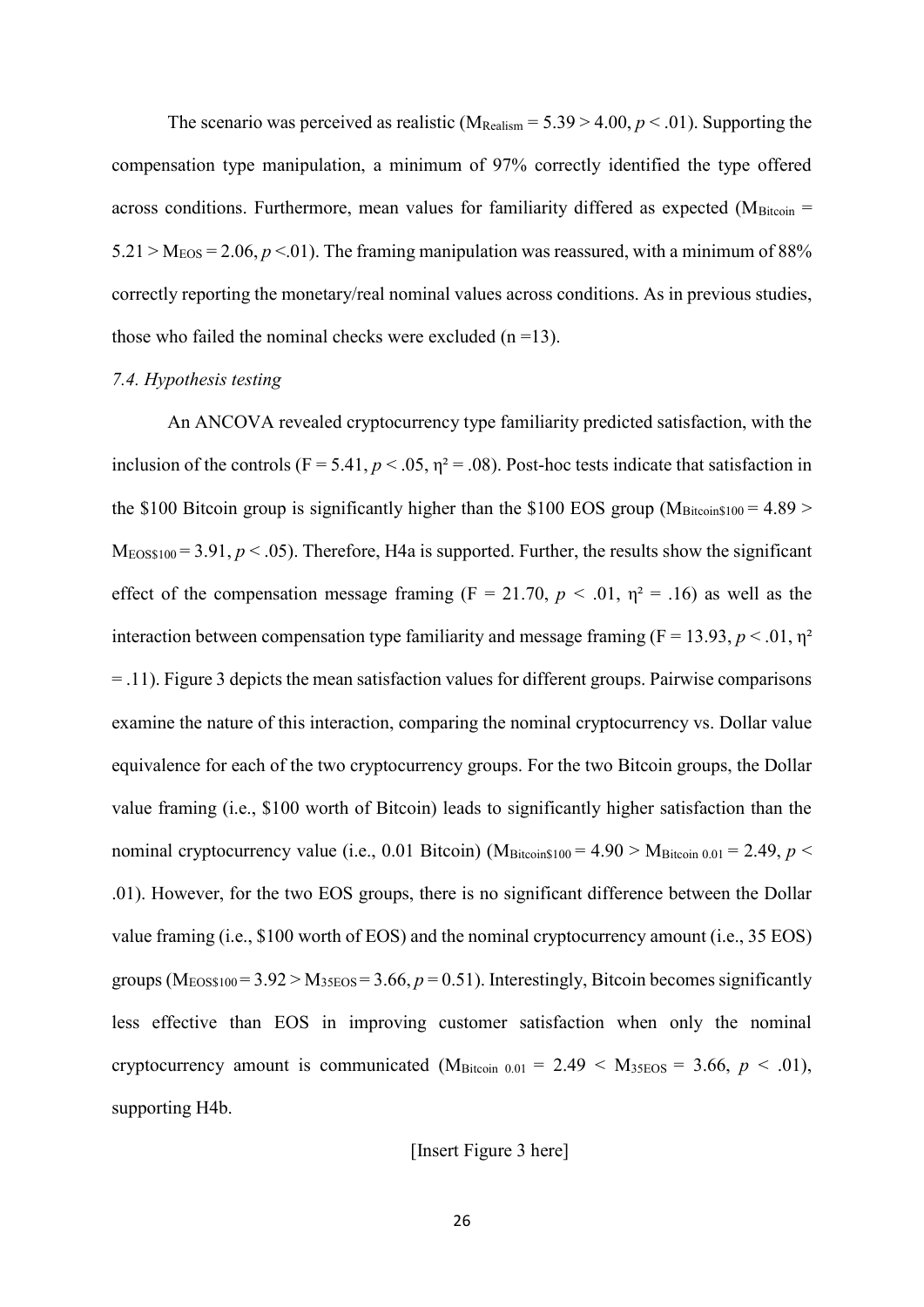#### *7.5. Discussion of Study 4*

In implementing crypto-compensation, this study finds that similar to the findings of the branding literature (Ha & Jang, 2010; Rindfleisch & Inman, 1998), familiar cryptocurrency brands (unless some negative attitude is associated) lead to greater recovery satisfaction. Thus, managers should opt for more well-known cryptocurrencies such as Bitcoin (H4a supported). Further, consideration should be given to the framing of the compensation message (i.e., the real nominal value of the offering in the base cryptocurrency vs. its monetary value equivalence in fiat currencies such as the US Dollar). Here, we find that contrary to H4a, Bitcoin is less effective than EOS in improving customer satisfaction when the real nominal value is communicated. This finding is in line with prior research on the illusionary effects of nominal values in currencies (Raghubir & Srivastava, 2002), showing that the offering in the higher numeric value (here the Dollar value) is perceived more favorably (H4b supported).

#### **8. General Discussion**

#### *8.1. Theoretical Contributions*

In a time where customer satisfaction stemming from service recovery is paramount, our paper shifts perspective to the potential next generation of compensatory options: cryptocompensation. Extending valued understanding already offered by scholars on the efficacy of service recovery tools, we provide initial insights on cryptocurrency as a potential innovative alternative to traditional compensation tools (Grewal et al., 2008; Noone & Lee, 2011; Roschk & Gelbrich, 2014). Accordingly, our research provides three novel theoretical contributions: First, we build on Martin, Gustafsson, and Choi (2016) and Chalmers et al. (2019) in relation to service innovation adoption and other applications of blockchain technology, and specifically address a call for research by Nazifi et al. (2020) on the efficacy of cryptocurrencies in a service recovery context. We find there is some promise in cryptocurrency as a viable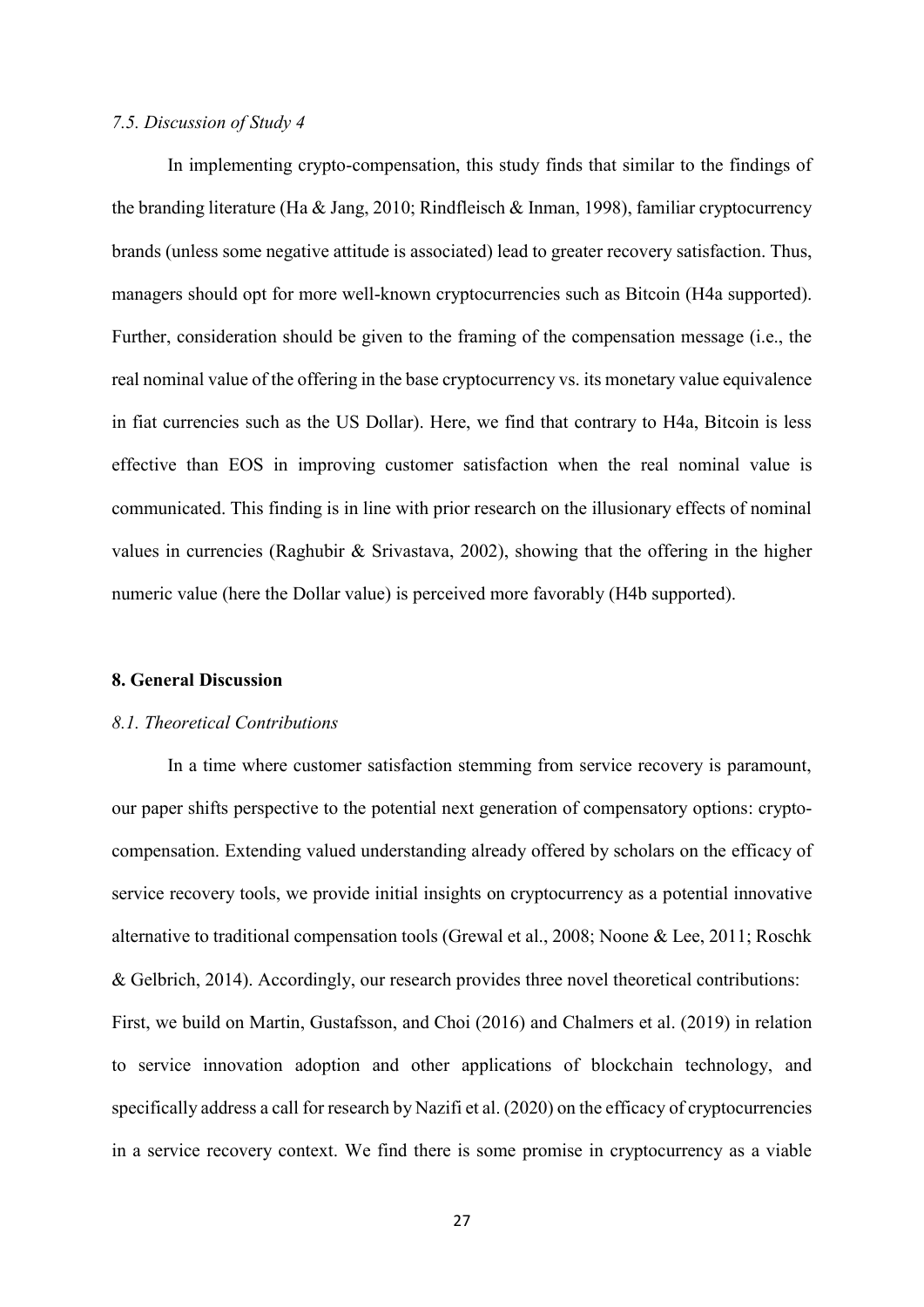alternative to traditional compensation types (Roschk & Gelbrich, 2014), that needs to be considered by managers and academics. Our findings suggest that partial crypto-compensation may provide improved effects on customer satisfaction versus voucher and cash. These results are important to consider as until now cash has been known as the most effective compensation method (Noone & Lee, 2011). However, we must caveat this finding of promise in cryptocompensation, with the need for clear and explicit communication to consumers around its benefits. Further, we provide an important customer-related boundary condition for the effect of crypto-compensation versus traditional methods on customer satisfaction. Specifically, we extend the works of Im et al. (2003) and Thakur and Srivastava (2014) on the role of consumer innovativeness and show that higher consumer innovativeness further amplifies the positive link between crypto-compensation and satisfaction. Specifically, more innovative consumers are more open to embracing the novelty of cryptocurrency.

Second, we respond to calls for research on the role of customer participation in service recovery (Dong & Sivakumar, 2017; Hazée et al., 2017). Specifically, we contribute to the service recovery literature by examining the impact of choice with the service recovery outcomes in a crypto-compensation context where customers' knowledge and understanding of different options may not be high (Henry et al., 2018). This is in contrast to prior studies that focus on choice with different recovery outcomes that are familiar to customers (e.g., refund, voucher, and re-performed service) (Roschk & Gelbrich, 2014). Given the increasing uptake of cryptocurrency in many customer-facing sectors, we demonstrate that the positive effect of choice holds for this important context. Indeed, consumers derived the most satisfaction when offered a choice, and those who chose crypto-compensation had significantly higher levels of satisfaction. This finding supports prior research (Mattila & Cranage, 2005; Hazée et al., 2017) suggesting that offering choice to customers gives them a feeling of mastery and control over the situation resulting in increased satisfaction.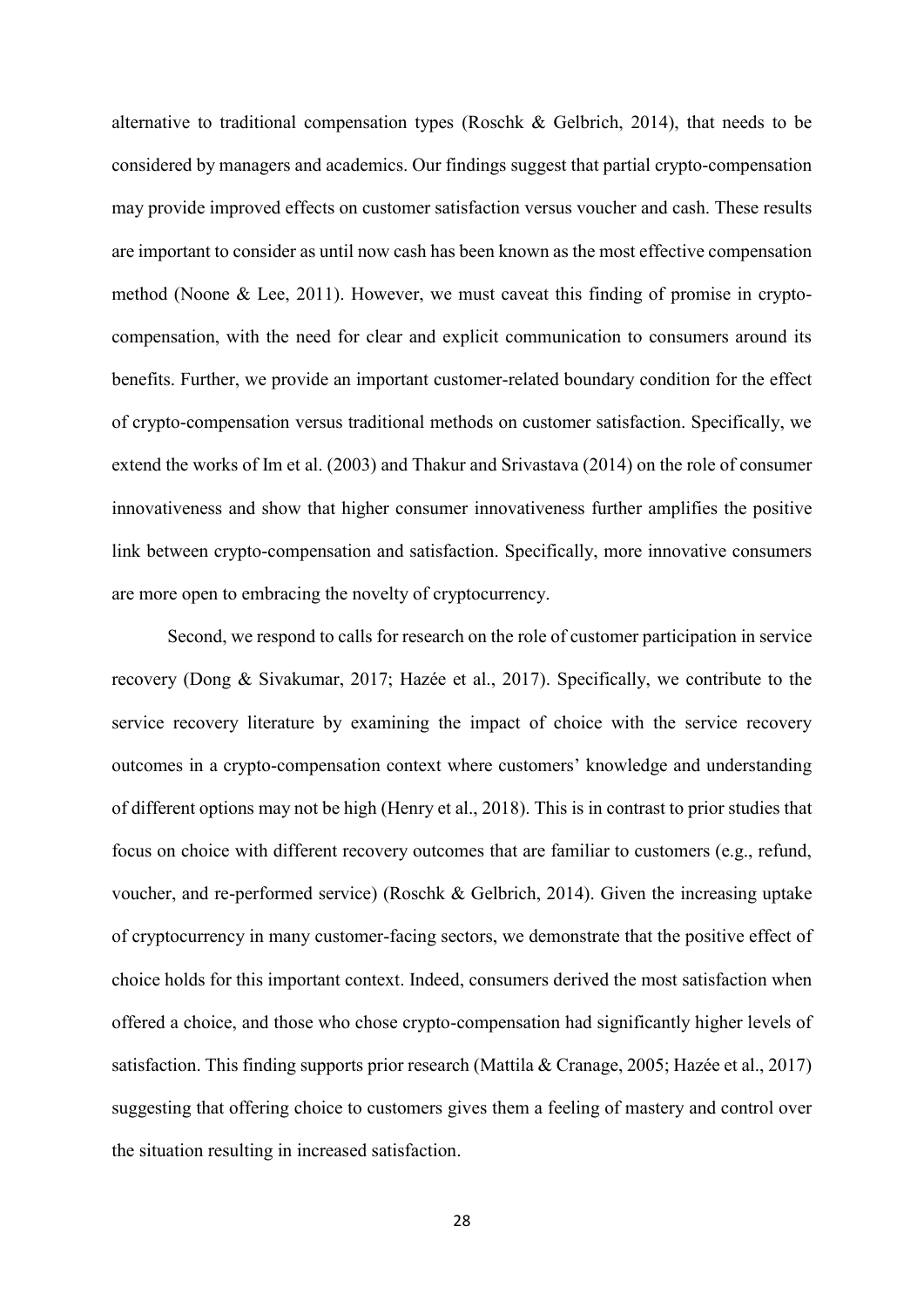Third, we contribute to an important understanding of how firms should best implement cryptocurrency as an alternative form of compensation by 1) focusing on the framing of the benefits, 2) examining the familiarity of the particular currency, and 3) considering the numeric presentation of the compensation value. These actions will now be discussed in sequence. First, we find that people derive the most satisfaction from the ability to spend cryptocurrency widely, while less satisfaction was evident when considering convertibility and investment opportunity. This, to an extent, contrasts with prior studies that uphold the notion that consumers' predilection towards cryptocurrencies is located in their ability to grow in value (Baur et al., 2018). Albeit, the lack of favorability of cryptocurrency as an investment is potentially due to the timing of our study (with negative market sentiments caused by the COVID-19 pandemic) (Adrian & Natalucci, 2020). Furthermore, cash convertibility as a benefit may have been more favorable if it was seamless, unlike the current situation where an intermediary is required to perform the exchange for a small fee. In addition, given that in the majority of our experiments the benefits of cryptocurrencies were explicitly communicated to participants, the generalizability of our findings is constrained to this circumstance. Further, it seems combining the various benefits of cryptocurrencies (rather than communicating them individually) may have a compound effect, particularly when people have moderate familiarity with cryptocurrencies. This may explain why crypto-compensation outperformed cash and voucher groups in Study 1 whereas cash conversion and investment benefits were not individually superior to the voucher group in Study 3.

Second, furthering work by Söderlund (2002) and Ha and Jang (2010) on familiarity with market offerings, we show that Bitcoin as a more familiar cryptocurrency garners greater satisfaction than a less familiar alternative such as EOS. We urge business researchers who are studying cryptocurrencies to consider carefully the impacts of currency familiarity in further investigations. Lastly, our results support the proposition of the illusionary effect of numeric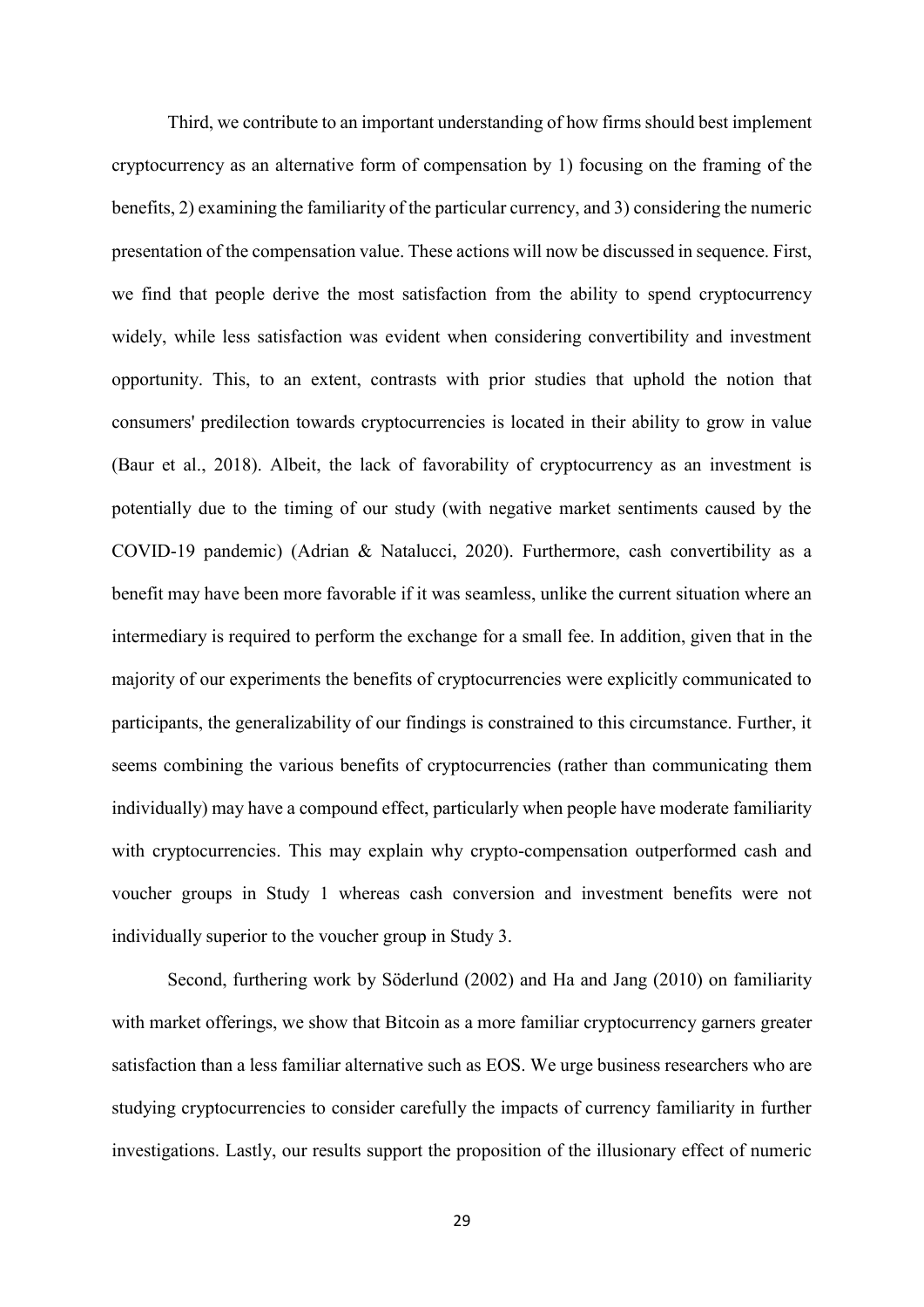values, in essence, the bigger, the better. Thus, extending Kim and Kramer (2006) and Raghubir and Srivastava (2002)'s studies, we show that the numeric compensation message framing can influence compensation effectiveness such that the greater the communicated numeric value, the greater the customer satisfaction.

#### *8.2. Managerial Implications*

We provide two broad levels of managerial implications, answering the two following questions: *should* managers offer cryptocurrencies as the next generation of recovery tools (i.e., Compensation 2.0)? And if so, *how* should this be implemented? Centrally, our findings suggest crypto-compensation should be considered by management as a potential alternative to voucher and cash for raising customer satisfaction. Furthermore, following our finding that innovative consumers seem to respond more positively to crypto-compensation, certain industries/firms may benefit more than others especially in the near future (e.g., start-ups or those broadly related to technology). Given our study provides first insights into cryptocompensation, the only advice we can be fully assured in giving is as follows: Managers need to open their minds to crypto-compensation, and space for discussion must be written into boardroom agendas. Importantly, practitioners should carry out their own market research on their specific markets/industries to ascertain the fit of this strategy with their consumer base before taking steps to operationalize this practice. Moreover, managers should be mindful of the timing of the research they conduct on their consumer base, as factors such as market volatility are likely to impact perceptions of cryptocurrency as an investment opportunity.

If firms decide to pursue or at least trial a crypto-compensation strategy, how should this be done? Customers should be offered a choice between traditional and cryptocompensation following a service failure. Our findings suggest that those who chose cryptocompensation had significantly higher satisfaction. Furthermore, we re-iterate further the need to educate customers on the use of cryptocurrencies and their benefits both at the time of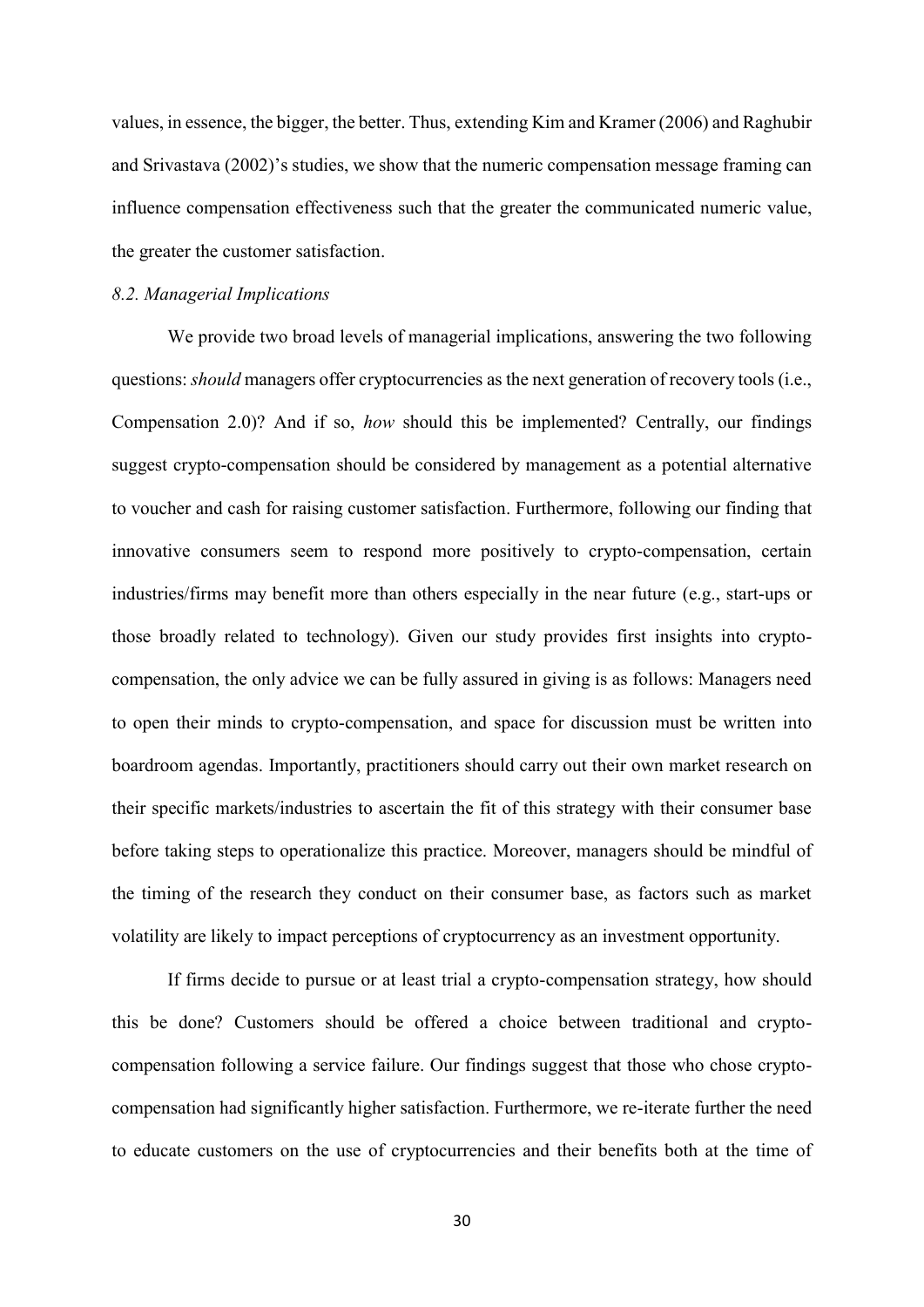offering service recovery and pre-emptively through a content marketing strategy. It is thus critical that if crypto-compensation is offered that employees are trained to articulate all the various benefits, in particular, that it can be widely spent (both online and offline) either directly at some retailers or indirectly through popular third-party mobile apps. Specifically, several start-up companies such as Flexa and Fold offer easy cryptocurrency payment solutions at major retailers (Torpey, 2019; Cuthbertson, 2019).

In addition to benefits communication, managers should offer familiar (well-known) cryptocurrencies such as Bitcoin, rather than those that are less known. Furthermore, when considering illusionary effects, managers generally should communicate the numeric value in Dollars rather than the real nominal value of the offering, especially if the former is much greater than the latter. Specifically, Bitcoin as the first and largest cryptocurrency with the highest market capitalization is perceived more favorably than other less known alternatives. However, when selected as the recovery tool, due to its very low real nominal value, the US Dollar equivalent should be communicated. Albeit the case managers must carefully consider both the familiarity with cryptocurrency types together with the nominal vs. Dollar values to best optimize their offering.

# *8.3. Limitations and Future Research*

As the first examination of crypto-compensation, our studies provide a good platform for further examination into this important and novel field of research. However, we do acknowledge some limitations. First, the scenario-based design was employed, and though popular within business research and while measures were taken to increase ecological validity, relationships must be re-assessed using field data measuring actual behaviors (Bitner, 1990). Further, the use of a real versus fictional organization may lead to varying results. As such, we encourage other researchers to replicate these findings in different industry contexts and organizations to assess the generalizability of the phenomenon.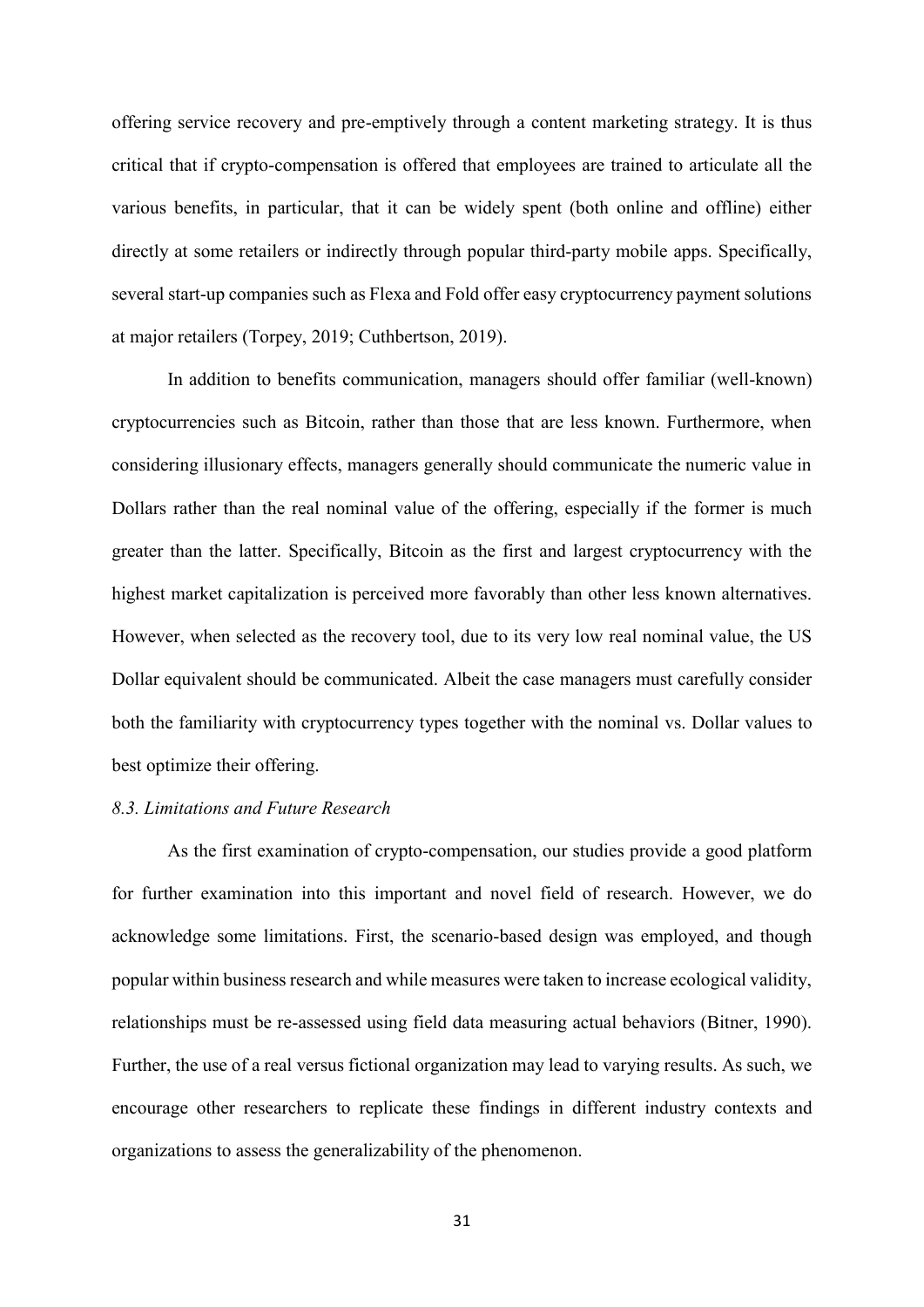Second, the present study demonstrates the superior effectiveness of cryptocurrencies compared to traditional compensation (voucher or cash) for partial compensation. It might be especially promising for this compensation range, because its manifold benefits (cash conversion, spending at various retailers, and the potential rise in value) compared to traditional compensation may create an added value for customers that increases the perceived value of partial compensation amounts. Still, the non-linear relationship between compensation level and post-complaint satisfaction (Gelbrich et al., 2016) leaves room to study the effect of cryptocompensation more extensively along the complete compensation continuum (e.g., full compensation and overcompensation). Specifically, the saturation effect inherent to higher compensation levels may tone down the superior value of crypto-compensation, and thus warrant further investigation. Moreover, this is an initial study and, as such, further research should consider the implications of offering crypto-compensation in different contexts, different types of service failures (i.e., outcome vs. process failures), as well as both in terms of positive and negative framing.

Third, the nominal cryptocurrency values of \$100 of Bitcoin (i.e., 0.01 BTC) versus EOS (i.e., 35 EOS) were very different, potentially biasing the interaction between cryptocurrency type and message framing. Albeit this study raises an important discussion of challenges associated with the varied nominal values of cryptocurrencies, future research is critical to address the potential bias here. Specifically, it should replicate Study 4 using cryptocurrencies with similar nominal values and examine the effect of a universal message indicating the value of compensation along with the nominal values (e.g., a free night stay worth either \$100/35 EOS/.01 Bitcoin).

Fourth, it would be useful to examine the nature of fluctuations at the time of the study (i.e., the cryptocurrency asset being in an upward or downward cycle). With regard to the latter, while we expected the investment aspect of Bitcoin to be the driving force for enhancing

32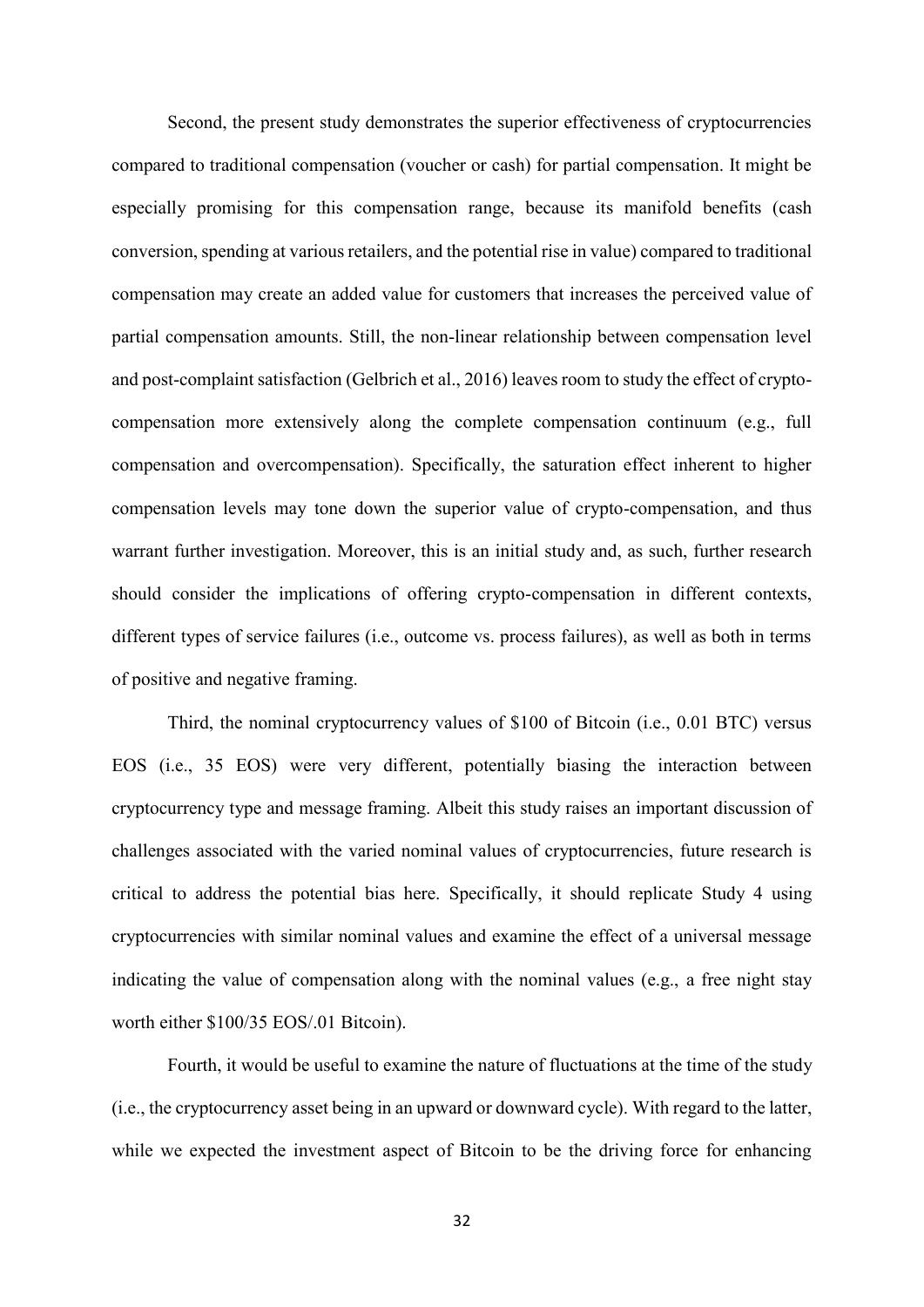recovery satisfaction, the negative impact of the COVID-19 pandemic on financial markets which has the potential to be the worst since the great depression (Chan, 2020), may have influenced some of our results (i.e., Study 2 and Study 3). Therefore, it may also be interesting to conduct a longitudinal study to examine people's reactions to crypto-compensation in general and evaluate the differential effect of the three main benefits over traditional recovery tools at different economic conditions.

Finally, consumer demographics (e.g., age, gender, income, and education) and characteristics (e.g., technology affinity or general risk perception) may warrant further examination. Specifically, risk-averse individuals tend to assume a high probability that actions or events go along with negative consequences (Bauer, 1960). Customers' risk perception is argued to be crucial during service recovery (Orsingher et al., 2010). Given the volatility of cryptocurrencies, high risk-averse customers might expect a high probability that this compensation type could have adverse financial effects, and thus may be less receptive to it than their low risk-averse counterparts. In a similar vein, the current study finds that choice over the recovery type impacts the effectiveness of crypto-compensation, showing less satisfaction with cryptocurrency among non-choosers. In future research, it would be interesting to investigate what percentage of consumers do not get their most preferred recovery option and which cognitive mechanism applies when they form their recovery evaluation.

#### **Declaration of Competing Interest**

None.

#### **Acknowledgements**

The authors are grateful for the helpful comments and suggestions of the two anonymous reviewers and the guest editors, Dhruv Grewal and Dinesh Gauri.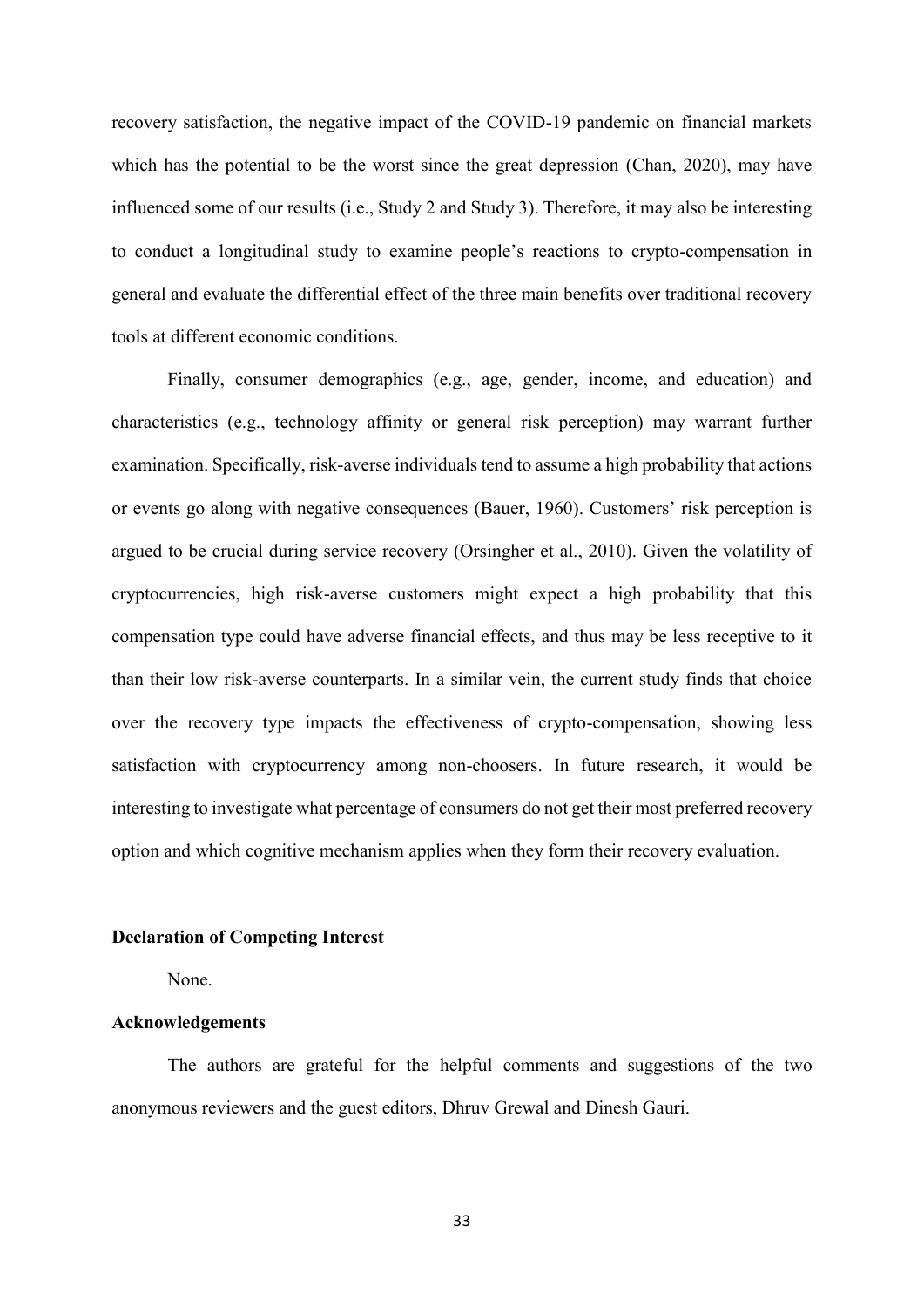# **Table 1.** Summary of marketing and related literature examining cryptocurrency

| <b>Authors (Year)</b>                        | Journal                                                                   | <b>Type</b>   | Context                       | Main contributions to cryptocurrency research                                                                                                                                                                                                                                               |
|----------------------------------------------|---------------------------------------------------------------------------|---------------|-------------------------------|---------------------------------------------------------------------------------------------------------------------------------------------------------------------------------------------------------------------------------------------------------------------------------------------|
| Giudici et al.<br>(2020)                     | Journal of Industrial and<br><b>Business Economics</b>                    | C             | <b>Business</b><br>Management | Cryptocurrency is argued to meet market demand as it offers more secure, faster payments; yet<br>holding unstable value. Regulation issues are discussed and outlined to go against the ethos of<br>cryptocurrency's inception, with a call for research to better understand the movement. |
| Barreto,<br>Maggia, and<br>Acevedo (2019)    | <b>RETOS</b>                                                              | $\mathbf C$   | Marketing                     | Cryptocurrencies and blockchain technology are proposed as a tool to reduce poverty in the<br>region through economic activities from tourism.                                                                                                                                              |
| Low and Marsh<br>(2019)                      | The Journal of Investing                                                  | $\mathcal{C}$ | Retail                        | Cost-saving calculations and benefits from a consumer perspective are considered in relation to<br>the use of cryptocurrencies as an electronic payment system.                                                                                                                             |
| Nasir, Huynh,<br>Nguyen, and<br>Duong (2019) | <b>Financial Innovation</b>                                               | E             | <b>Business</b><br>Management | A review of Bitcoin and its potential value is discussed, as well as an assessment of the number<br>of Google searches and their impact on the value of cryptocurrency. The more Google searches<br>for Bitcoin, the more positive return for Bitcoin and a surge in trading.               |
| Wu and Chang<br>(2019)                       | International Journal of<br>Hospitality & Tourism<br>Administration       | E             | Marketing                     | A research framework of experiential loyalty intentions in the context of bitcoin travel is created<br>to further discuss experiential motivation, experiential strength, experiential co-creation, and<br>dimensions of experiential relationship quality.                                 |
| Button (2018)                                | Software Quality<br>Professional                                          | $\mathsf{C}$  | <b>Business</b><br>Management | Cryptocurrencies in developing economies are considered and while already being adapted<br>socially and politically have the potential to provide important breakthroughs for businesses.                                                                                                   |
| Chakrabarti and<br>Chaudhuri<br>(2017)       | <b>International Research</b><br>Journal of Engineering and<br>Technology | $\mathbf C$   | Retail                        | Blockchain technology is considered in some business processes in the retail sector to benefit<br>customers and retailers. The study highlights the market trend in blockchain adoption as well<br>as some of the challenges.                                                               |
| DeVries $(2016)$                             | International Journal of<br>Business Management and<br>Commerce           | $\mathcal{C}$ | <b>Business</b><br>Management | Cryptocurrency, specifically Bitcoin, is discussed in terms of potentials for digital trade<br>markets, and an analysis of the strengths, weaknesses, opportunities, and threats are outlined.                                                                                              |
| Trautman<br>(2016)                           | The Consumer Finance Law<br>Quarterly Report                              | $\mathbf C$   | <b>Business</b><br>Management | Some of the disruptive changes that are likely to occur in financial services due to rapid<br>technological advances are examined. Virtual currencies and the genesis of Bitcoin are<br>summarized, along with an explanation and importance of blockchain technology.                      |
| Rose (2015)<br>$\sim$<br>$\sim$              | International Business &<br>Economics Research Journal<br>$\mathbf{r}$    | $\mathcal{C}$ | <b>Business</b><br>Management | A general discussion around Bitcoin is provided, as well as the potential for different<br>perspectives across fields such as computing and economics.                                                                                                                                      |

Note:  $C =$  Conceptual;  $E =$  Empirical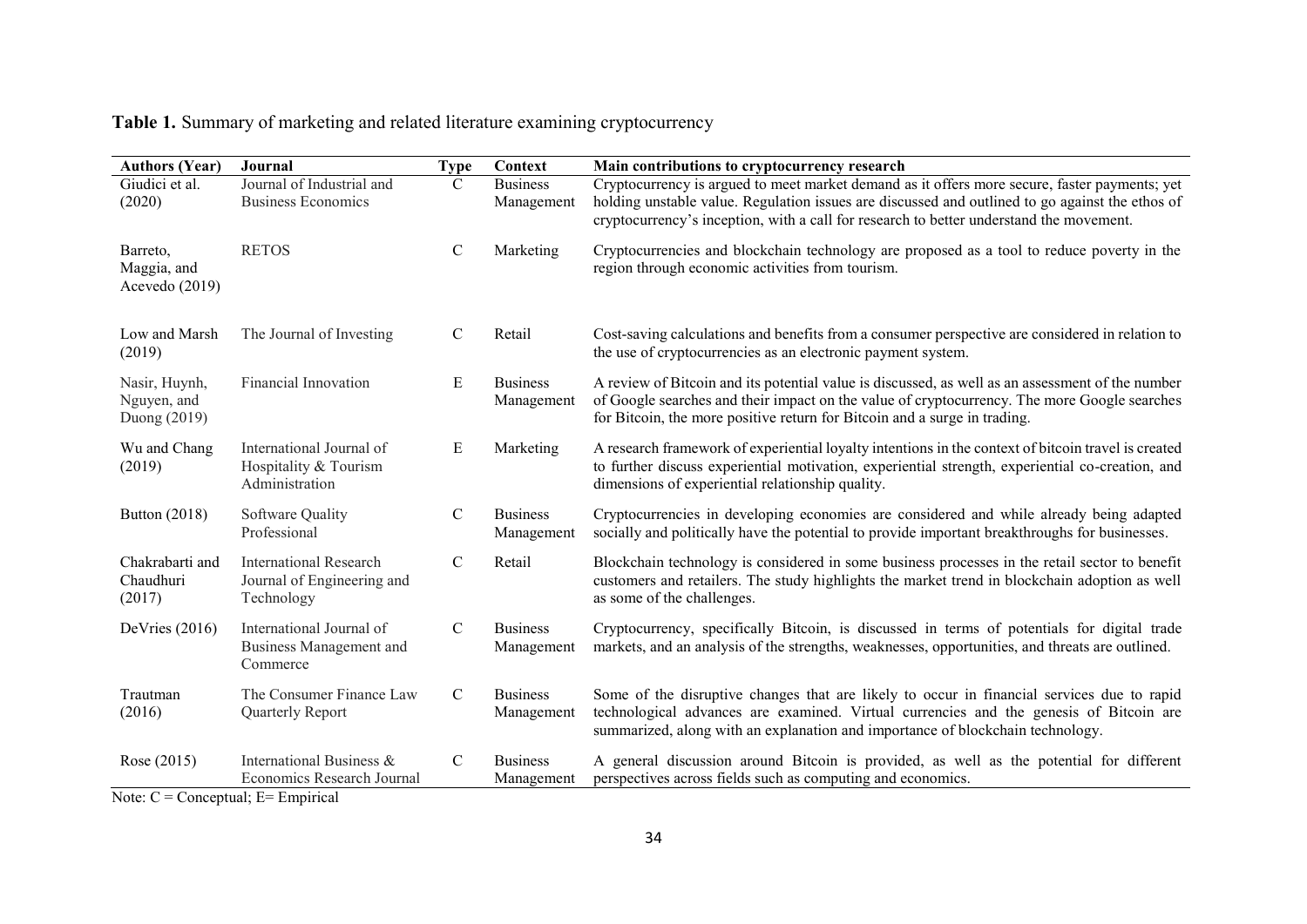

**Fig. 1.** The moderating effect of consumer innovativeness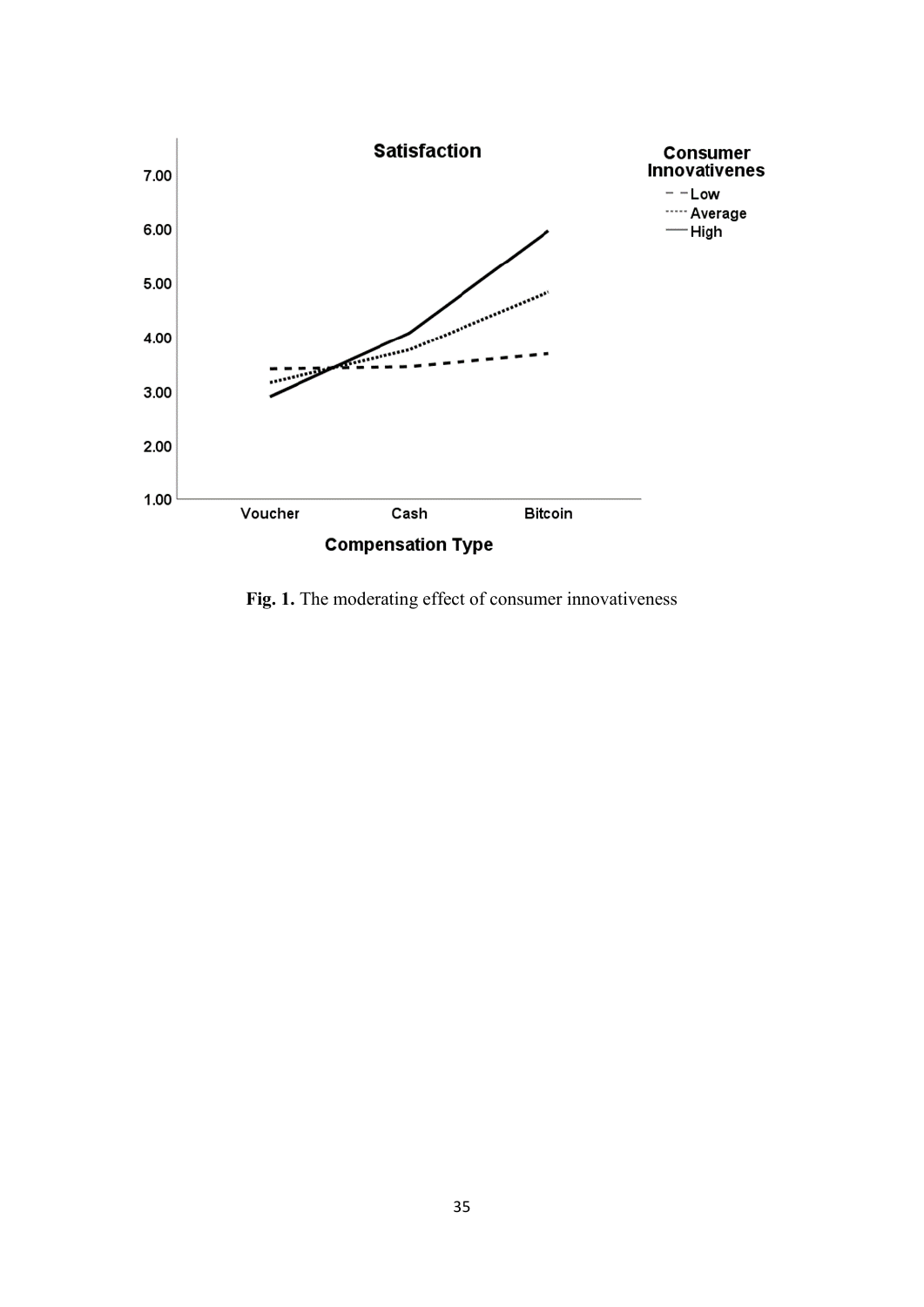

**Fig. 2.** The moderating effect of choice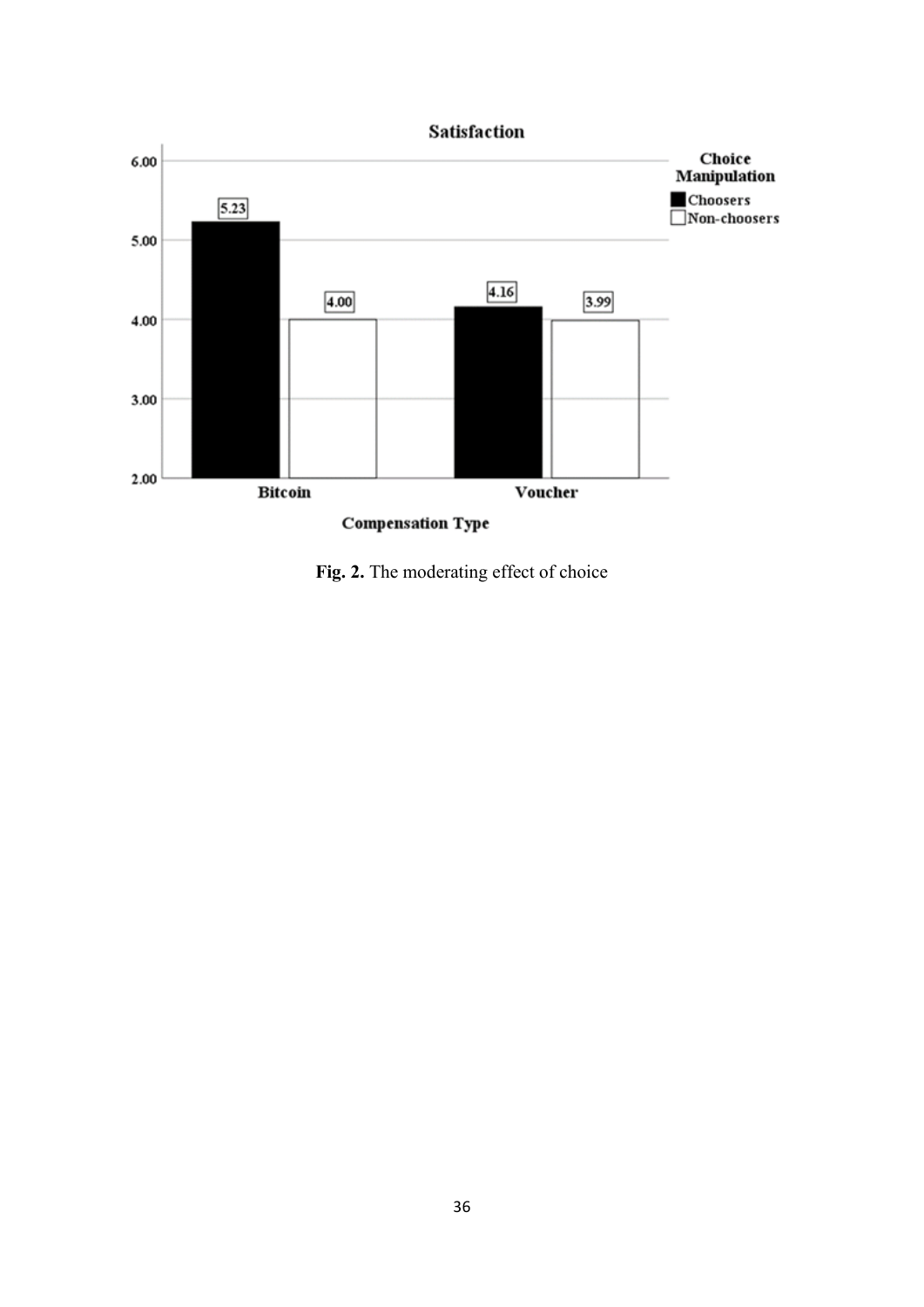

**Fig. 3.** The moderating effects of compensation message framing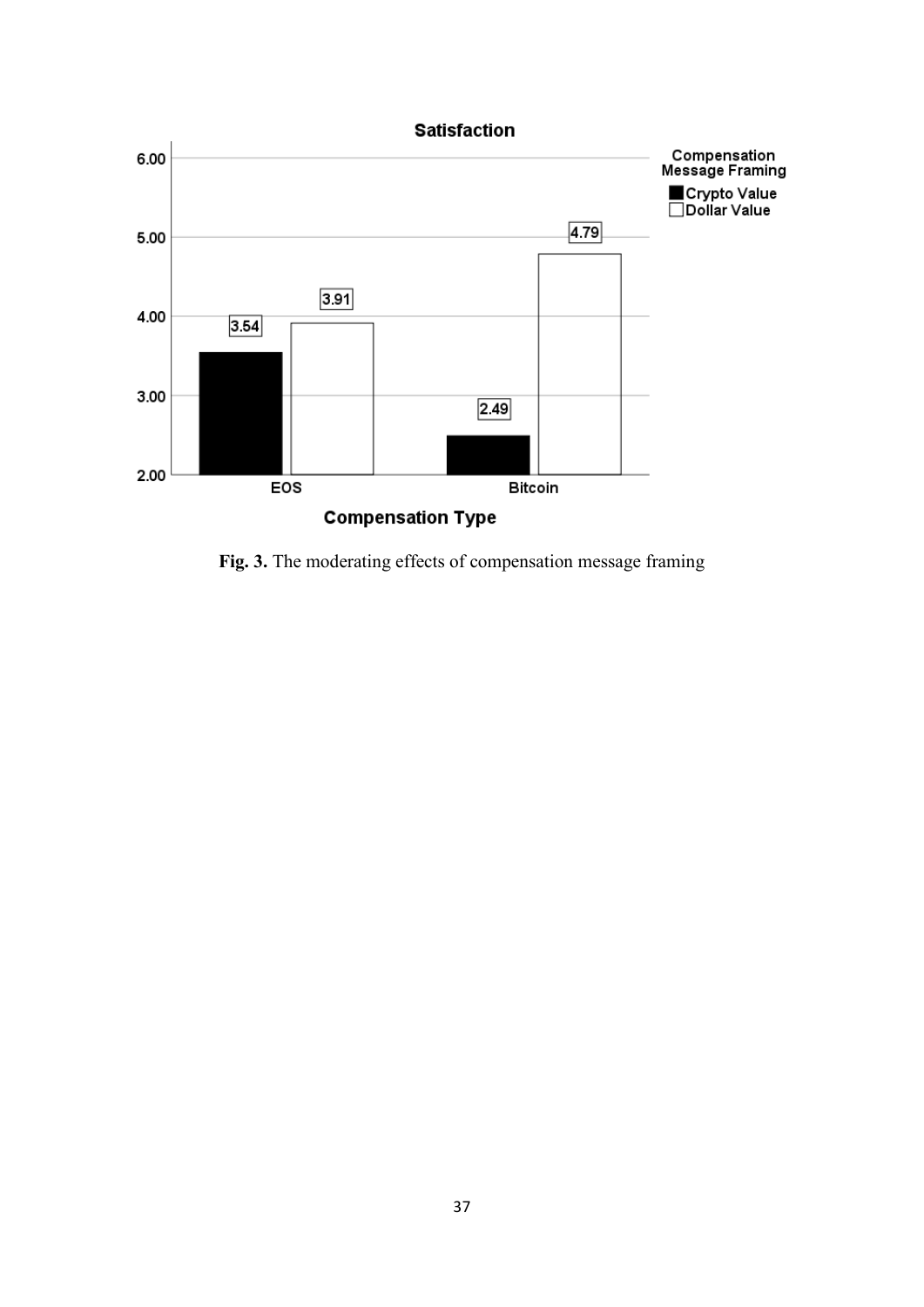## **References**

- Adrian, T. & Natalucci, F. 2020. COVID-19 Crisis Poses Threat to Financial Stability. IMFBlog.
- Al-Amri, R., Zakaria, N. H., Habbal, A. & Hassan, S. (2019). Cryptocurrency adoption: current stage, opportunities, and open challenges. *International Journal of Advanced Computer Research, 9* (44), 293-307.
- Baipai, P. 2019. *The 10 Most Important Cryptocurrencies Other Than Bitcoin?* [Online]. @Investopedia. Available: https://www.investopedia.com/tech/most-importantcryptocurrencies-other-than-bitcoin/ [Accessed 24 October 2019].
- Barker, J. T. 2019. *Why Bitcoin Has a Volatile Value* [Online]. @Investopedia. Available: https://www.investopedia.com/articles/investing/052014/why-bitcoins-value-sovolatile.asp [Accessed 28 October 2019].
- Barreto, P. I. B., Maggia, P. J. a. U. & Acevedo, P. S. I. (2019). Cryptocurrencies and blockchain in tourism as a strategy to reduce poverty. *Retos, 9*, 18.
- Bartels, J. & Reinders, M. J. (2011). Consumer innovativeness and its correlates: A propositional inventory for future research. *Journal of Business Research, 64* (6), 601- 609.
- Bauer, R. A. 1960. Consumer behavior as risk taking. *In:* HANCOCK, R. (ed.) *Dynamic Marketing for a Changing World.* Chicago, IL: American Marketing Association.
- Baur, D. G., Hong, K. & Lee, A. D. (2018). Bitcoin: Medium of exchange or speculative assets? *Journal of International Financial Markets, Institutions and Money, 54* (May), 177-189.
- Becker, C. (2018). Bitcoin rising. *Strategic Finance, 99* (12), 15-17.
- Bitner, M. J. (1990). Evaluating service encounters: the effects of physical surroundings and employee responses. *The Journal of Marketing, 54* (2), 69-82.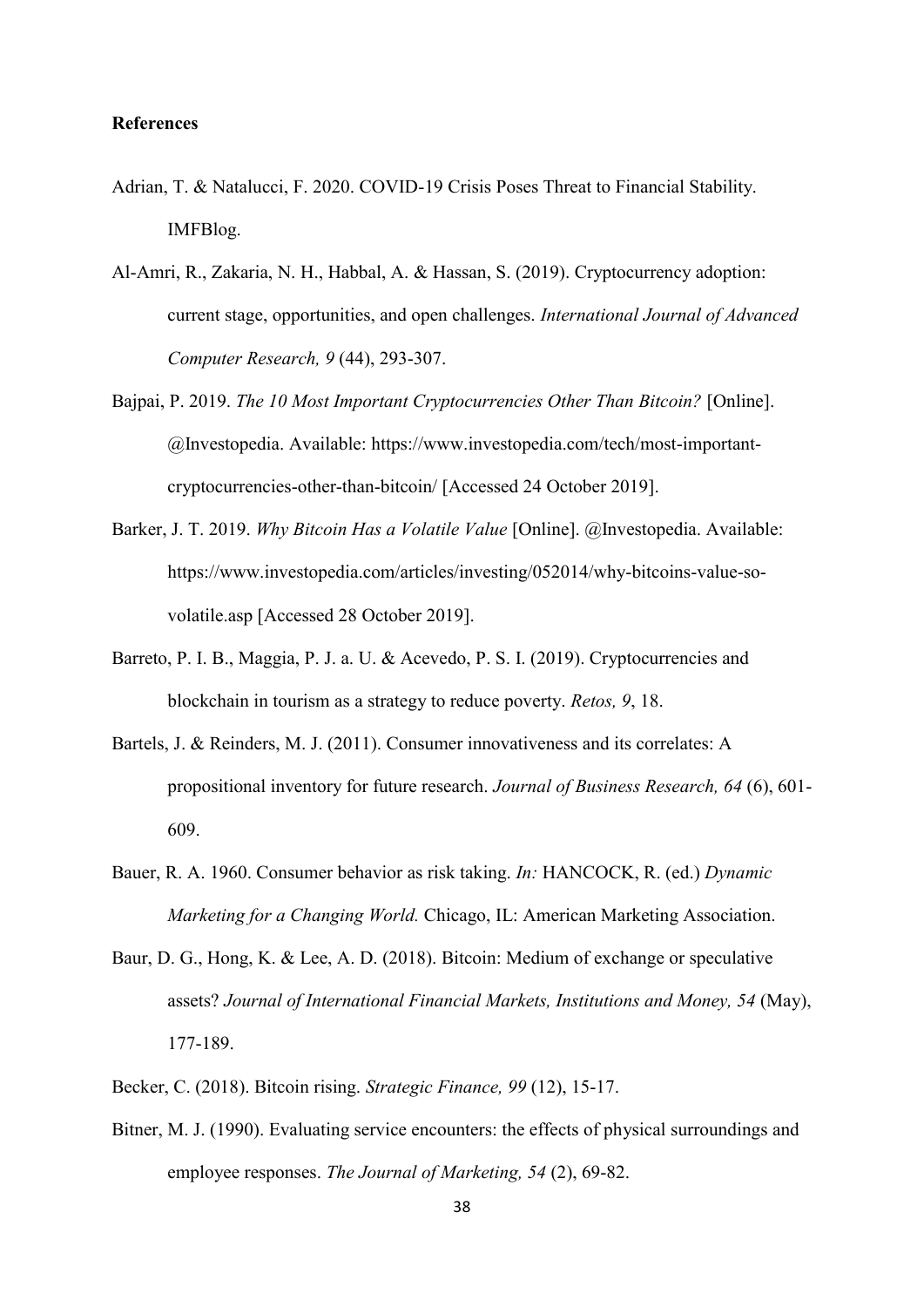- Bitner, M. J., Booms, B. H. & Tetreault, M. S. (1990). The service encounter: diagnosing favorable and unfavorable incidents. *The Journal of Marketing, 54* (1), 71-84.
- Böhme, R., Christin, N., Edelman, B. & Moore, T. (2015). Bitcoin: Economics, technology, and governance. *Journal of Economic Perspectives, 29* (2), 213-38.
- Botti, S. & Iyengar, S. S. (2004). The Psychological Pleasure and Pain of Choosing: When People Prefer Choosing at the Cost of Subsequent Outcome Satisfaction. *Journal of Personality and Social Psychology, 87* (3), 312-326.
- Bruner, G. C. 2017. *Marketing Scales Handbook: Multi-Item Measures for Consumer Insight Research (Volume 9),* Fort Worth, TX, GCBII Productions.
- Button, S. (2018). Cryptocurrency and Blockchains in Emerging Economies. *Software Quality Professional, 20* (3), 39-46.
- Chakrabarti, A. & Chaudhuri, A. K. (2017). Blockchain and its Scope in Retail. *International Research Journal of Engineering and Technology, 4* (7), 3053-3056.
- Chalmers, D., Matthews, R. & Hyslop, A. (2019). Blockchain as an external enabler of new venture ideas: Digital entrepreneurs and the disintermediation of the global music industry. *Journal of Business Research*.
- Chan, S. P. 2020. *'World faces worst decline since 1930s depression'* [Online]. @BBCNews. Available: https://www.bbc.com/news/business-52273988 [Accessed 4 June 2020].
- Chebat, J. C., Davidow, M. & Codjovi, I. (2005). Silent voices why some dissatisfied consumers fail to complain. *Journal of Service Research, 7* (4), 328-342.
- Cuthbertson, A. 2019. *Bitcoin now accepted at Starbucks, Whole Foods and dozens of other major retailers* [Online]. Independent. Available: https://www.independent.co.uk/lifestyle/gadgets-and-tech/news/bitcoin-stores-spend-where-starbucks-whole-foodscrypto-a8913366.html [Accessed 20 August 2020].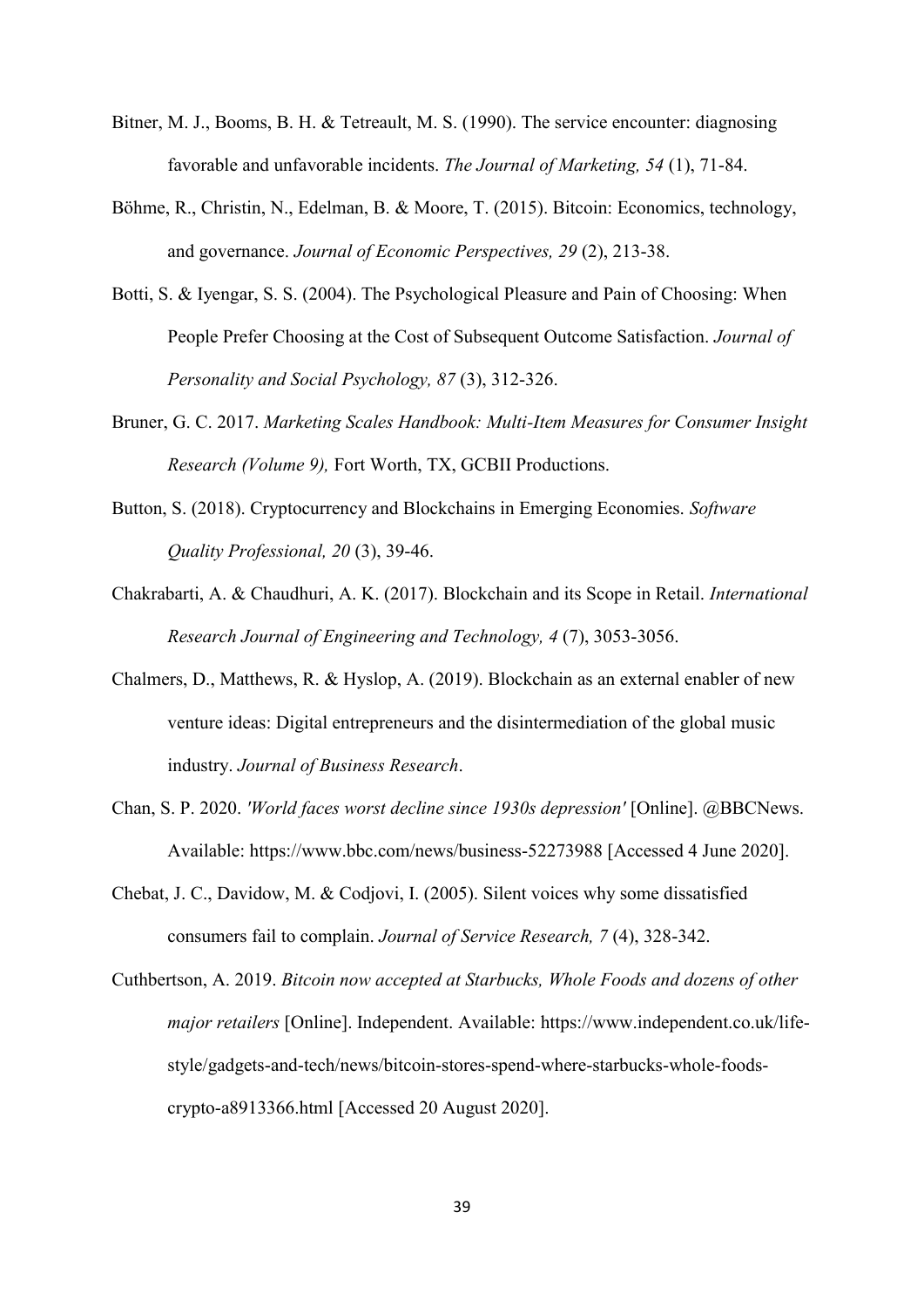Devries, P. D. (2016). An analysis of cryptocurrency, bitcoin, and the future. *International Journal of Business Management and Commerce, 1* (2), 1-9.

- Diamantopoulos, A., Davydova, O. & Arslanagic-Kalajdzic, M. (2019). Modeling the role of consumer xenocentrism in impacting preferences for domestic and foreign brands: A mediation analysis. *Journal of Business Research, 104* (November), 587-596.
- Dong, B. & Sivakumar, K. (2017). Customer participation in services: domain, scope, and boundaries. *Journal of the Academy of Marketing Science, 45* (6), 944-965.
- Dong, B., Sivakumar, K., Evans, K. R. & Zou, S. (2015). Effect of customer participation on service outcomes: The moderating role of participation readiness. *Journal of Service Research, 18* (2), 160-176.
- Estelami, H. & De Maeyer, P. (2002). Customer reactions to service provider overgenerosity. *Journal of Service Research, 4* (3), 205-216.
- Gelbrich, K., Gäthke, J. & Grégoire, Y. (2015). How Much Compensation Should a Firm Offer for a Flawed Service? An Examination of the Nonlinear Effects of Compensation on Satisfaction. *Journal of Service Research, 18* (1), 107-123.
- Gelbrich, K., Gäthke, J. & Grégoire, Y. (2016). How a firm's best versus normal customers react to compensation after a service failure. *Journal of Business Research, 69* (10), 4331-4339.
- Gelbrich, K. & Roschk, H. (2011). A Meta-Analysis of Organizational Complaint Handling and Customer Responses. *Journal of Service Research, 14* (1), 24-43.
- Giudici, G., Milne, A. & Vinogradov, D. (2020). Cryptocurrencies: market analysis and perspectives. *Journal of Industrial and Business Economics, 47* (1), 1-18.
- Gonzalez-Jimenez, H., Fastoso, F. & Fukukawa, K. (2019). How independence and interdependence moderate the self-congruity effect on brand attitude: A study of east and west. *Journal of Business Research, 103* (October), 293-300.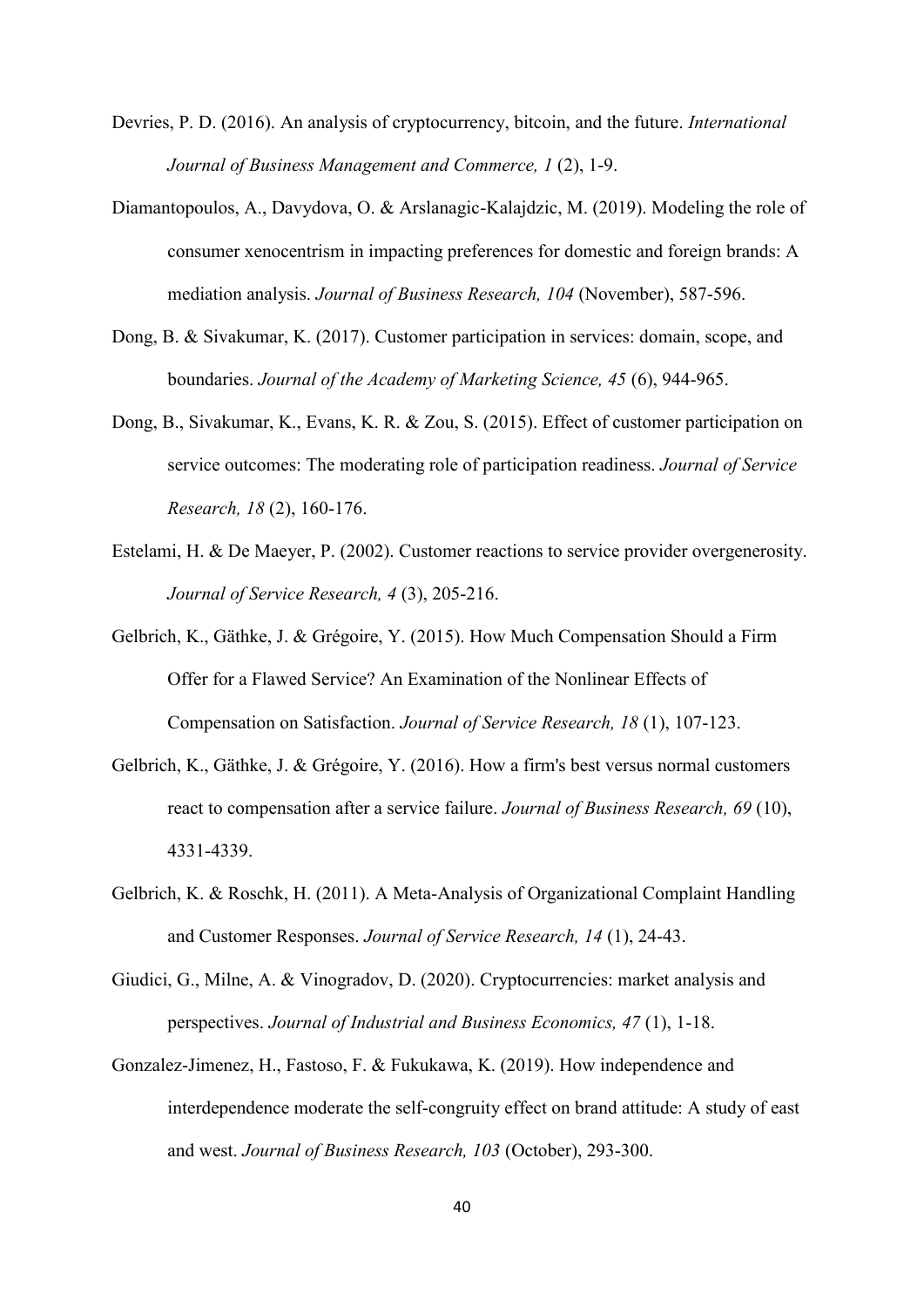- Grewal, D., Roggeveen, A. L. & Nordfält, J. (2017). The future of retailing. *Journal of Retailing, 93* (1), 1-6.
- Grewal, D., Roggeveen, A. L. & Tsiros, M. (2008). The effect of compensation on repurchase intentions in service recovery. *Journal of Retailing, 84* (4), 424-434.
- Ha, H. Y. & Perks, H. (2005). Effects of consumer perceptions of brand experience on the web: Brand familiarity, satisfaction and brand trust. *Journal of Consumer Behaviour: An International Research Review, 4* (6), 438-452.
- Ha, J. & Jang, S. C. S. (2010). Perceived values, satisfaction, and behavioral intentions: The role of familiarity in Korean restaurants. *International Journal of Hospitality Management, 29* (1), 2-13.
- Hayes, A. F. & Preacher, K. J. (2014). Statistical mediation analysis with a multicategorical independent variable. *British Journal of Mathematical and Statistical Psychology, 67* (3), 451-470.
- Hazée, S., Van Vaerenbergh, Y. & Armirotto, V. (2017). Co-creating service recovery after service failure: The role of brand equity. *Journal of Business Research, 74* (May), 101-109.
- Henry, C. S., Huynh, K. P. & Nicholls, G. (2018). Bitcoin awareness and usage in Canada. *Journal of Digital Banking, 2* (4), 311-337.
- Hess, R. L., Ganesan, S. & Klein, N. M. (2003). Service failure and recovery: the impact of relationship factors on customer satisfaction. *Journal of the Academy of Marketing Science, 31* (2), 127-145.
- Hoyer, W. D. & Brown, S. P. (1990). Effects of brand awareness on choice for a common, repeat-purchase product. *Journal of Consumer Research, 17* (2), 141-148.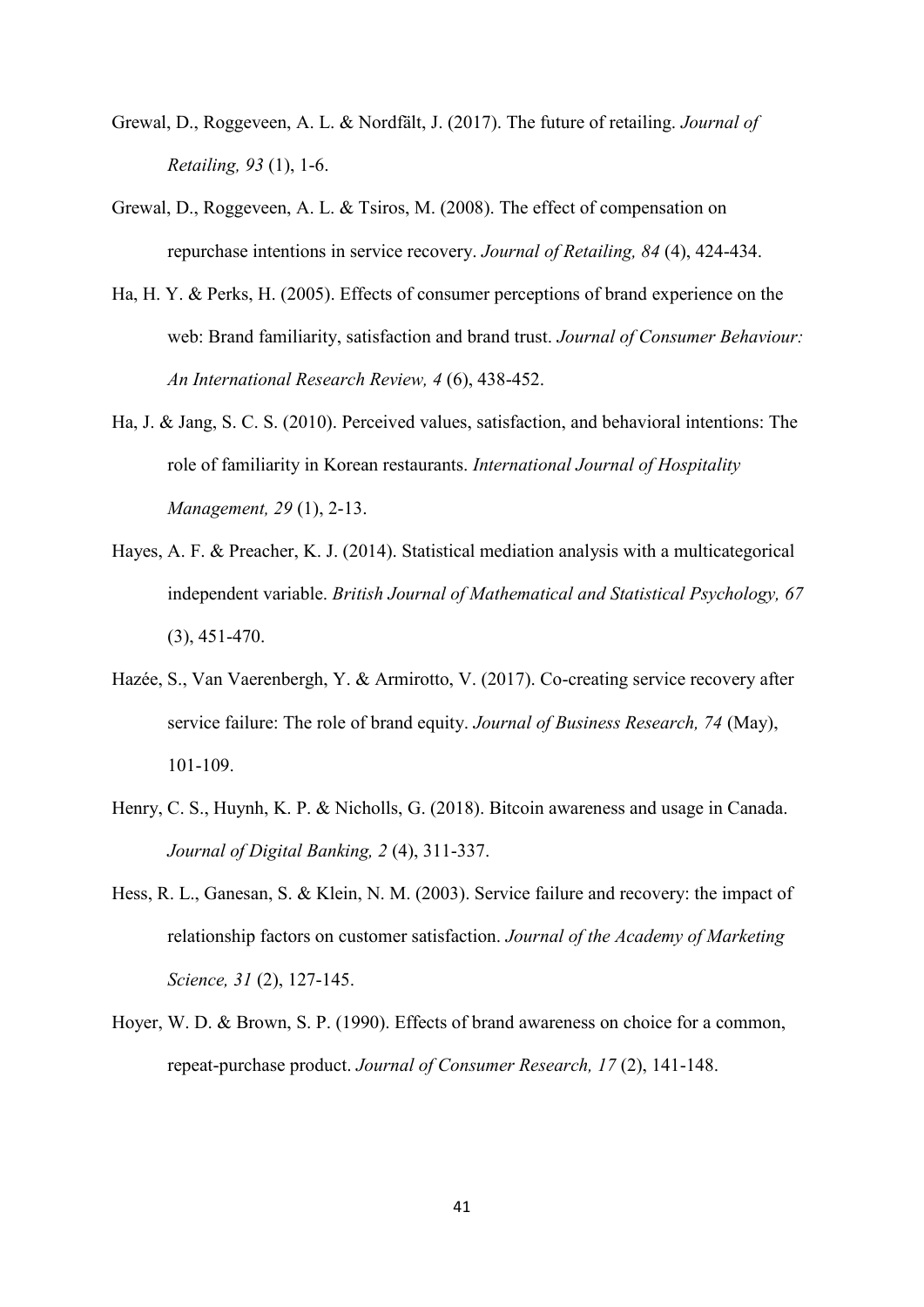- Im, S., Bayus, B. L. & Mason, C. H. (2003). An empirical study of innate consumer innovativeness, personal characteristics, and new-product adoption behavior. *Journal of the Academy of Marketing Science, 31* (1), 61-73.
- Johnson, E. J. & Russo, J. E. (1984). Product familiarity and learning new information. *Journal of Consumer Research, 11* (1), 542-550.
- Kahneman, D. & Tversky, A. (1979). Prospect theory: An analysis of decision under risk. *Econometrica, 47* (2), 363-391.
- Kbilashvili, D. (2018). Influence of E-Commerce and Cryptocurrency on Purchasing Behavior of Wine Customers. *Global Journal of Management And Business Research, 18* (3), 1-4.
- Kim, H. M. & Kramer, T. (2006). "Pay 80%" versus "get 20% off": The effect of novel discount presentation on consumers' deal perceptions. *Marketing Letters, 17* (4), 311- 321.
- Low, R. & Marsh, T. (2019). Cryptocurrency and Blockchains: Retail to Institutional. *The Journal of Investing, 29* (1), 18-30.
- Martin, D., Gustafsson, A. & Choi, S. (2016). Service innovation, renewal, and adoption/rejection in dynamic global contexts. *Journal of Business Research, 69* (7), 2397-2400.
- Mattila, A. S. & Cranage, D. (2005). The impact of choice on fairness in the context of service recovery. *Journal of Services Marketing, 19* (5), 271-279.
- Maxham Iii, J. G. & Netemeyer, R. G. (2002). Modeling customer perceptions of complaint handling over time: the effects of perceived justice on satisfaction and intent. *Journal of Retailing, 78* (4), 239-252.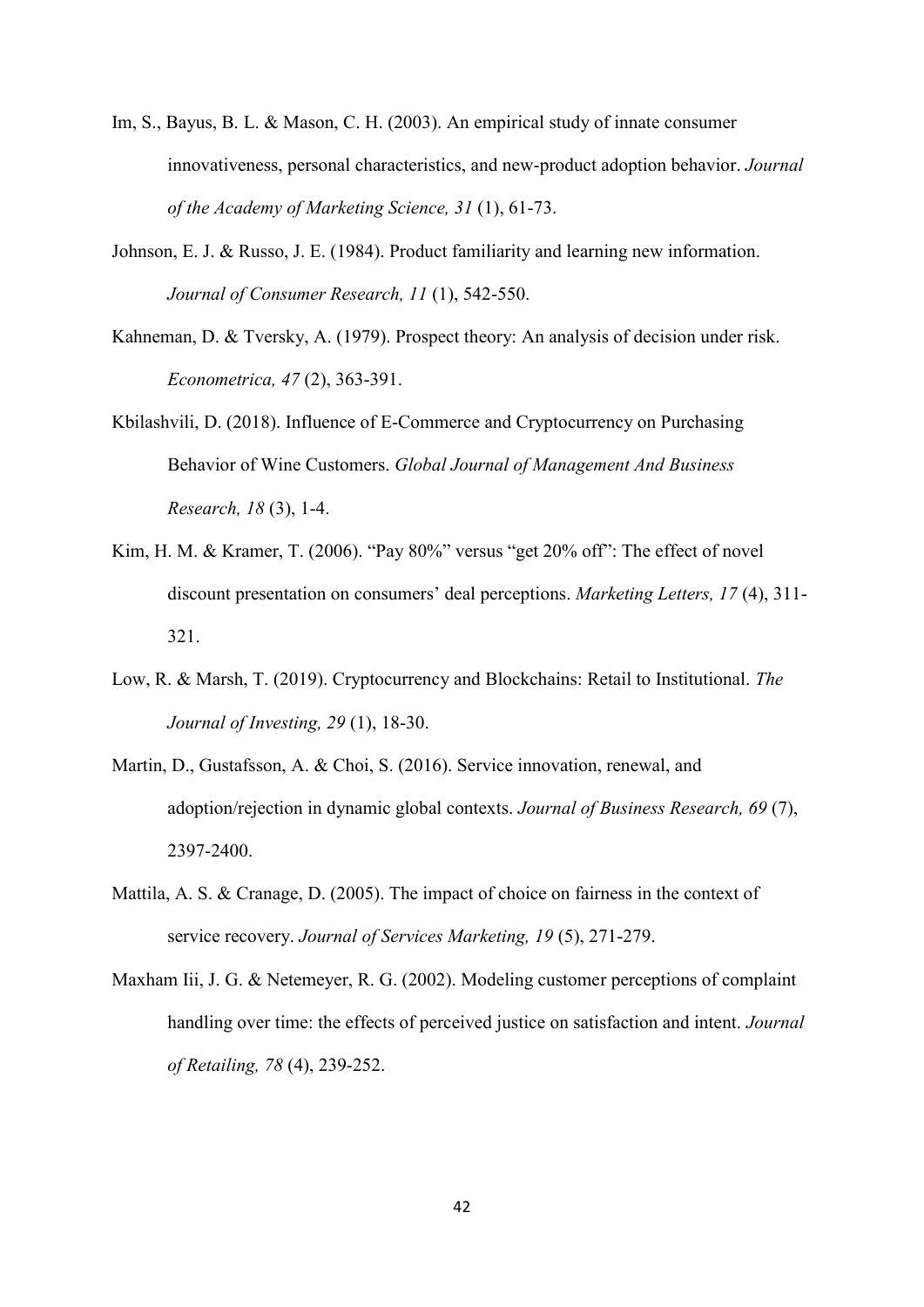- Nasir, M. A., Huynh, T. L. D., Nguyen, S. P. & Duong, D. (2019). Forecasting cryptocurrency returns and volume using search engines. *Financial Innovation, 5* (1), 2.
- Nazifi, A., El-Manstrly, D. & Gelbrich, K. (2019). Customers' reactions to different organizational tactics in a service termination context. *European Journal of Marketing, 54* (1), 26-48.
- Nazifi, A., Gelbrich, K., Grégoire, Y., Koch, S., El-Manstrly, D. & Wirtz, J. (2020). Proactive handling of flight overbooking: how to reduce negative eWOM and the costs of bumping customers. *Journal of Service Research*. June 2020. doi[:10.1177/1094670520933683](https://doi.org/10.1177/1094670520933683)
- Noone, B. M. & Lee, C. H. (2011). Hotel overbooking: The effect of overcompensation on customers' reactions to denied service. *Journal of Hospitality and Tourism Research, 35* (3), 334-357.
- Oppenheimer, D. M., Meyvis, T. & Davidenko, N. (2009). Instructional manipulation checks: Detecting satisficing to increase statistical power. *Journal of Experimental Social Psychology, 45* (4), 867-872.
- Orsingher, C., Valentini, S. & De Angelis, M. (2010). A meta-analysis of satisfaction with complaint handling in services. *Journal of the Academy of Marketing Science, 38* (2), 169-186.
- Raghubir, P. & Srivastava, J. (2002). Effect of face value on product valuation in foreign currencies. *Journal of Consumer Research, 29* (3), 335-347.
- Redman, J. 2018. *Brisbane International is Now the World's First Crypto-Friendly Airport | Bitcoin News* [Online]. @BTCTN. Available: https://news.bitcoin.com/brisbaneinternational-is-now-the-worlds-first-crypto-friendly-airport/ [Accessed 4 June 2020].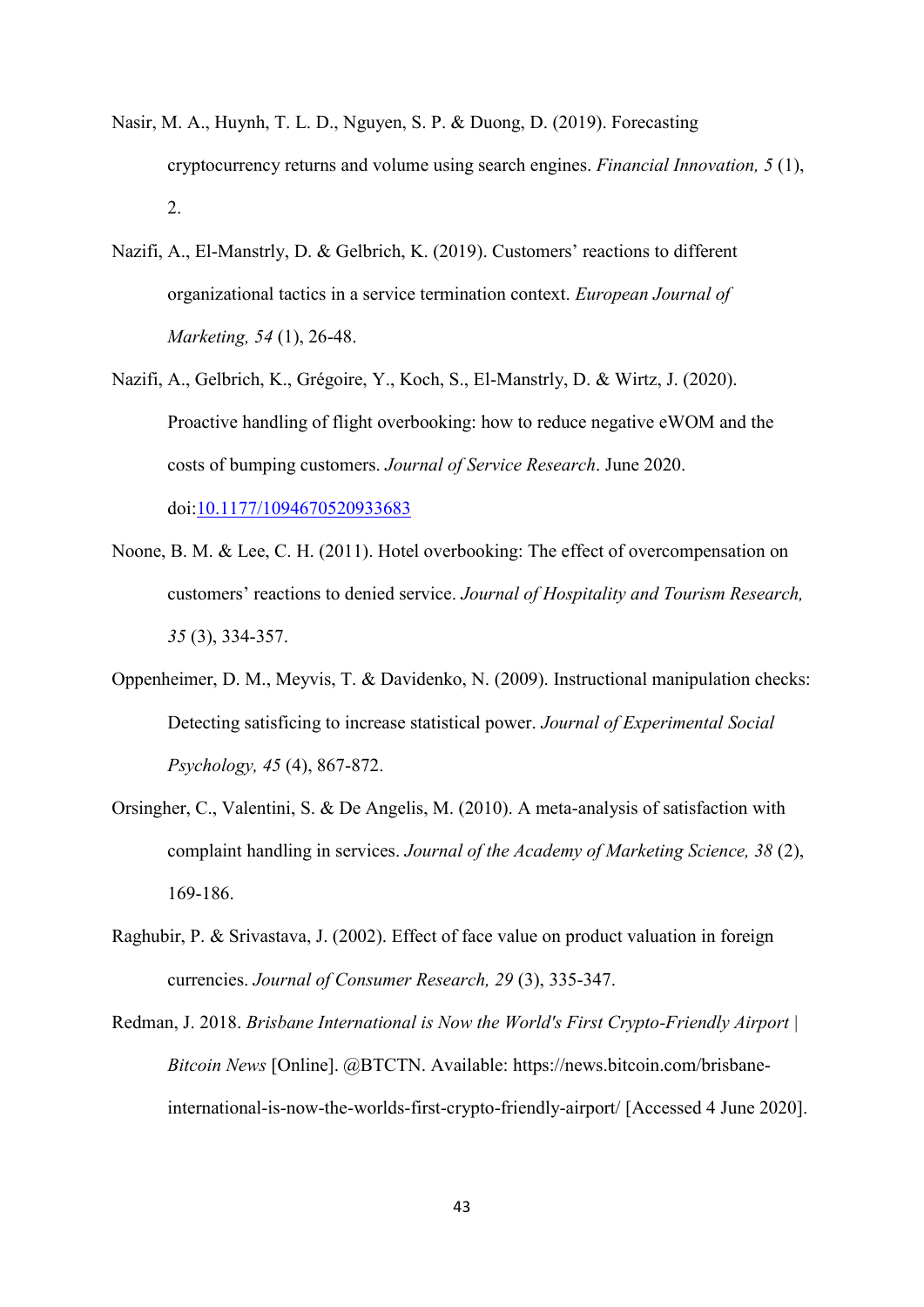- Ren, W., Hu, J., Zhu, T., Ren, Y. & Choo, K. K. R. (2020). A flexible method to defend against computationally resourceful miners in blockchain proof of work. *Information Sciences, 507* (January), 161-171.
- Rindfleisch, A. & Inman, J. (1998). Explaining the familiarity-liking relationship: mere exposure, information availability, or social desirability? *Marketing Letters, 9* (1), 5- 19.
- Roschk, H. & Gelbrich, K. (2014). Identifying Appropriate Compensation Types for Service Failures A Meta-Analytic and Experimental Analysis. *Journal of Service Research, 17* (2), 195-211.
- Rose, C. (2015). The evolution of digital currencies: Bitcoin, a cryptocurrency causing a monetary revolution. *International Business & Economics Research Journal (IBER), 14* (4), 617-622.
- Shafir, E., Diamond, P. & Tversky, A. (1997). Money illusion. *The Quarterly Journal of Economics, 112* (2), 341-374.
- Sita. 2020. *Blockchain emerges as priority technology for research among airlines and airports in 2018 | SITA* [Online]. Available: https://www.sita.aero/pressroom/newsreleases/blockchain-emerges-as-priority-technology-for-research-among-airlines-andairports-in-2018 [Accessed 20 August 2020].
- Söderlund, M. (2002). Customer familiarity and its effects on satisfaction and behavioral intentions. *Psychology & Marketing, 19* (10), 861-879.
- Steenkamp, J. B. E. & Gielens, K. (2003). Consumer and market drivers of the trial probability of new consumer packaged goods. *Journal of Consumer Research, 30* (3), 368-384.